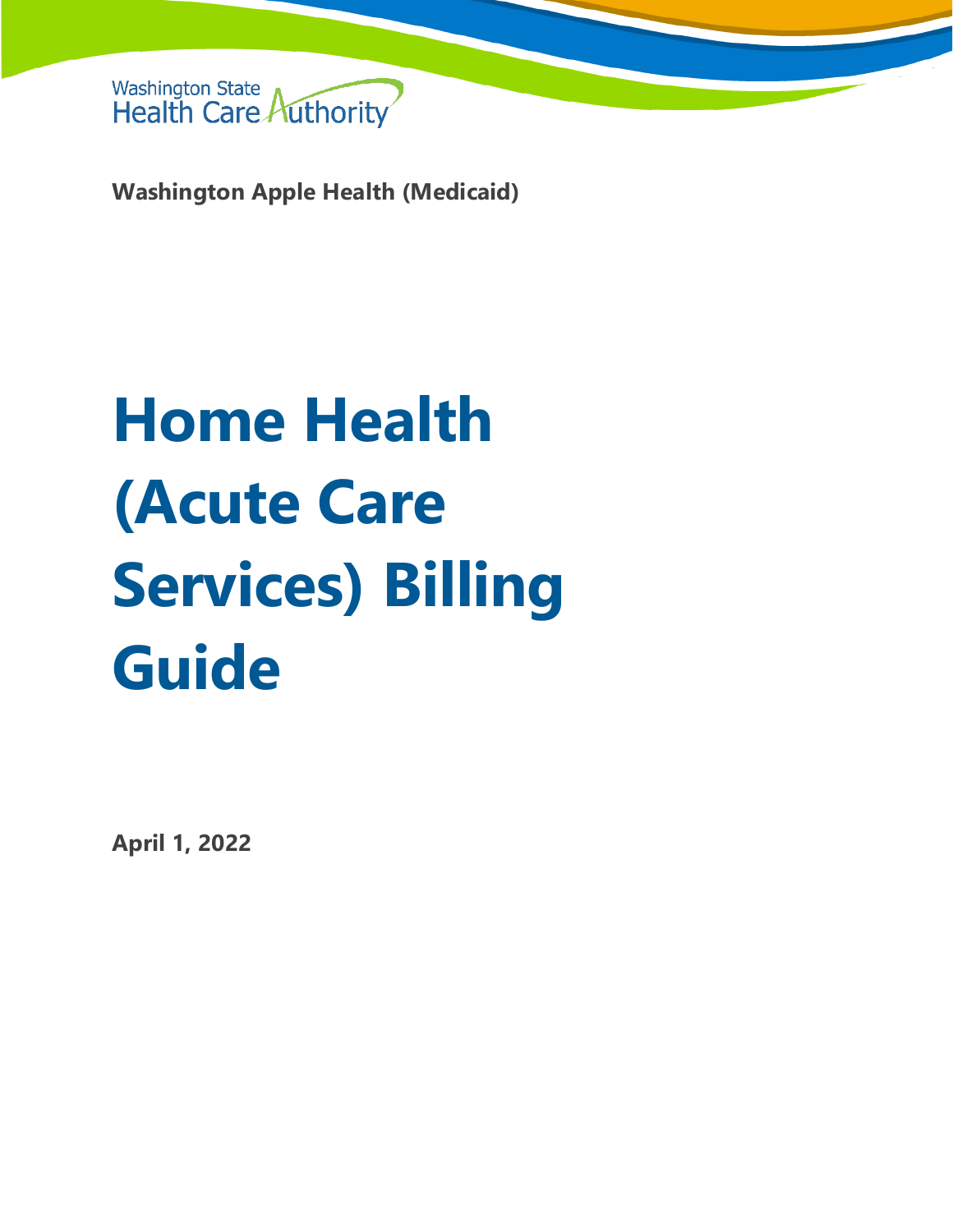

### **Disclaimer**

Every effort has been made to ensure this guide's accuracy. If an actual or apparent conflict between this document and a Health Care Authority (HCA) rule arises, the HCA rule applies.

Billing guides are updated on a regular basis. Due to the nature of content change on the internet, we do not fix broken links in past guides. If you find a broken link, please check the most recent version of the guide. If this is the most recent guide, please notify us at **[askmedicaid@hca.wa.gov](mailto:askmedicaid@hca.wa.gov)**.

# **About this guide[\\*](#page-1-0)**

This publication takes effect **April 1, 2022,** and supersedes earlier billing guides for this program.

The Health Care Authority is committed to providing equal access to our services. If you need an accommodation or require documents in another format, please call 1-800-562-3022. People who have hearing or speech disabilities, please call 711 for relay services.

Washington Apple Health means the public health insurance programs for eligible Washington residents. Washington Apple Health is the name used in Washington State for Medicaid, the children's health insurance program (CHIP), and state-only funded health care programs. Washington Apple Health is administered by the Washington State Health Care Authority.

Refer also to HCA's **[ProviderOne billing and resource guide](http://www.hca.wa.gov/node/311)** for valuable information to help you conduct business with the Health Care Authority.

# **How can I get HCA Apple Health provider documents?**

To access provider alerts, go to HCA's **[provider alerts webpage](http://www.hca.wa.gov/node/316)**.

To access provider documents, go to HCA's **[provider billing guides and fee](http://www.hca.wa.gov/node/301)  [schedules webpage.](http://www.hca.wa.gov/node/301)**

# <span id="page-1-1"></span>**Where can I download HCA forms?**

To download an HCA form, see HCA's **[Forms & Publications](http://www.hca.wa.gov/billers-providers/forms-and-publications)** webpage. Type only the form number into the Search box (Example: 13-835).

# **Copyright disclosure**

Current Procedural Terminology (CPT) copyright 2021 American Medical Association (AMA). All rights reserved. CPT is a registered trademark of the AMA.

<span id="page-1-0"></span>\* This publication is a billing instruction.

CPT® codes and descriptions only are copyright 2021 American Medical Association.

**2 |** Home Health (Acute Care Services) Billing Guide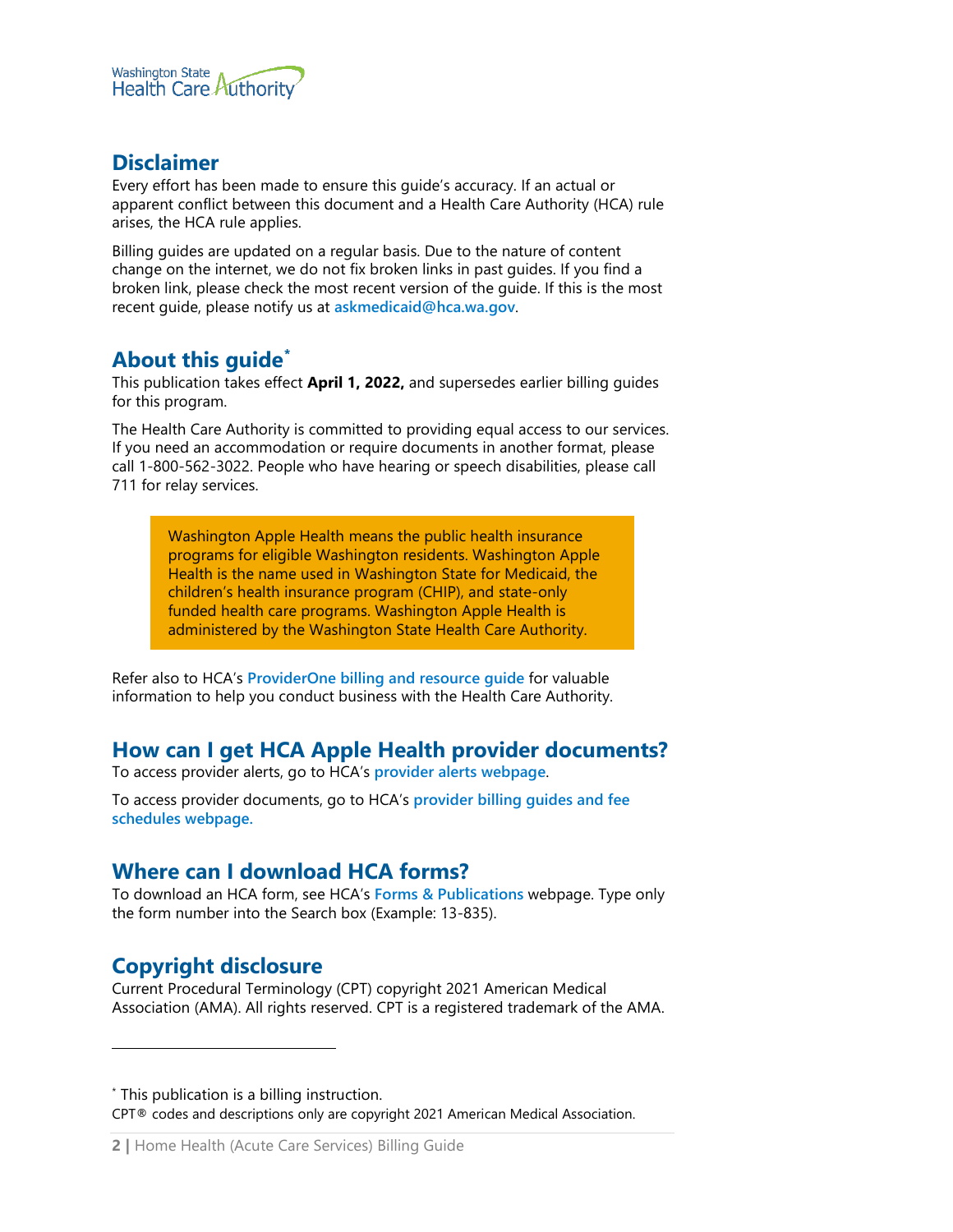

Fee schedules, relative value units, conversion factors and/or related components are not assigned by the AMA, are not part of CPT, and the AMA is not recommending their use. The AMA does not directly or indirectly practice medicine or dispense medical services. The AMA assumes no liability for data contained or not contained herein.

# **What has changed?**

The table below briefly outlines how this publication differs from the previous one. This table is organized by subject matter. Each item is the *Subject* column is a hyperlink that, when clicked, will take you to the specific change summarized in that row of the table.

| <b>Subject</b>                                                                                                                           | <b>Change</b>                                                                                                                                   | <b>Reason for Change</b>                                                                |  |
|------------------------------------------------------------------------------------------------------------------------------------------|-------------------------------------------------------------------------------------------------------------------------------------------------|-----------------------------------------------------------------------------------------|--|
| Does HCA cover social<br>worker services?                                                                                                | Amended the social<br>worker services<br>limitations to permit<br>up to eight units per<br>client per 365-day<br>period                         | To align the billing guide<br>with the limitations<br>specified in WAC 182-<br>551-2115 |  |
| <b>Client eligibility - Clients</b><br>who are not enrolled in<br>an HCA-contracted<br>managed care plan for<br>physical health services | Added clarification of<br>who pays if a client<br>received Medicaid-<br>covered services<br>before being<br>automatically<br>enrolled in a BHSO | Program enrollment<br>clarification                                                     |  |
| Client eligibility -<br>Integrated managed care                                                                                          | Revised paragraph to<br>reflect enrollment in<br>an integrated<br>managed care plan                                                             | Clarification                                                                           |  |
| Client eligibility -<br><b>American Indian/Alaska</b><br><b>Native (AI/AN) Clients</b>                                                   | Created new<br>subsection and<br>moved this<br>information out of<br>the Integrated<br>managed care<br>section.                                 | Creating a stand-alone<br>section for just AI/AN<br>clients.                            |  |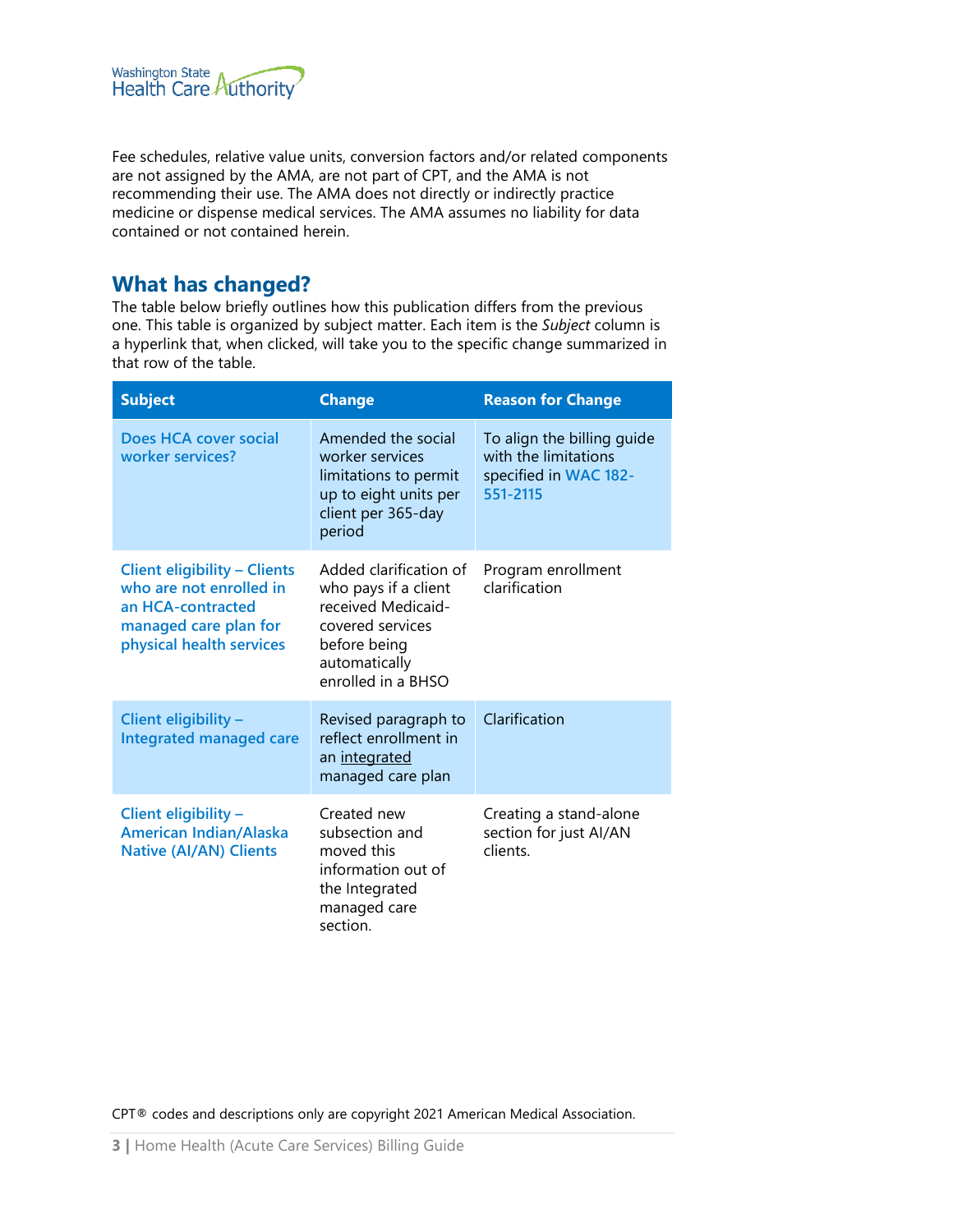

# **Table of Contents**

| Are clients enrolled in an HCA-contracted managed care organization (MCO)                                                                      |  |
|------------------------------------------------------------------------------------------------------------------------------------------------|--|
|                                                                                                                                                |  |
| Clients who are not enrolled in an HCA-contracted managed care plan for                                                                        |  |
|                                                                                                                                                |  |
|                                                                                                                                                |  |
|                                                                                                                                                |  |
|                                                                                                                                                |  |
| Are primary care case management (PCCM) clients covered?  18                                                                                   |  |
|                                                                                                                                                |  |
|                                                                                                                                                |  |
| When does the Health Care Authority (HCA) pay for covered home health                                                                          |  |
|                                                                                                                                                |  |
|                                                                                                                                                |  |
| How do I become an HCA-approved infant phototherapy agency? 23                                                                                 |  |
| Does HCA cover specialized outpatient rehabilitative therapy for clients age                                                                   |  |
| Does HCA cover skilled outpatient rehabilitative therapies for clients age 19                                                                  |  |
|                                                                                                                                                |  |
|                                                                                                                                                |  |
| Does HCA pay for outpatient rehabilitative therapy evaluations for clients                                                                     |  |
|                                                                                                                                                |  |
| What is the expedited prior authorization (EPA) for additional units of<br>outpatient rehabilitative services for clients age 21 and older? 26 |  |
| CPT® codes and descriptions only are copyright 2021 American Medical Association.                                                              |  |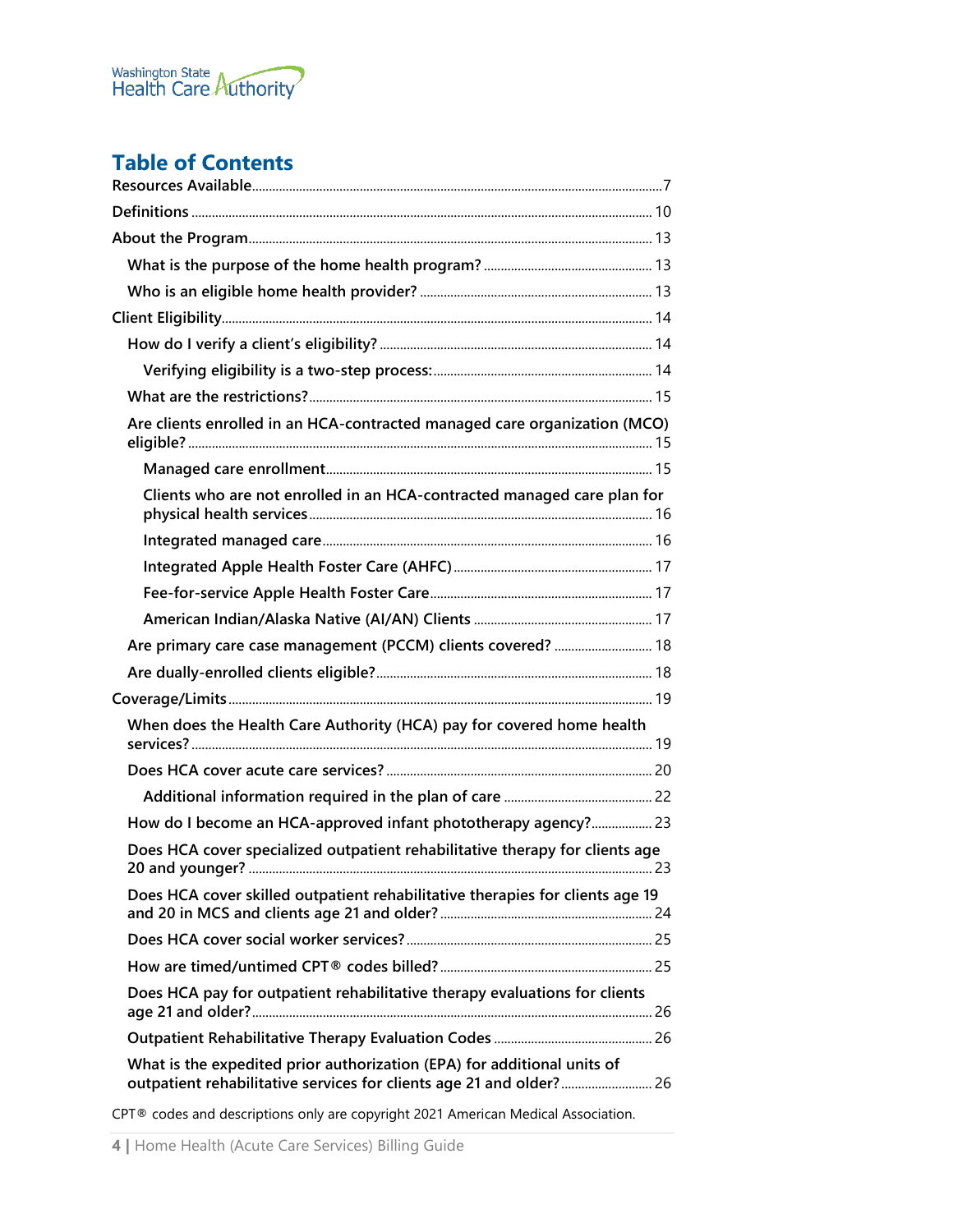

| Does HCA cover home health services through telemedicine? 28                                                       |  |
|--------------------------------------------------------------------------------------------------------------------|--|
|                                                                                                                    |  |
|                                                                                                                    |  |
|                                                                                                                    |  |
|                                                                                                                    |  |
|                                                                                                                    |  |
|                                                                                                                    |  |
|                                                                                                                    |  |
|                                                                                                                    |  |
|                                                                                                                    |  |
|                                                                                                                    |  |
|                                                                                                                    |  |
|                                                                                                                    |  |
|                                                                                                                    |  |
|                                                                                                                    |  |
| Documentation to keep in the client's medical record in the event of an                                            |  |
|                                                                                                                    |  |
| Will insufficiently documented home health care service cause a denial of                                          |  |
|                                                                                                                    |  |
|                                                                                                                    |  |
|                                                                                                                    |  |
|                                                                                                                    |  |
| Is it required that clients be notified of their rights (Advance Directives)?  37                                  |  |
|                                                                                                                    |  |
| When is home care for hyperemesis gravidarum (HG) initiated?  38                                                   |  |
| When are skilled nursing services used for clients with gestational diabetes?                                      |  |
|                                                                                                                    |  |
|                                                                                                                    |  |
| When is home care used for clients with pregnancy-induced hypertension?41                                          |  |
|                                                                                                                    |  |
|                                                                                                                    |  |
|                                                                                                                    |  |
|                                                                                                                    |  |
| $\mathbf{r}$ and $\mathbf{r}$ and $\mathbf{r}$ and $\mathbf{r}$ and $\mathbf{r}$ and $\mathbf{r}$ and $\mathbf{r}$ |  |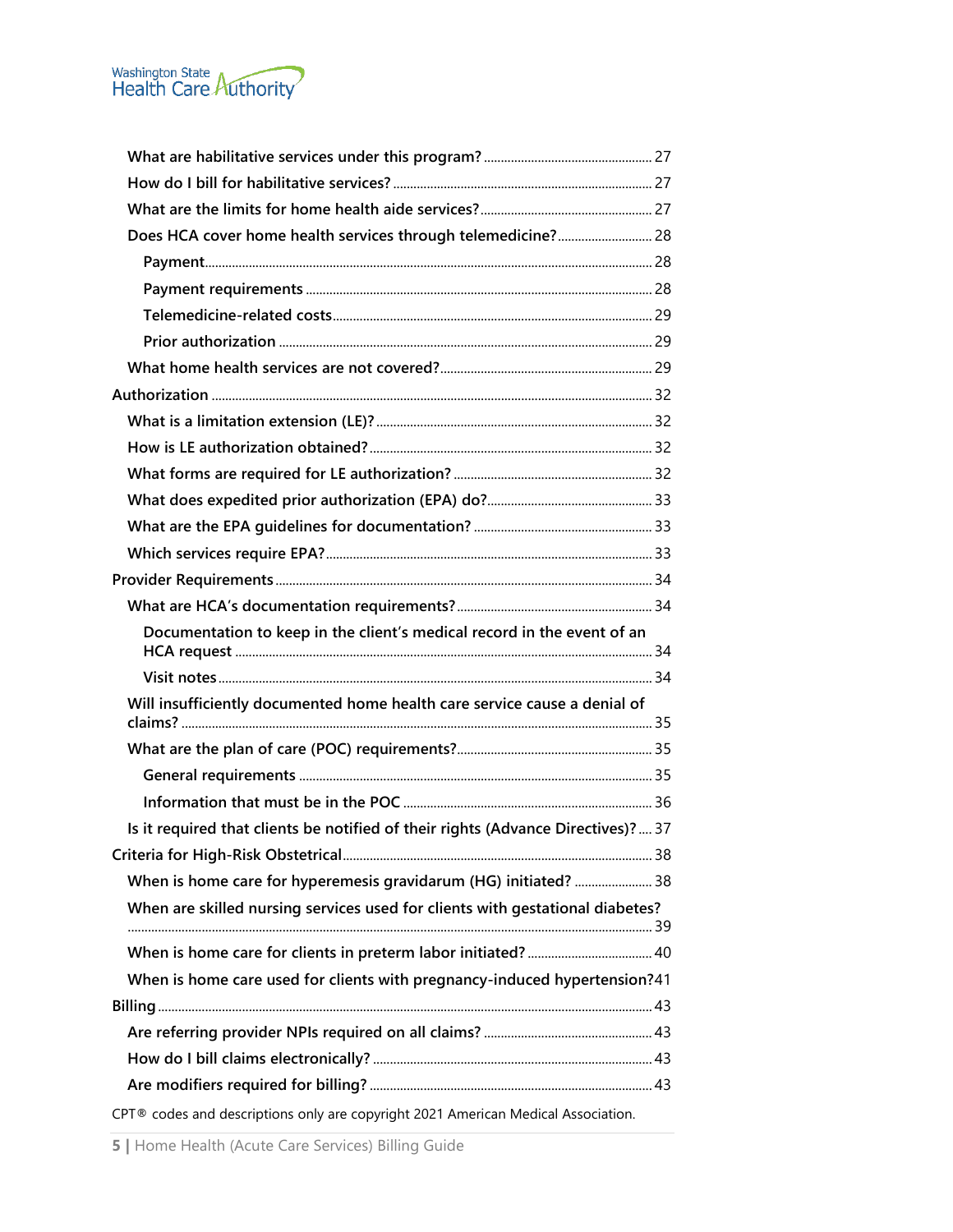

| Billing for clients age 21 and older and MCS clients age 19 through 20  44 |  |
|----------------------------------------------------------------------------|--|
|                                                                            |  |
|                                                                            |  |
|                                                                            |  |
|                                                                            |  |
|                                                                            |  |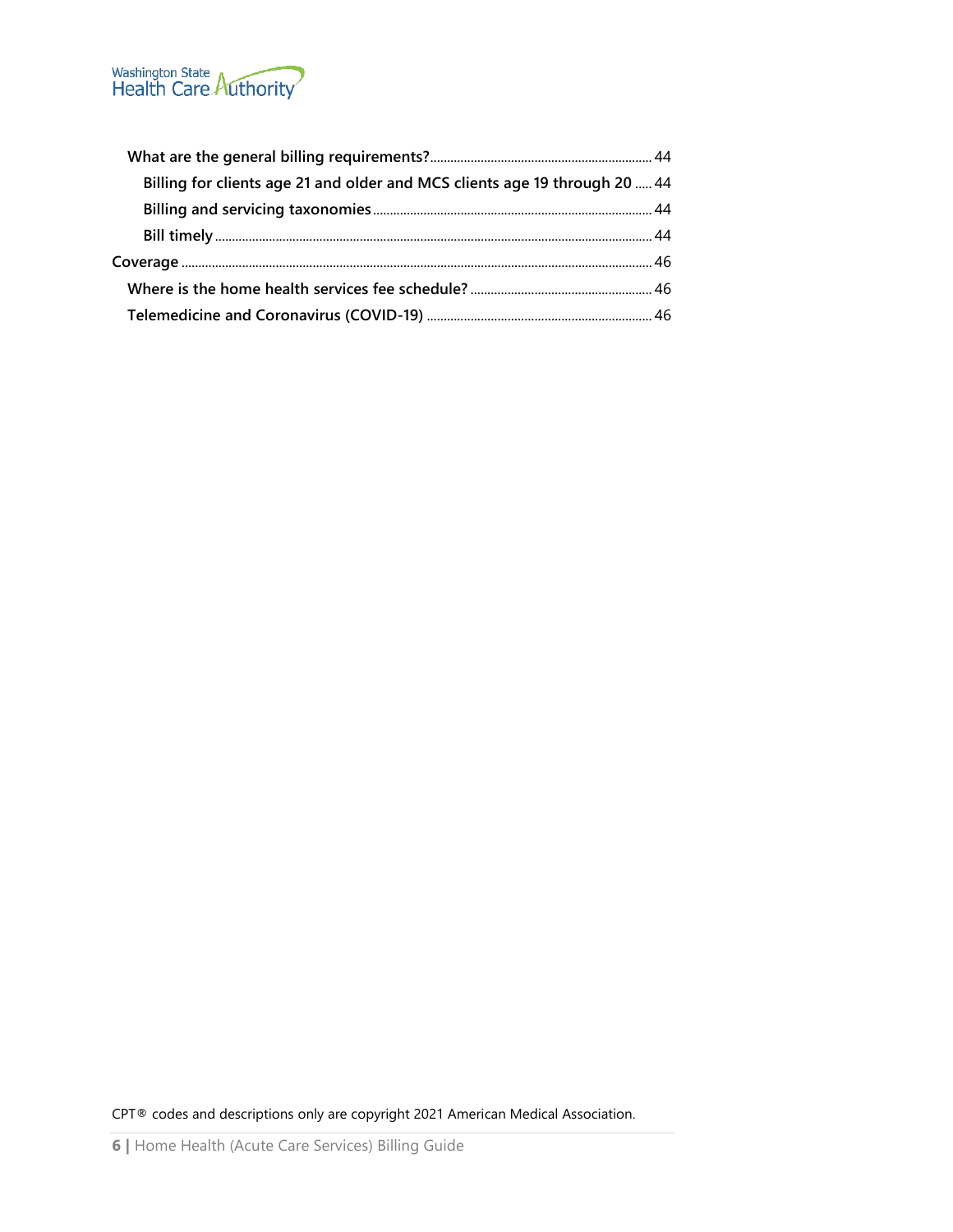# <span id="page-6-0"></span>**Resources Available**

| <b>Topic</b>                                                                                                      | <b>Contact Information</b>                                                                                                                                                                   |
|-------------------------------------------------------------------------------------------------------------------|----------------------------------------------------------------------------------------------------------------------------------------------------------------------------------------------|
| <b>Becoming a provider or submitting</b><br>a change of address or ownership                                      | See HCA's Billers, providers, and partners webpage.                                                                                                                                          |
| Finding out about payments,<br>denials, claims processing, HCA-<br>contracted managed care<br>organizations (MCO) | See HCA's Billers, providers, and partners webpage.                                                                                                                                          |
| <b>Electronic billing</b>                                                                                         | See HCA's Billers, providers, and partners webpage.                                                                                                                                          |
| <b>Finding HCA documents (e.g.,</b><br>billing guides, provider notices, fee<br>schedules)                        | See HCA's Billers, providers, and partners webpage.                                                                                                                                          |
| Private insurance or third-party<br>liability, other than HCA-contracted<br>managed care                          | See HCA's Billers, providers, and partners webpage.                                                                                                                                          |
| Sending medical verification of<br>visits, plan of care, and change<br>orders during focused review<br>periods    | Health Care Benefits and Utilization Management Home<br>Health Program Manager<br>PO Box 45506<br>Olympia, WA 98504-5506                                                                     |
| Find out a list of interpreter<br>agencies in my area                                                             | Visit HCA's Interpreter services webpage.                                                                                                                                                    |
| Home health policy or medical<br>review questions                                                                 | Home Health Program Coverage<br>Home Health Program Manager<br>Phone: 360-725-1611<br>Fax requests to: 866-668-1214                                                                          |
| Long-term care (LTC) needs                                                                                        | <b>LTC Exceptions</b><br>Fax requests to: 866-668-1214                                                                                                                                       |
| <b>Developmental Disabilities</b><br><b>Administration (DDA)</b>                                                  | Chelan, Douglas, Ferry, Grant, Lincoln, Okanogan,<br>Spokane, Stevens<br>800-462-0624 or visit the DDA service and information<br>request website                                            |
| <b>DDA</b>                                                                                                        | Adams, Asotin, Benton, Columbia, Franklin, Garfield,<br>Grant, Kittitas, Klickitat, Walla Walla, Whitman, Yakima<br>800-822-7840 or visit the DDA service and information<br>request website |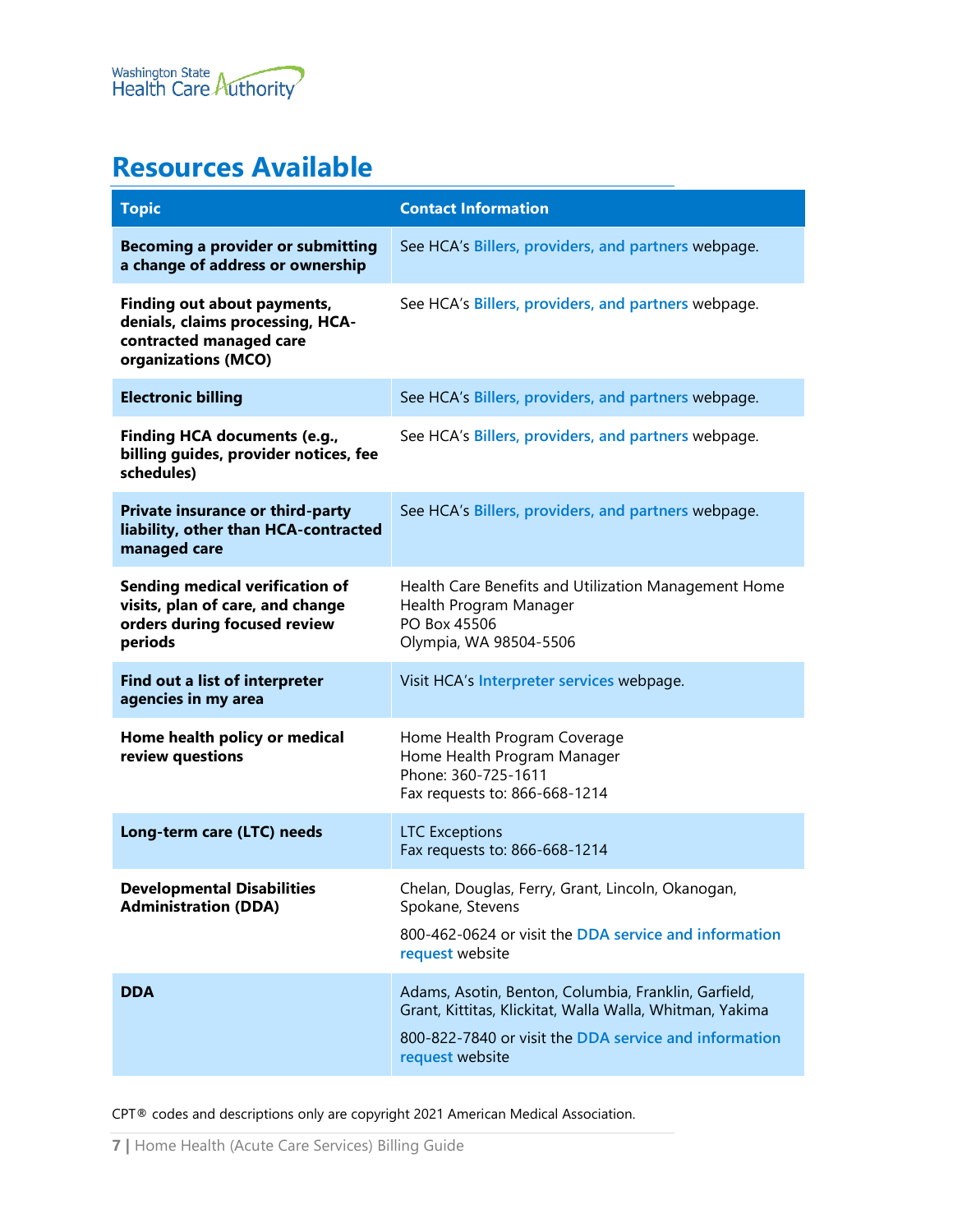

| <b>Contact Information</b>                                                                                                                                                                                                                                                                                                                                                                                                                                                                                                                                                                                                                                    |
|---------------------------------------------------------------------------------------------------------------------------------------------------------------------------------------------------------------------------------------------------------------------------------------------------------------------------------------------------------------------------------------------------------------------------------------------------------------------------------------------------------------------------------------------------------------------------------------------------------------------------------------------------------------|
| Island, San Juan, Skagit, Snohomish, Whatcom<br>800-788-2053 or visit the DDA service and information<br>request website                                                                                                                                                                                                                                                                                                                                                                                                                                                                                                                                      |
| King<br>800-314-3296 or visit the DDA service and information<br>request website                                                                                                                                                                                                                                                                                                                                                                                                                                                                                                                                                                              |
| Kitsap, Pierce<br>800-248-0949 or visit the DDA service and information<br>request website                                                                                                                                                                                                                                                                                                                                                                                                                                                                                                                                                                    |
| Clallam, Clark, Cowlitz, Grays Harbor, Jefferson, Lewis,<br>Mason, Pacific, Skamania, Thurston, Wahkiakum<br>800-339-8227 or visit the DDA service and information<br>request website                                                                                                                                                                                                                                                                                                                                                                                                                                                                         |
| See HCA's Biller, providers, and partners webpage.                                                                                                                                                                                                                                                                                                                                                                                                                                                                                                                                                                                                            |
| <b>HCA Family Services Program Manager</b><br>Phone: 360-725-1293<br>Email: FirstSteps@hca.wa.gov<br>Visit: First steps maternity support services and infant<br>case management webpage.                                                                                                                                                                                                                                                                                                                                                                                                                                                                     |
| See ALTSA's webpage for local county resources or call<br>the ALTSA State Reception Line at 800-422-3263 and ask<br>for the local HCS number.                                                                                                                                                                                                                                                                                                                                                                                                                                                                                                                 |
| For prior authorization or a limitation extension,<br>providers may submit prior authorization requests online<br>through direct data entry into ProviderOne. See HCA's<br>Prior authorization webpage for details. Providers may<br>also fax requests to 866-668-1214, along with the<br>following:<br>A completed, TYPED General Information for<br>Authorization form (HCA 13-835). This request form<br>MUST be the cover page when you submit your request.<br>A completed Home Health Authorization Request form<br>(HCA 13-847), all documentation listed on this form, and<br>any other medical justification.<br>See Where can I download HCA forms? |
|                                                                                                                                                                                                                                                                                                                                                                                                                                                                                                                                                                                                                                                               |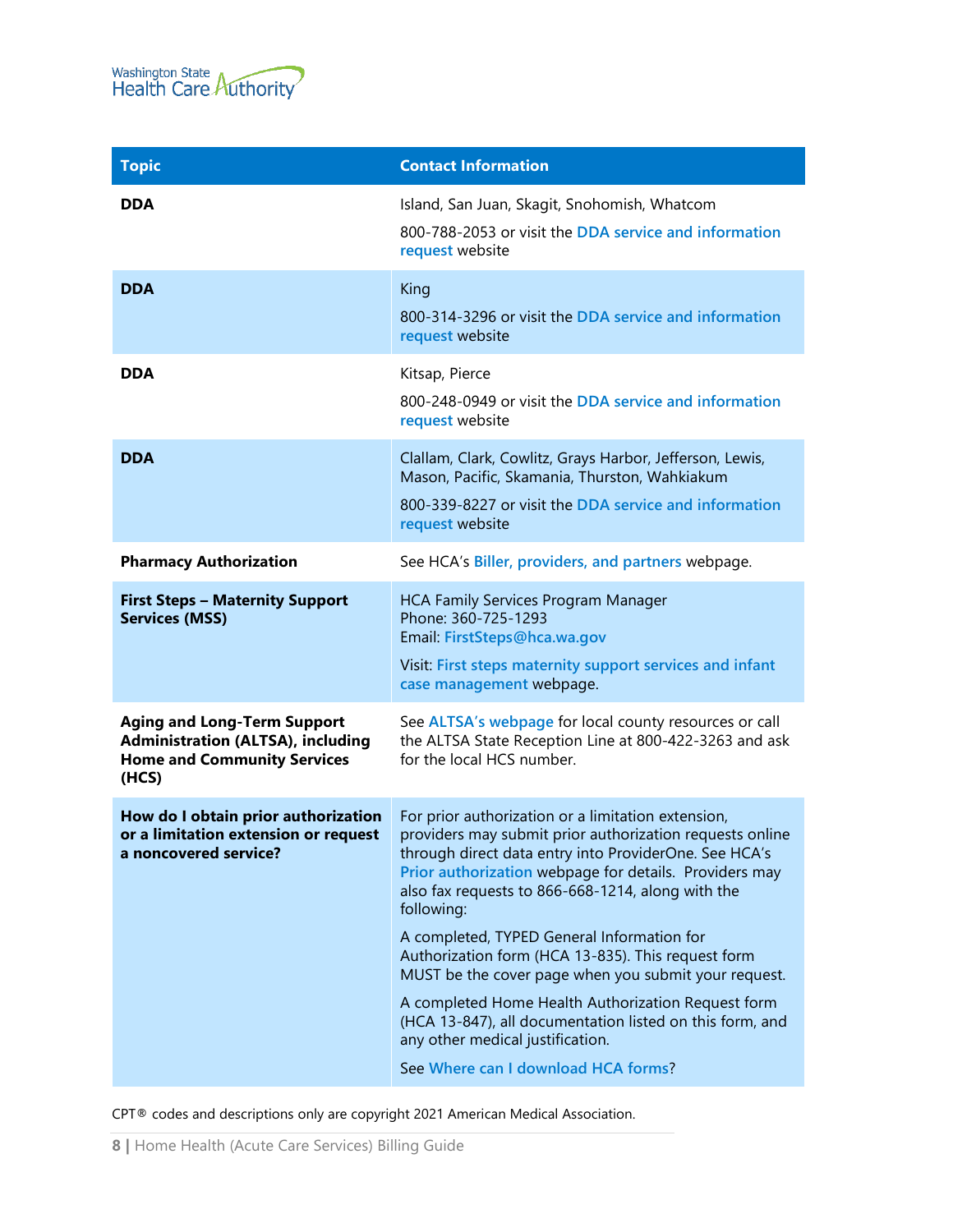

#### **Topic Contact Information**

**Where do I find HCA's maximum allowable fees for service?**

See HCA's online **[Provider billing guides and fee](http://www.hca.wa.gov/billers-providers/claims-and-billing/professional-rates-and-billing-guides)  [schedules](http://www.hca.wa.gov/billers-providers/claims-and-billing/professional-rates-and-billing-guides)** webpage.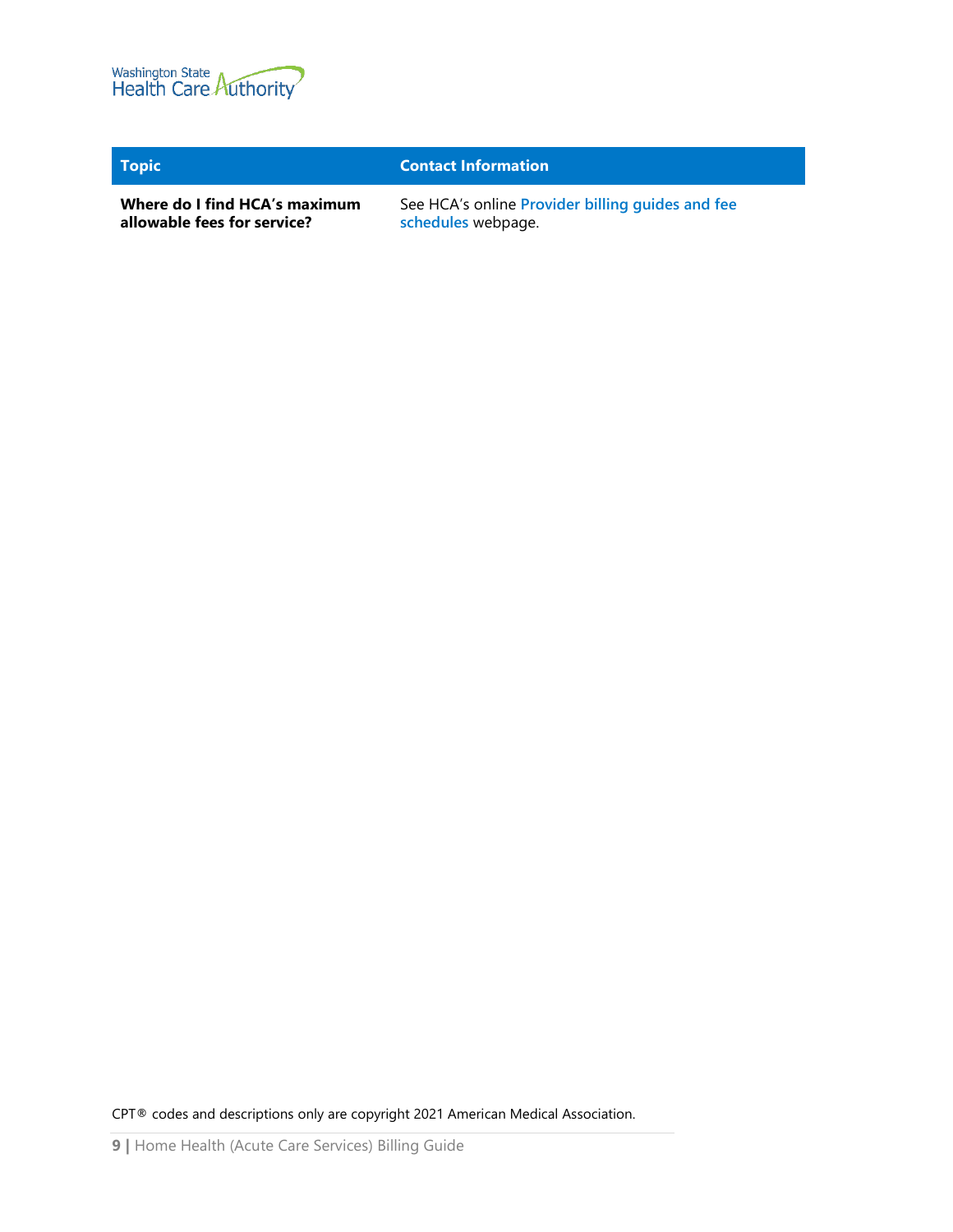

# <span id="page-9-0"></span>**Definitions**

This list defines terms and abbreviations, including acronyms, used in this billing guide. Refer to **[chapter 182-500 WAC](http://app.leg.wa.gov/WAC/default.aspx?cite=182-500)** for a complete list of definitions for Washington Apple Health.

**Acute care** – Care provided by a home health agency for clients who are not medically stable or who have not attained a satisfactory level of rehabilitation. These clients require frequent intervention by a registered nurse or licensed therapist.

#### **Authorized practitioner** –

- A physician, nurse practitioner, clinical nurse specialist, or physician assistant who may order and conduct home health services, including face-to-face encounter services; or
- A certified nurse midwife under **[42 C.F.R. 440.70](https://www.ecfr.gov/current/title-42/chapter-IV/subchapter-C/part-440/subpart-A/section-440.70)**, when furnished by a home health agency that meets the conditions of participation for Medicare, who may conduct home health services, including face-to-face encounter services.

**Brief skilled nursing visit** – A registered nurse, or a licensed practical nurse under the supervision of a registered nurse, performs only one of the following activities during a visit to a client for:

- An injection
- A blood draw
- Placement of medications in containers

**Case manager** – A social worker or a nurse assigned by the Aging and Long-Term Care Administration (ALTSA) in the Department of Social and Health Services to manage and coordinate the client's case.

**Case resource manager (CRM)** – A person assigned by the Developmental Disabilities Administration (DDA) to meet with the family, conduct an assessment, develop a plan with the client and/or the family, and help to connect to appropriate resources

**Chronic care** – Long-term care for medically stable clients.

**Full skilled nursing services** – A registered nurse, or a licensed practical nurse under the supervision of a registered nurse, performs one or more of the following activities during a visit to a client:

- Observation
- Assessment
- Treatment
- **Teaching**
- Training
- Management
- **Evaluation**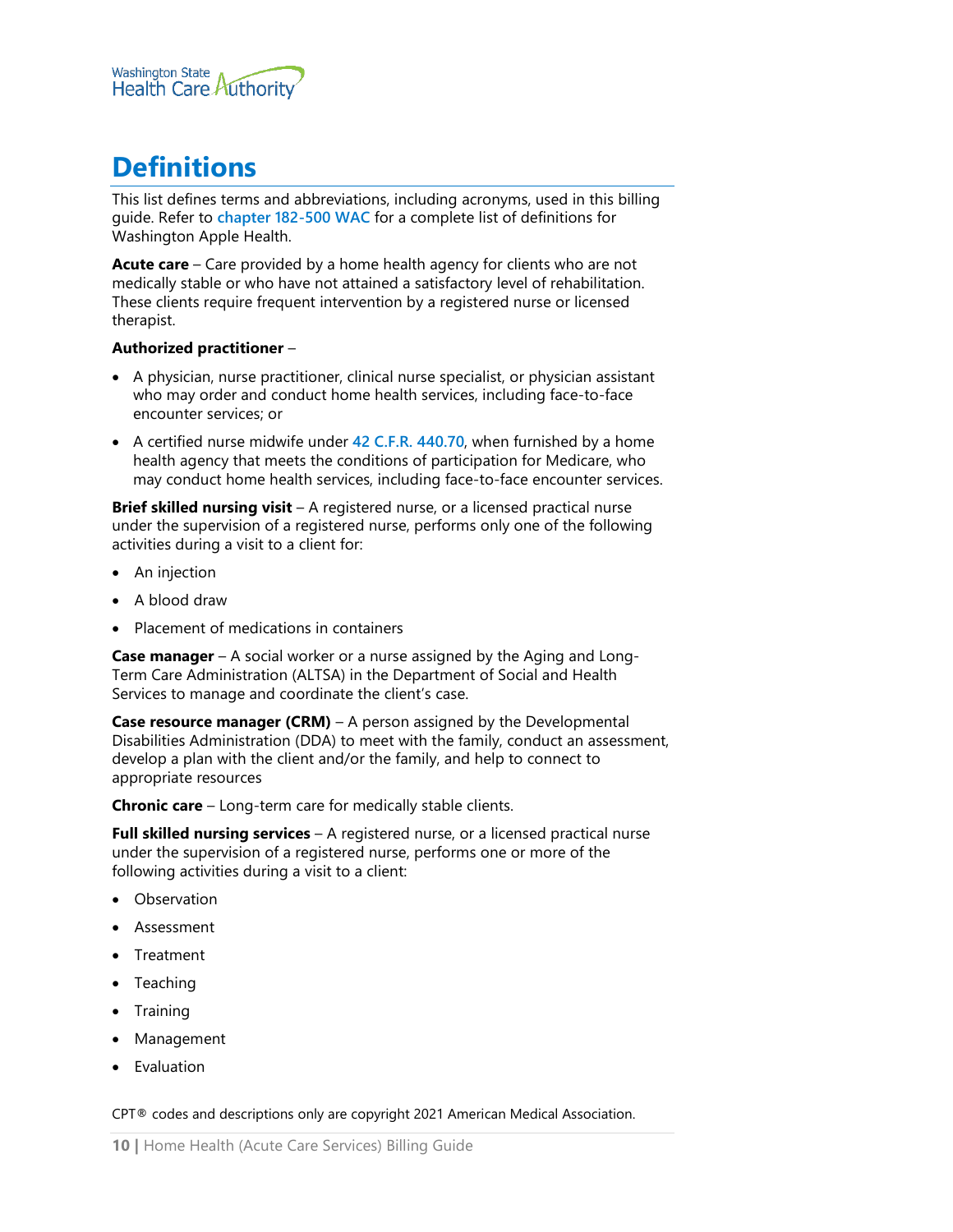

**Home health aide** – A person registered or certified as a nursing assistant under **[chapter 18.88A](https://app.leg.wa.gov/RCW/default.aspx?cite=18.88A) RCW** who, under the direction and supervision of a registered nurse or licensed therapist, assists in the delivery of nursing or therapy related activities, or both.

**Home health aide services** – Services provided by a home health aide only when a client has an acute, intermittent, short-term need for the services of a registered nurse, physical therapist, occupational therapist, or speech therapist who is employed by, or under contract with, a home health agency. These services are provided under the supervision of the previously identified authorized practitioners, and include, but are not limited to, ambulation and exercise, assistance with self-administered medications, reporting changes in a client's condition and needs, and completing appropriate records.

**Home health skilled services** – Skilled health care (nursing, specialized therapy, and home health aide) services provided on an intermittent or part-time basis by a Medicare-certified home health agency with a current provider number in any setting where the client's normal life activities take place.

**Long-term care** – A generic term referring to various programs and services, including services provided in home and community settings, administered directly or through contract by the Department of Social and Health Services' Developmental Disabilities Administration (DDA) or Aging and Long-Term Support Administration (ALTSA).

**Medical social services -** Services delivered by a medical social worker intended to address social or emotional factors that may impede the effective treatment of the client's medical condition or rate of recovery. Medical social services include:

- Assessing social and emotional factors related to the client's illness, need for care, response to treatment, and adjustment to care;
- Evaluating the client's home situation, financial resources, and availability of community resources;
- Assisting with obtaining available community resources and financial resources; and
- Counseling and partnering with the client and their family to address socioemotional needs related to the illness.

**Plan of Care (POC)** – (Also known as "plan of treatment" (POT)). A written document established and periodically reviewed and signed by an authorized practitioner and a home health agency provider. The plan describes the home health care to be provided in any setting where normal life activities take place. (For information on clients in residential facilities whose home health services are not covered through HCA's home health program, see **[When does HCA](#page-18-1) pay for [covered home health services?](#page-18-1)**)

**Review period** – The three-month period HCA assigns to a home health agency, based on the address of the home health agency's main office, during which HCA reviews all claims submitted by that home health agency.

**Specialized therapy** – Skilled therapy services provided to clients that include physical, occupational, and speech/audiology services.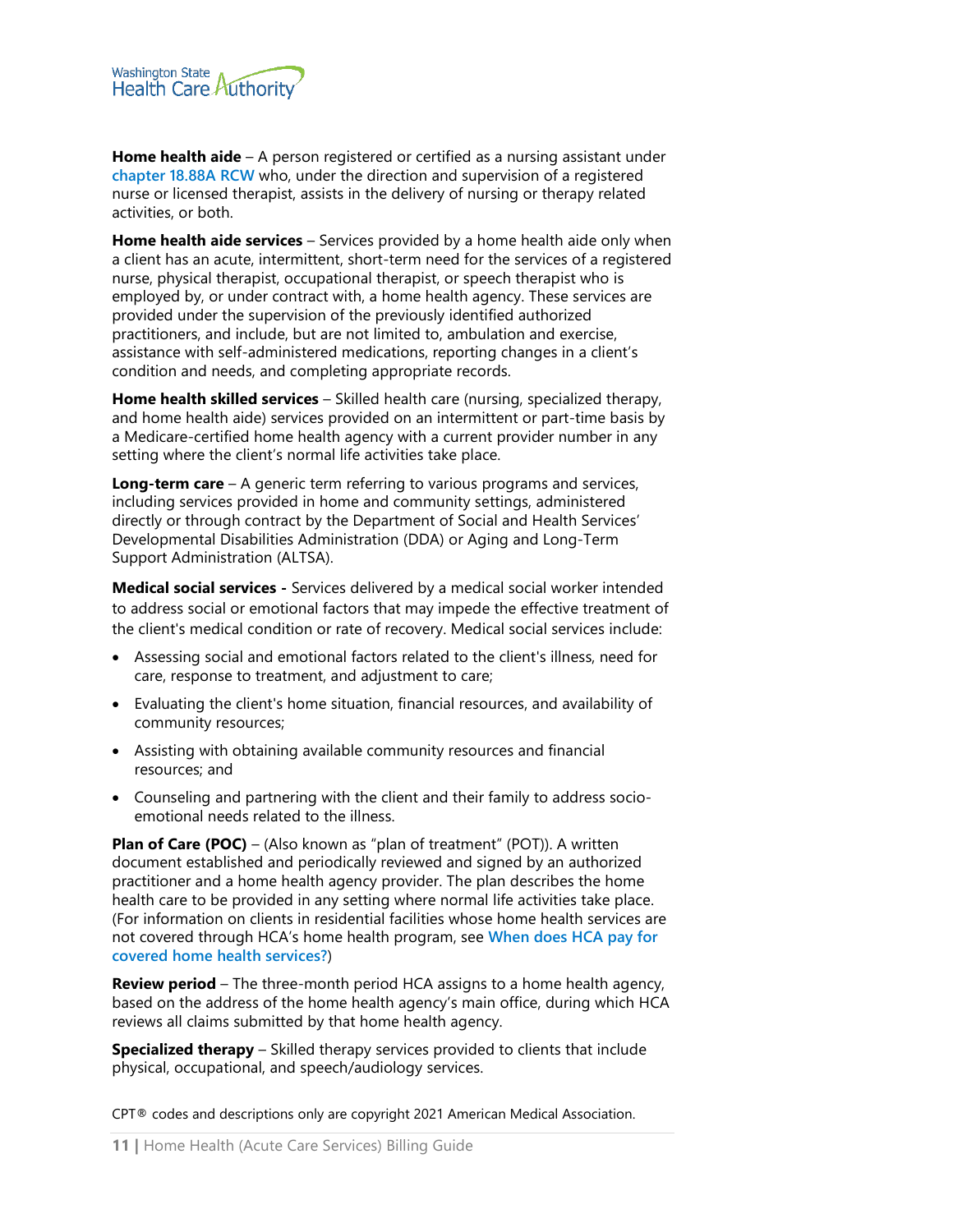

**Supervision** - Authoritative procedural guidance given by a qualified person who assumes the responsibility for the accomplishment of a function or activity and who provides initial direction and periodic inspection of the actual act of accomplishing the function or activity.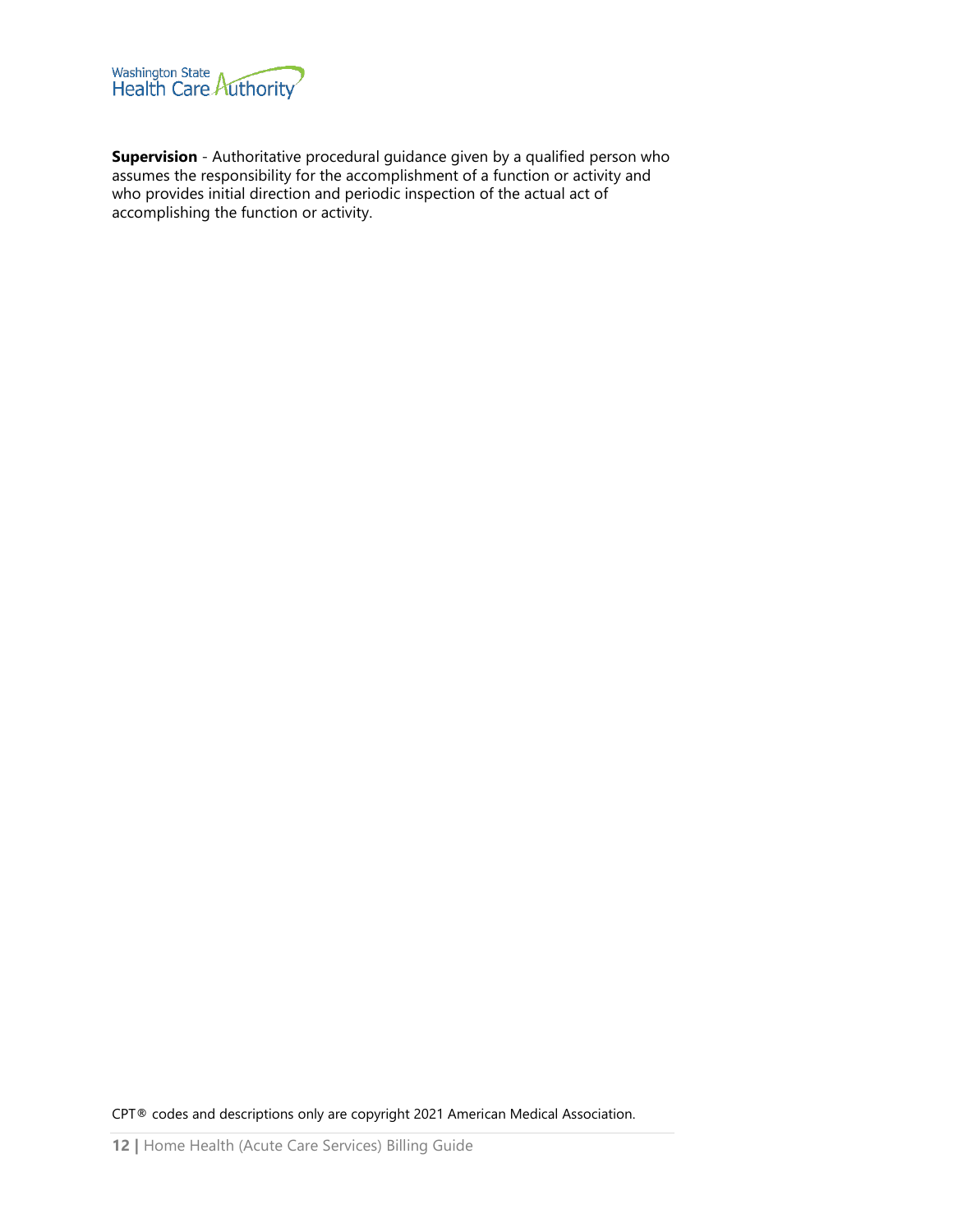

# <span id="page-12-0"></span>**About the Program**

### <span id="page-12-1"></span>**What is the purpose of the home health program?**

The purpose of HCA's home health program is to provide equally effective, less restrictive quality care to the client, in any setting where the client's normal life activities take place, when the client is not able to access the medically necessary services in the community, or in lieu of hospitalization.

Home health skilled services are provided for **acute**, intermittent, short-term, and intensive courses of treatment.

> **Note:** See **[What home health services are not covered](#page-28-2)**? for information on chronic, long-term maintenance care.

# <span id="page-12-2"></span>**Who is an eligible home health provider?**

The following may contract with HCA to provide health services through the home health program, subject to the restrictions or limitations in this billing guide and applicable published Washington Administrative Code (WAC):

- A home health agency that:
	- o Is **[Title XVIII](http://www.ssa.gov/OP_Home/ssact/title18/1800.htm)** (Medicare)-certified
	- o Is licensed by the Department of Health (DOH) as a home health agency
	- o Continues to meet DOH requirements
	- o Submits a completed, signed Core Provider Agreement to HCA
	- o Has a home health taxonomy on their provider file
- A registered nurse (RN) who:
	- o Is prior authorized by HCA to provide intermittent nursing services when a home health agency does not exist in the area a client resides
	- o Is unable to contract with a Medicare-certified home health agency
	- o Submits a completed, signed core provider agreement to HCA
	- o Has an RN home health taxonomy on their provider file

**Note**: Notify HCA **within ten days** of any changes in name, address, or telephone number (see **[Resources Available](#page-6-0)**).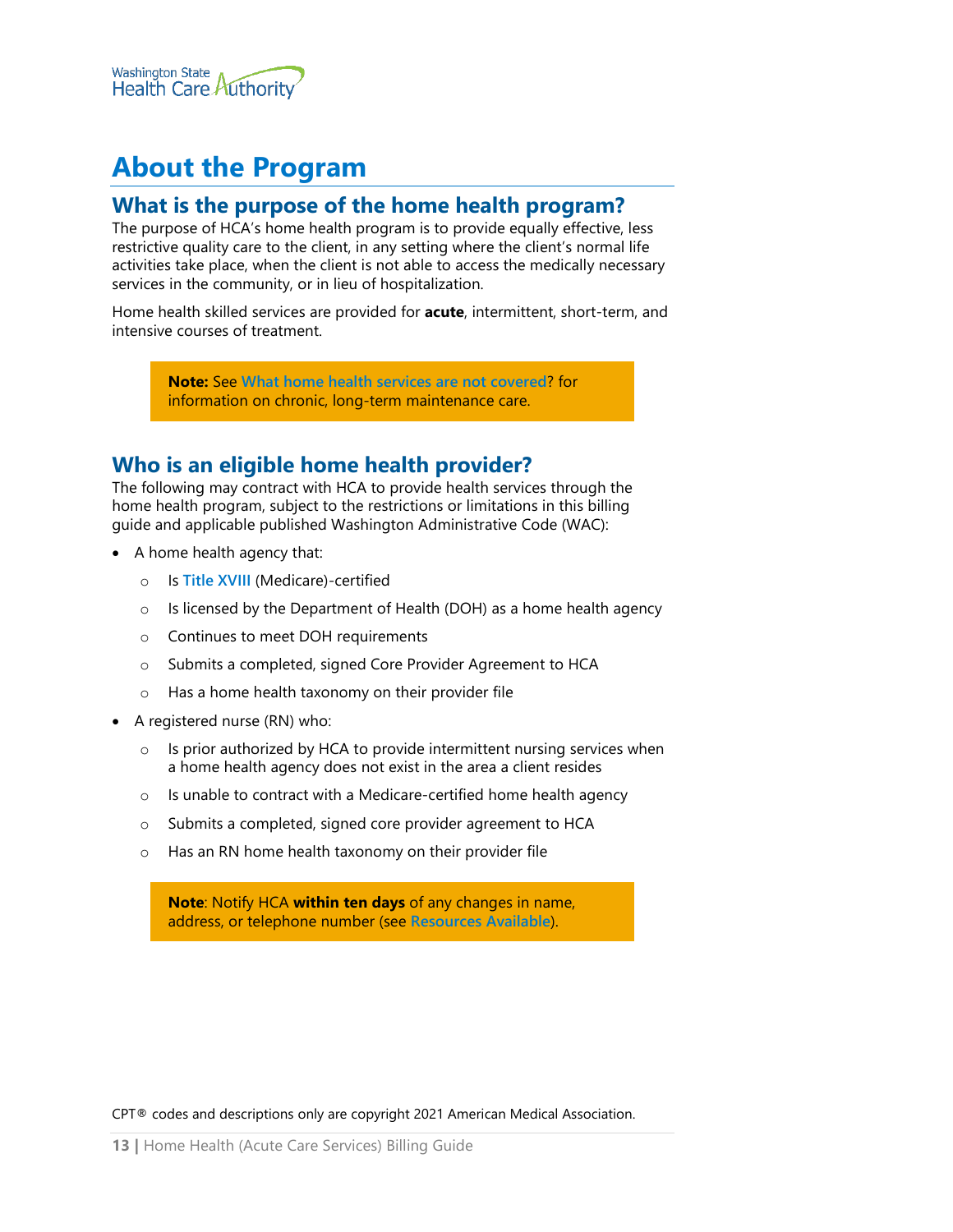

# <span id="page-13-0"></span>**Client Eligibility**

Most Apple Health clients are enrolled in an HCA-contracted managed care organization (MCO). This means that Apple Health pays a monthly premium to an MCO for providing preventative, primary, specialty, and other health services to Apple Health clients. Clients in managed care must see only providers who are in their MCO's provider network, unless prior authorized or to treat urgent or emergent care. See HCA's **[Apple Health managed care page](https://www.hca.wa.gov/node/831)** for further details.

> **It is important to always check a client's eligibility prior to providing any services because it affects who will pay for the services.**

# <span id="page-13-1"></span>**How do I verify a client's eligibility?**

Check the client's services card or follow the two-step process below to verify that a client has Apple Health coverage for the date of service and that the client's benefit package covers the applicable service. This helps prevent delivering a service HCA will not pay for.

#### <span id="page-13-2"></span>**Verifying eligibility is a two-step process:**

**Step 1. Verify the patient's eligibility for Apple Health**. For detailed instructions on verifying a patient's eligibility for Apple Health, see the *Client Eligibility, Benefit Packages, and Coverage Limits* section in HCA's **[ProviderOne Billing and Resource Guide](http://www.hca.wa.gov/node/311)**.

> If the patient is eligible for Apple Health, proceed to **Step 2**. If the patient is **not** eligible, see the note box below.

**Step 2. Verify service coverage under the Apple Health client's benefit package**. To determine if the requested service is a covered benefit under the Apple Health client's benefit package, see HCA's **[Program Benefit Packages and Scope of Services](http://www.hca.wa.gov/node/2391)** webpage.

**Note**: Patients who are not Apple Health clients may apply for health care coverage in one of the following ways:

- 1. By visiting the **[Washington Healthplanfinder's website](http://www.wahealthplanfinder.org/)**.
- 2. By calling the Customer Support Center toll-free at: 855-WAFINDER

(855-923-4633) or 855-627-9604 (TTY)

3. By mailing the application to: Washington Healthplanfinder PO Box 946 Olympia, WA 98507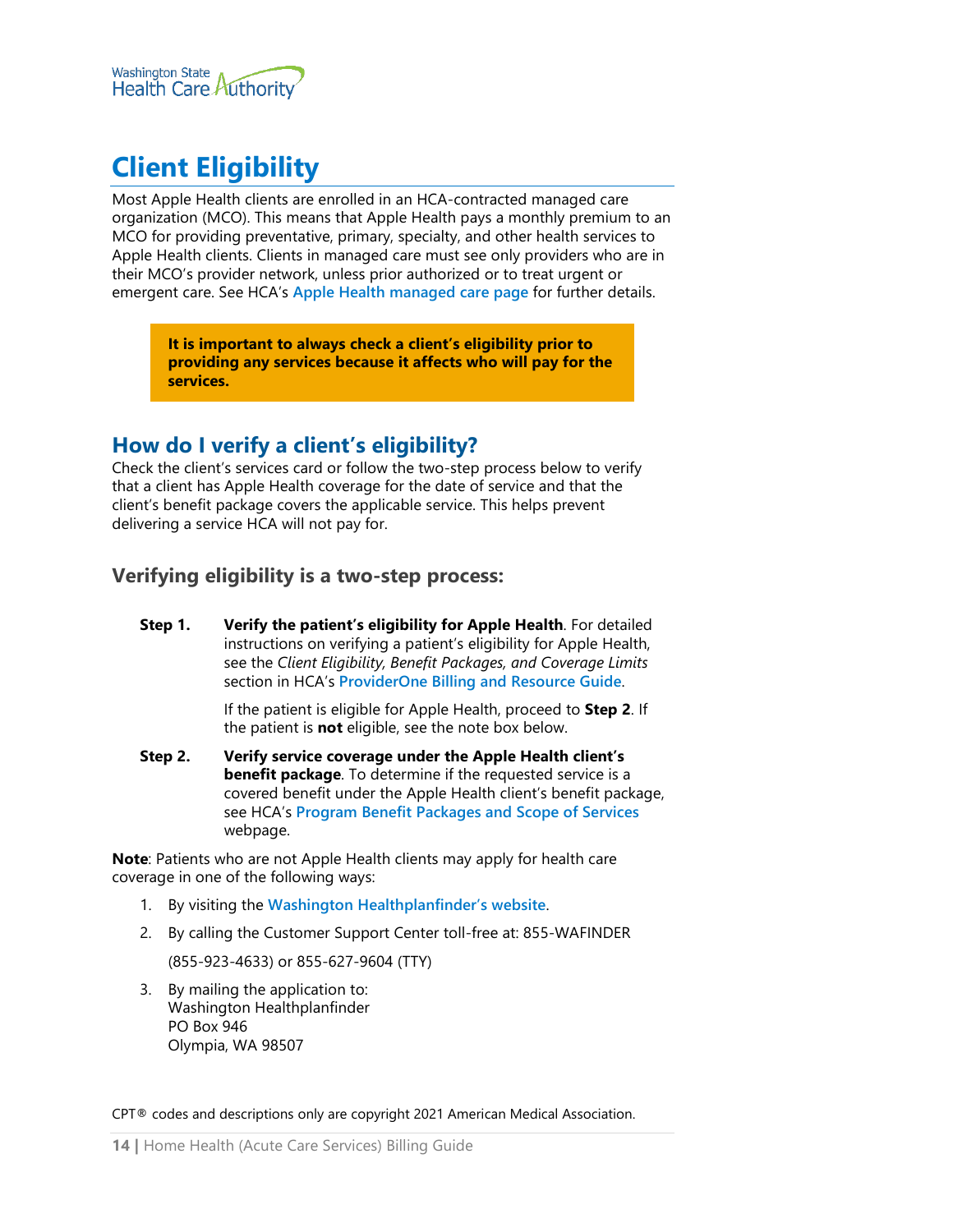

In-person application assistance is also available. To get information about inperson application assistance available in their area, people may visit the **[Washington Healthplanfinder's website](http://www.wahealthplanfinder.org/)** or call the Customer Support Center.

### <span id="page-14-0"></span>**What are the restrictions?**

The CNP–Emergency Medical Only program covers two skilled nursing home health visits for those covered under the cancer treatment program and hemodialysis program.

# <span id="page-14-1"></span>**Are clients enrolled in an HCA-contracted managed care organization (MCO) eligible?**

**Yes**. Most Apple Health (Medicaid) clients are enrolled in one of HCA's contracted managed care organizations (MCOs). For these clients, managed care enrollment is displayed on the client benefit inquiry screen in ProviderOne.

All medical services covered under an HCA-contracted MCO must be obtained through the MCO's contracted network. The MCO is responsible for:

- Payment of covered services
- Payment of services referred by a provider participating with the plan to an outside provider

**Note**: A client's enrollment can change monthly. Providers who are not contracted with the MCO must receive approval from **both** the MCO and the client's primary care provider (PCP) prior to serving a managed care client.

**Send claims to the client's MCO for payment**. Call the client's MCO to discuss payment prior to providing the service. Providers may bill clients only in very limited situations as described in **[WAC 182-502-0160](http://apps.leg.wa.gov/wac/default.aspx?cite=182-502-0160)**.

#### <span id="page-14-2"></span>**Managed care enrollment**

Most Apple Health (Medicaid) clients are enrolled in HCA-contracted MCO the same month they are determined eligible for managed care as a new or renewing client. Some clients may still start their first month of eligibility in the FFS program because their qualification for MC enrollment is not established until the month following their Medicaid eligibility determination. Providers must check eligibility to determine enrollment for the month of service.

New clients are those initially applying for benefits or those with changes in their existing eligibility program that consequently make them eligible for Apple Health managed care.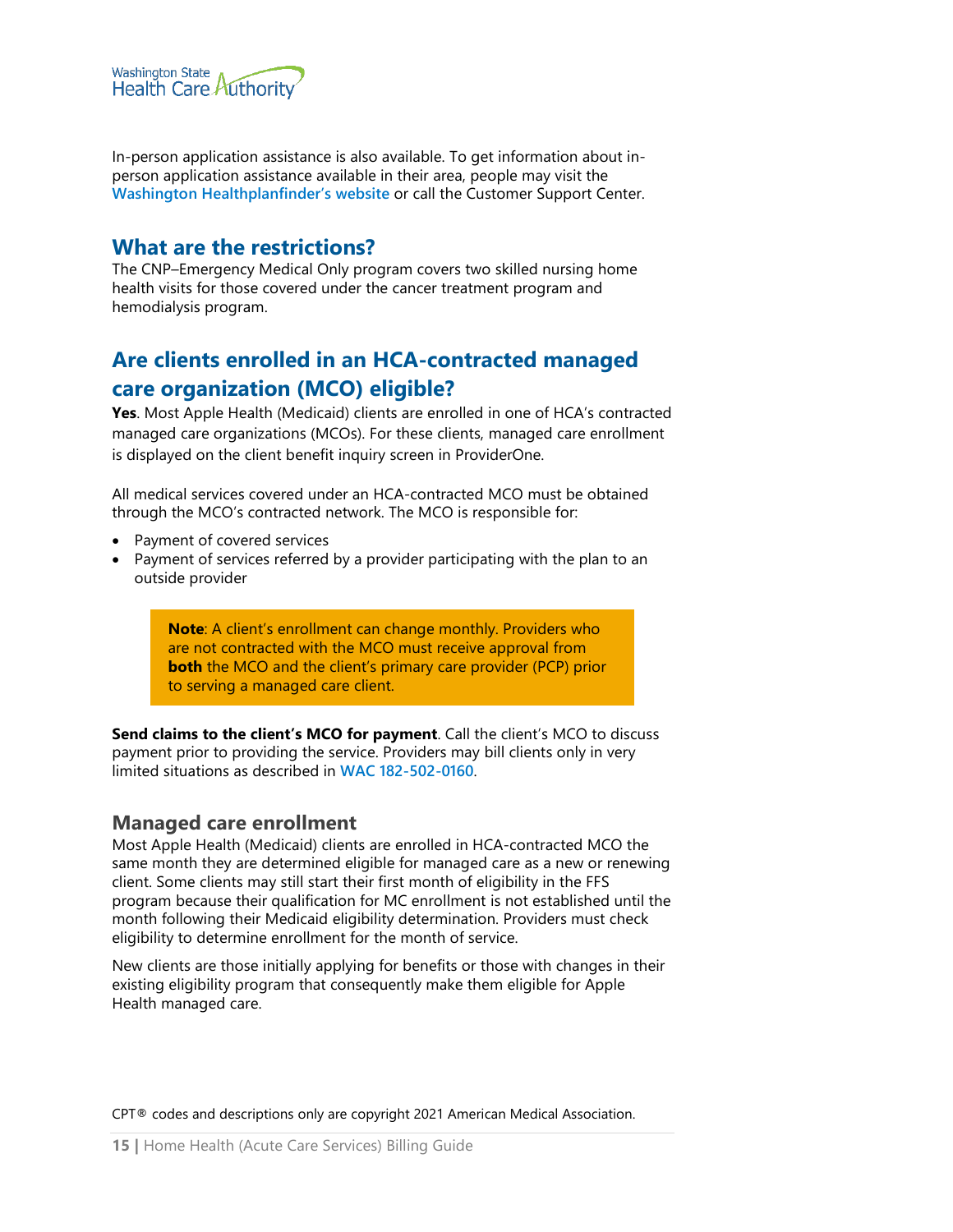#### **Checking eligibility**

- Providers must check eligibility and know when a client is enrolled and with which MCO. For help with enrolling, clients can refer to the Washington Healthplanfinder's **[Get Help Enrolling](https://www.wahbexchange.org/new-customers/application-quick-tips/customer-support-network/)** page.
- MCOs have retroactive authorization and notification policies in place. The provider must know the MCO's requirements and be compliant with the MCO's policies.

Clients have a variety of options to change their plan:

• **Available to clients with a Washington Healthplanfinder account**:

Go to **[Washington Healthplanfinder website](http://www.wahealthplanfinder.org/)**.

- **Available to all Apple Health clients:**
	- o Visit the **[ProviderOne Client Portal website](https://www.providerone.wa.gov/)**:
	- o Request a change online at **[ProviderOne Contact Us](https://fortress.wa.gov/hca/p1contactus)** (this will generate an email to Apple Health Customer Service). Select the topic "Enroll/Change Health Plans."
	- o Call Apple Health Customer Service at 1-800-562-3022. The automated system is available 24/7.

For online information, direct clients to HCA's **[Apple Health Managed](https://www.hca.wa.gov/node/2446) Care** webpage.

# <span id="page-15-0"></span>**Clients who are not enrolled in an HCA-contracted**

### **managed care plan for physical health services**

Some Medicaid clients do not meet the qualifications for managed care enrollment. These clients are eligible for services under the FFS Medicaid program. In this situation, each Integrated Managed Care (IMC) plan will have Behavioral Health Services Only (BHSO) plans available for Apple Health clients who are not in managed care. The BHSO covers only behavioral health treatment for those clients. Eligible clients who are not enrolled in an HCA-contracted managed care plan are automatically enrolled in a BHSO except for American Indian/Alaska Native clients. If the client receives Medicaid-covered services before being automatically enrolled in a BHSO, the FFS Medicaid program will reimburse providers for the covered services. Some examples of populations that may be exempt from enrolling into a managed care plan are Medicare dualeligible, American Indian/Alaska Native, Adoption support and Foster Care alumni.

#### <span id="page-15-1"></span>**Integrated managed care**

Clients qualified for enrollment in an integrated managed care plan receive all physical health services, mental health services, and substance use disorder treatment through their HCA-contracted managed care organization (MCO).

For full details on integrated managed care, see HCA's **[Apple Health managed](https://hca.wa.gov/node/831)  [care webpage](https://hca.wa.gov/node/831)** and scroll down to "Changes to Apple Health managed care."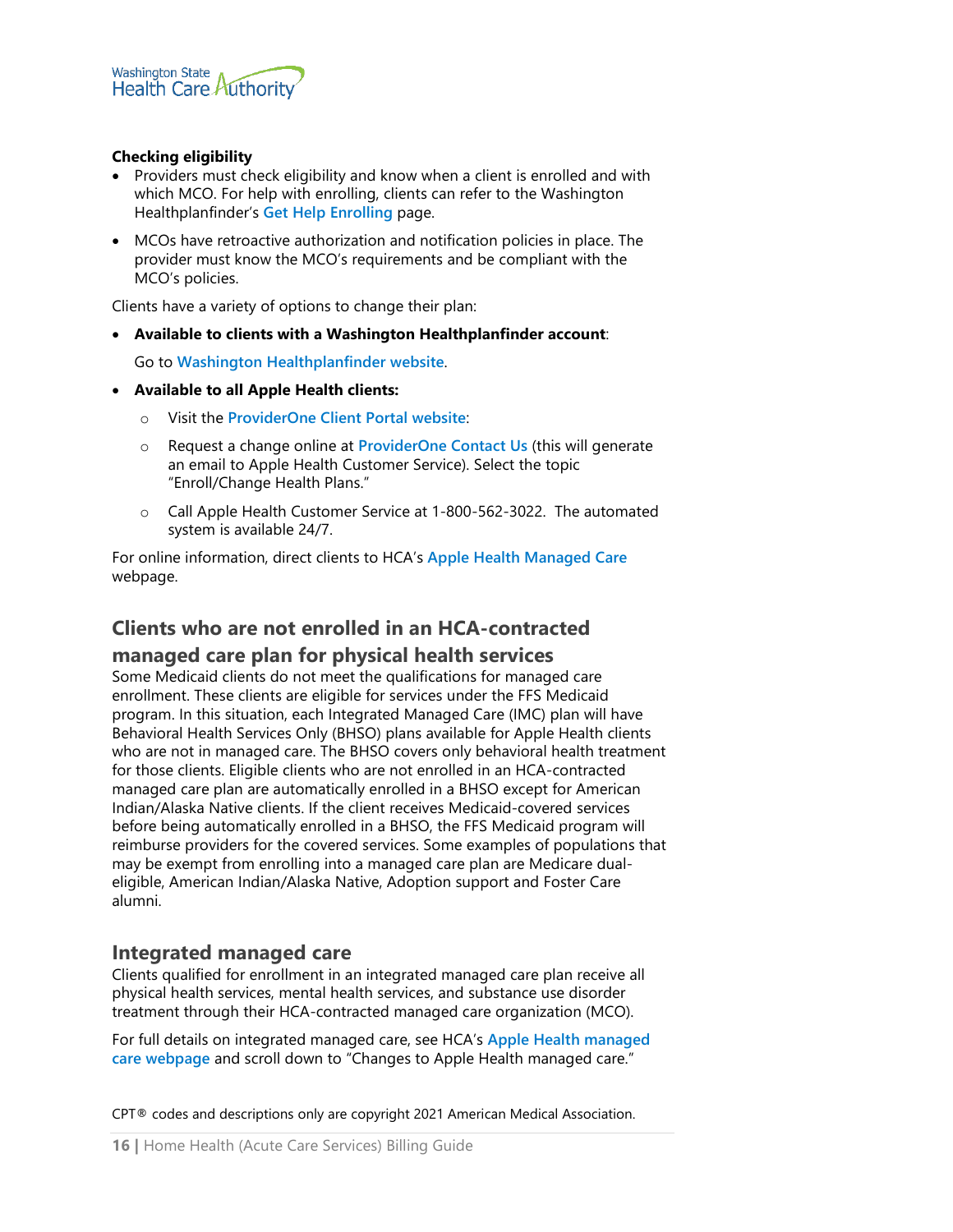

### <span id="page-16-1"></span>**Integrated Apple Health Foster Care (AHFC)**

Children and young adults in the Foster Care, Adoption Support and Alumni programs who are enrolled in Coordinated Care of Washington's (CCW) Apple Health Foster Care program receive both medical and behavioral health services from CCW.

Clients under this program are:

- Under the age of 21 who are in foster care (out of home placement)
- Under the age of 21 who are receiving adoption support
- Age 18-21 years old in extended foster care
- Age 18 to 26 years old who aged out of foster care on or after their 18th birthday (alumni)

These clients are identified in ProviderOne as "**Coordinated Care Healthy Options Foster Care**."

The Apple Health Customer Services staff can answer general questions about this program. For specific questions about Adoption Support, Foster Care or Alumni clients, contact HCA's Foster Care Medical Team at 1-800-562-3022, Ext. 15480.

#### <span id="page-16-2"></span>**Fee-for-service Apple Health Foster Care**

Children and young adults in the fee-for-service Apple Health Foster Care, Adoption Support and Alumni programs receive behavioral health services through the regional Behavioral Health Services Organization (BHSO). For details, see HCA's **[Mental Health Services Billing Guide](https://www.hca.wa.gov/node/301)**, under *How do providers identify the correct payer*?

#### <span id="page-16-0"></span>**American Indian/Alaska Native (AI/AN) Clients**

American Indian/Alaska Native (AI/AN) clients have two options for Apple Health coverage:

- Apple Health Managed Care
- Apple Health coverage without a managed care plan (also referred to as feefor-service [FFS])

If an AI/AN client does not choose a managed care plan, they will be automatically enrolled into Apple Health FFS for all their health care services, including comprehensive behavioral health services. See the Health Care Authority's **[American Indian/Alaska Native webpage](https://www.hca.wa.gov/node/826)**.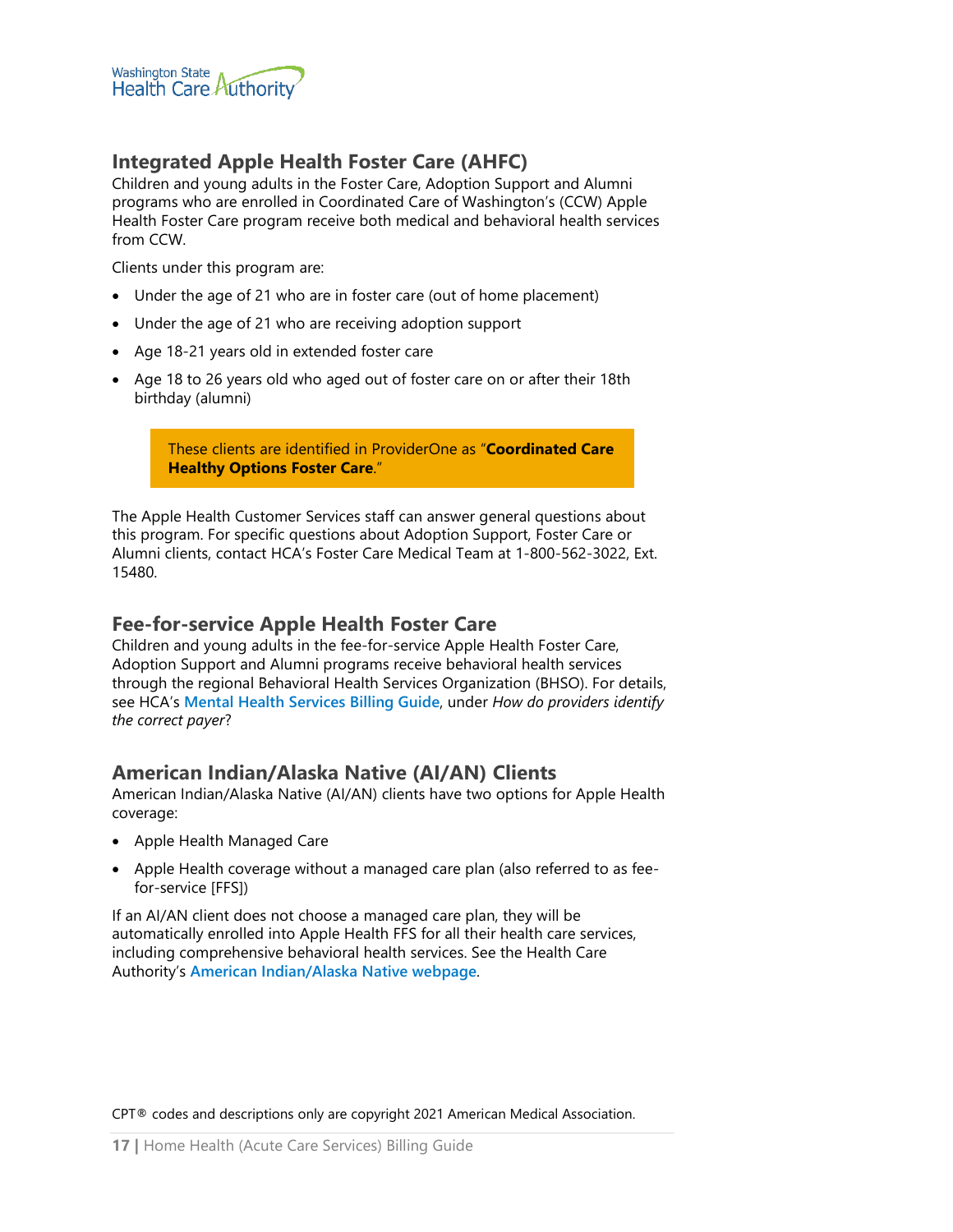

# <span id="page-17-0"></span>**Are primary care case management (PCCM) clients covered?**

For the client who has chosen to obtain care with a PCCM provider, information will be displayed on the client benefit inquiry screen in ProviderOne. These clients must obtain or be referred for services via a PCCM provider. The PCCM provider is responsible for coordination of care just like the PCP would be in a plan setting.

**Note**: To prevent billing denials, check the client's eligibility **prior** to scheduling services and at the **time of the service** and make sure proper authorization or referral is obtained from the PCCM provider. See HCA's **[ProviderOne Billing and Resource Guide](http://www.hca.wa.gov/node/311)** for instructions on how to verify a client's eligibility.

# <span id="page-17-1"></span>**Are dually-enrolled clients eligible?**

**Dually-enrolled (Medicare-Medicaid)** clients and **Medicare only** clients may be eligible to receive certain home and community-based services under the Community Options Program Entry System (COPES) or Title XIX Personal Care programs. These programs are administered under the Department of Social and Health Services' Aging and Long-Term Support Administration (ALTSA). Contact the local ALTSA field office for more information on these programs (see **[Resources Available](#page-6-0)**).

Dually-enrolled clients who do NOT meet Home Bound status criteria per Medicare are eligible for Home Health through Medicaid. Providers must indicate NOT HOMEBOUND in the *Billing Note* section of the electronic institutional claim.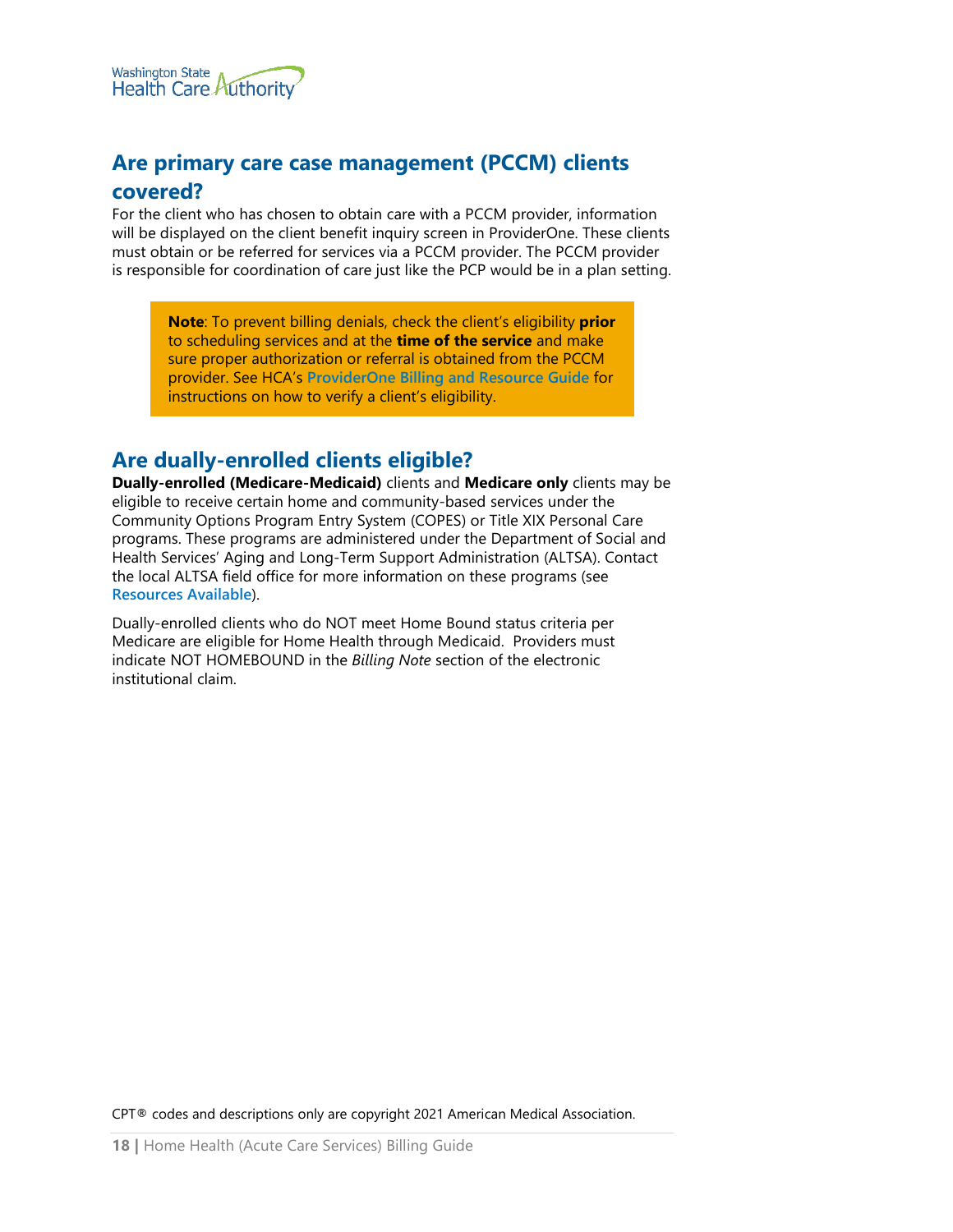

# <span id="page-18-0"></span>**Coverage/Limits**

# <span id="page-18-1"></span>**When does the Health Care Authority (HCA) pay for covered home health services?**

HCA pays for covered home health services provided to eligible clients when all the criteria listed in this section are met. Reimbursement is subject to the restrictions or limitations in this billing guide and other applicable published Washington Administrative Code (WAC).

For information about the Habilitative Services benefit, see **[What are habilitative](#page-25-3)  [services under this program](#page-25-3)**?

#### **Home health skilled services provided to eligible clients must**:

- Meet the definition of acute care.
- Provide for the treatment of an illness, injury, or disability.
- Be medically necessary (see **[chapter 182-500 WAC](http://app.leg.wa.gov/WAC/default.aspx?cite=182-500)** for definition).
- Be reasonable, based on the community standard of care, in amount, duration, and frequency.
- Be provided under a plan of care (POC). Any statement in the POC must be supported by documentation in the client's medical records.
- Be used to prevent placement in a more restrictive setting. **In addition**, the client's medical records must justify the medical reason(s) that the services should be provided in any setting where the client's normal life activities take place, instead of a licensed practitioner's office or clinic. This includes justification for services for a client's medical condition that requires teaching that would be most effectively accomplished in any setting where the client's normal life activities take place on a short-term basis.
- HCA does not reimburse for services if provided at an adult day care, skilled nursing facility, intermediate care facility for individuals with intellectual disabilities, or any other setting in which payment is or could be made under Medicaid for inpatient services that include room and board.
	- o **Residential facilities** contracted with the state to provide limited skilled nursing services are **not reimbursed** separately for those same services under HCA's home health program.
	- $\circ$  It is the home health agencies' responsibility to request coverage for a client when the services are not available to the client in the community or through LTC.
	- o If the client meets the criteria for therapy services in this billing guide, HCA will evaluate the need after receiving the request.
	- o Refer to the Aging and Long-Term Support Administration's (ALTSA) **[Residential Care Services](https://www.dshs.wa.gov/altsa/residential-care-services/residential-care-services)** webpage for more information.
- Be provided by a home health agency that is Title XVIII (Medicare) certified and state-licensed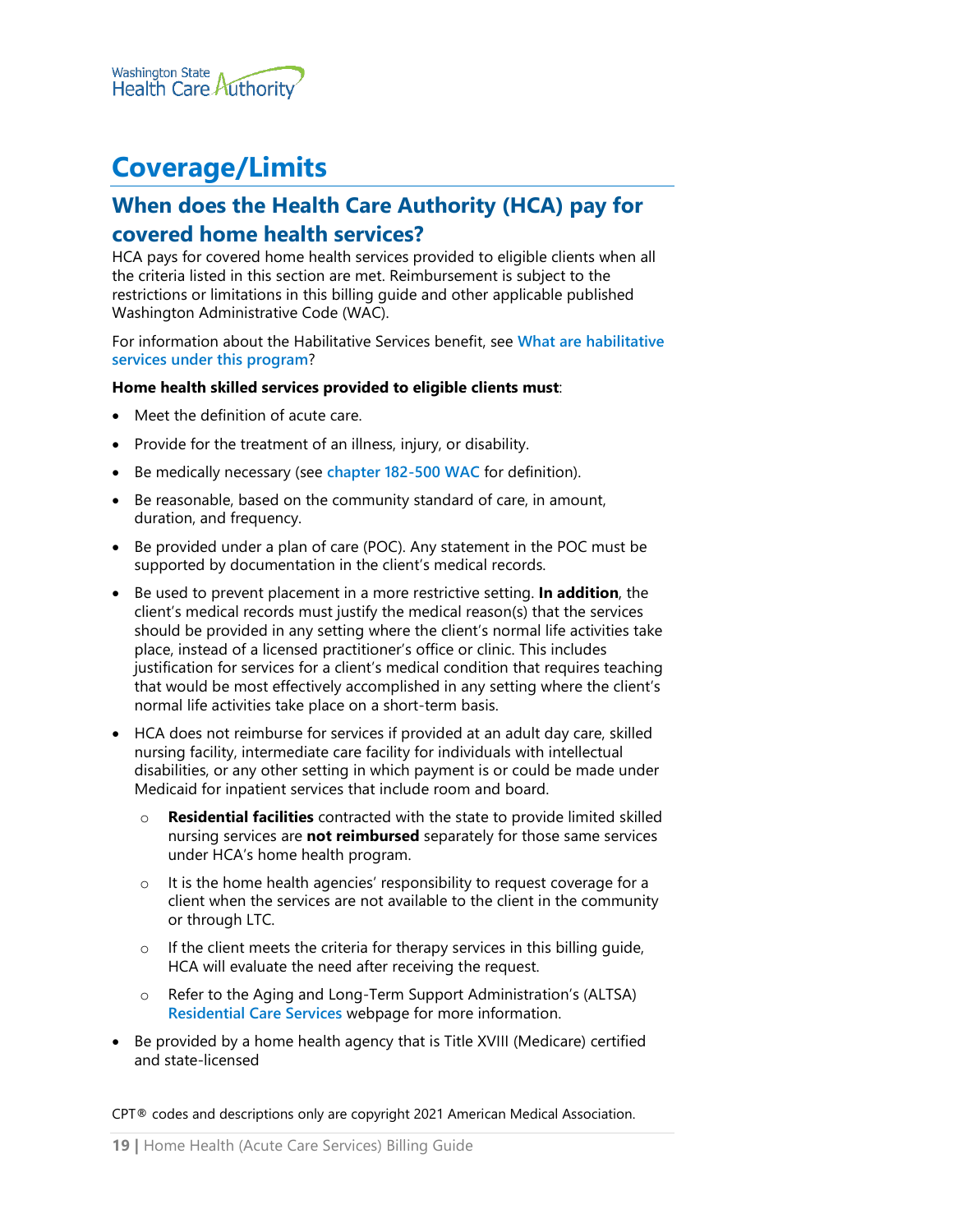

**Note:** HCA covers home health acute care skilled nursing services when furnished by a qualified provider.

HCA evaluates a request for covered services that are subject to limitations or restrictions, and approves such services beyond those limitations or restrictions when medically necessary, under the standard for covered services in **[WAC 182-501-0165](http://apps.leg.wa.gov/wac/default.aspx?cite=182-501-0165)**.

### <span id="page-19-0"></span>**Does HCA cover acute care services?**

HCA covers the following home health acute care services:

- **Full skilled nursing services** that require the skills of a registered nurse (RN) **or** a licensed practical nurse (LPN) under the supervision of a RN, if the services involve **one or more** of the following:
	- o Observation (based on medical necessity and up to three weeks)
	- o Assessment (approximately three weeks)
	- o Treatment
	- o Teaching (approximately three days)
	- o Training (up to four visits unless client remains unstable)
	- o Management
	- o Evaluation

**Note**: Use revenue code **0551** when billing for skilled nursing care visits in the home setting.

- **Brief skilled nursing visit** if only one of the following activities is performed during the visit:
	- o An injection
	- o A blood draw
	- o The placement of medications in containers (e.g., envelopes, cups, medisets)

**Note**: Use revenue code **0580** when billing for a brief skilled nursing visit.

HCA limits skilled nursing visits provided to eligible clients to **two visits (whether they are brief or full) per day**.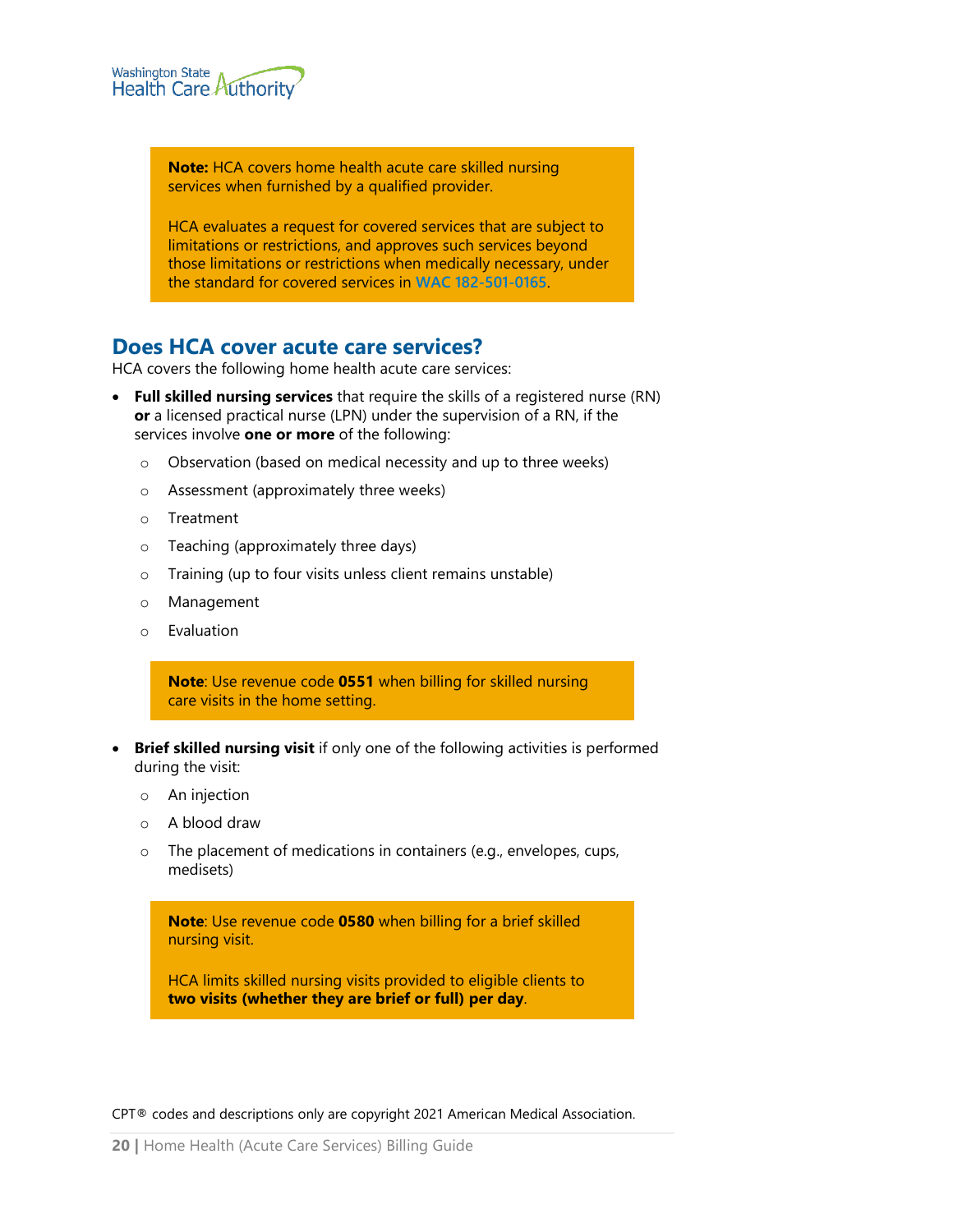

- Home infusion therapy only if the client:
	- o Is willing and capable of learning and managing the client's infusion care
	- o Has a volunteer caregiver willing and capable of learning and managing the client's infusion care

**Note**: HCA does not reimburse for any of the following services through the Home Health Program:

- Administration of IV therapy
- Teaching of IV therapy
- Skilled observation of the IV site

All other infusion therapy related services must be billed on a professional claim using the **[Home Infusion Therapy/Parenteral](http://www.hca.wa.gov/node/301)  [Nutrition Program Billing Guide](http://www.hca.wa.gov/node/301)**.

Although HCA clients may have a paid caregiver who is willing and capable of performing the skilled task, a paid caregiver cannot bill for these services. The client may want to be involved in self-directed care.

- Infant phototherapy for an infant diagnosed with hyperbilirubinemia:
	- o When provided by an HCA-approved infant phototherapy agency
	- o For up to five skilled nursing visits per infant

**Note**: If the infant's mother is enrolled in an HCA-contracted managed care organization (MCO) at the time of the birth, approval must be received from the MCO listed on the mother's eligibility check. **Do not bill HCA for these services**.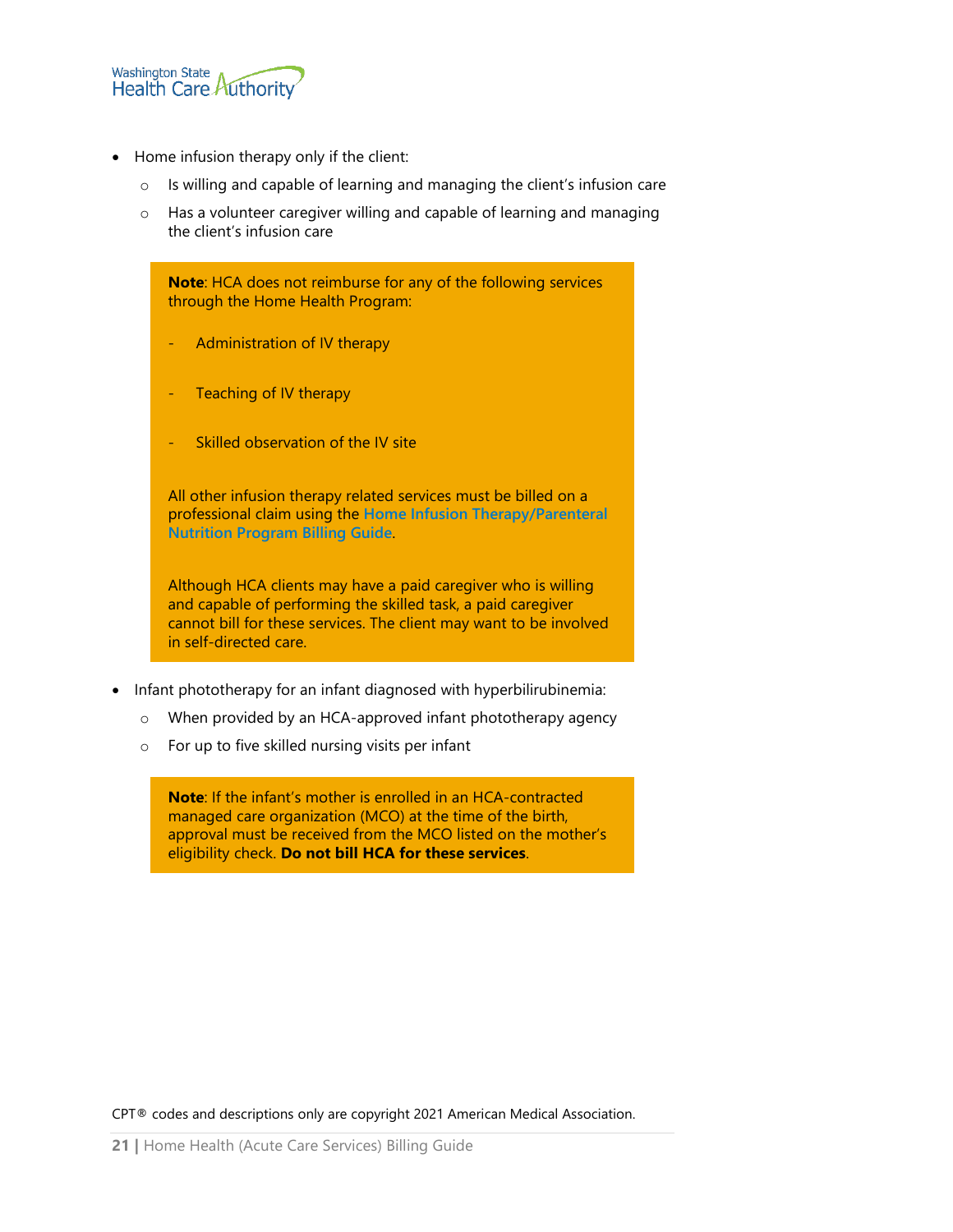

#### • **Limited high-risk obstetrical services for all the following**:

- o A medical diagnosis that complicates pregnancy and may result in a poor outcome for the mother, unborn, or newborn
- o Up to three home health visits per pregnancy, if:
	- Enrollment in or referral to the following providers of First Steps has been verified:
		- Maternity Support Services (MSS)
		- Infant Case Management (ICM)
	- The visits are provided by a registered nurse who has either of the following:
		- National perinatal certification
		- A minimum of one year of labor, delivery, and postpartum experience at a hospital within the last five years

**Note**: Use revenue code **0551** when billing for skilled high-risk obstetrical nursing care visits in the home setting.

HCA does not reimburse for high-risk obstetrics if the registered nurse has not met the criteria listed above.

<span id="page-21-0"></span>See **[Criteria for High-Risk Obstetrical](#page-37-0)**.

#### **Additional information required in the plan of care**

(See **[Criteria for High-Risk Obstetrical](#page-37-0)**)

- Infant's name, mother's name, and ProviderOne Client ID(s)
- Information regarding the infant's medical condition, and the family's ability to safely provide home phototherapy
- Name of hospital where the infant was born and discharge date
- Visit notes that include family teaching and interventions
- Bilirubin levels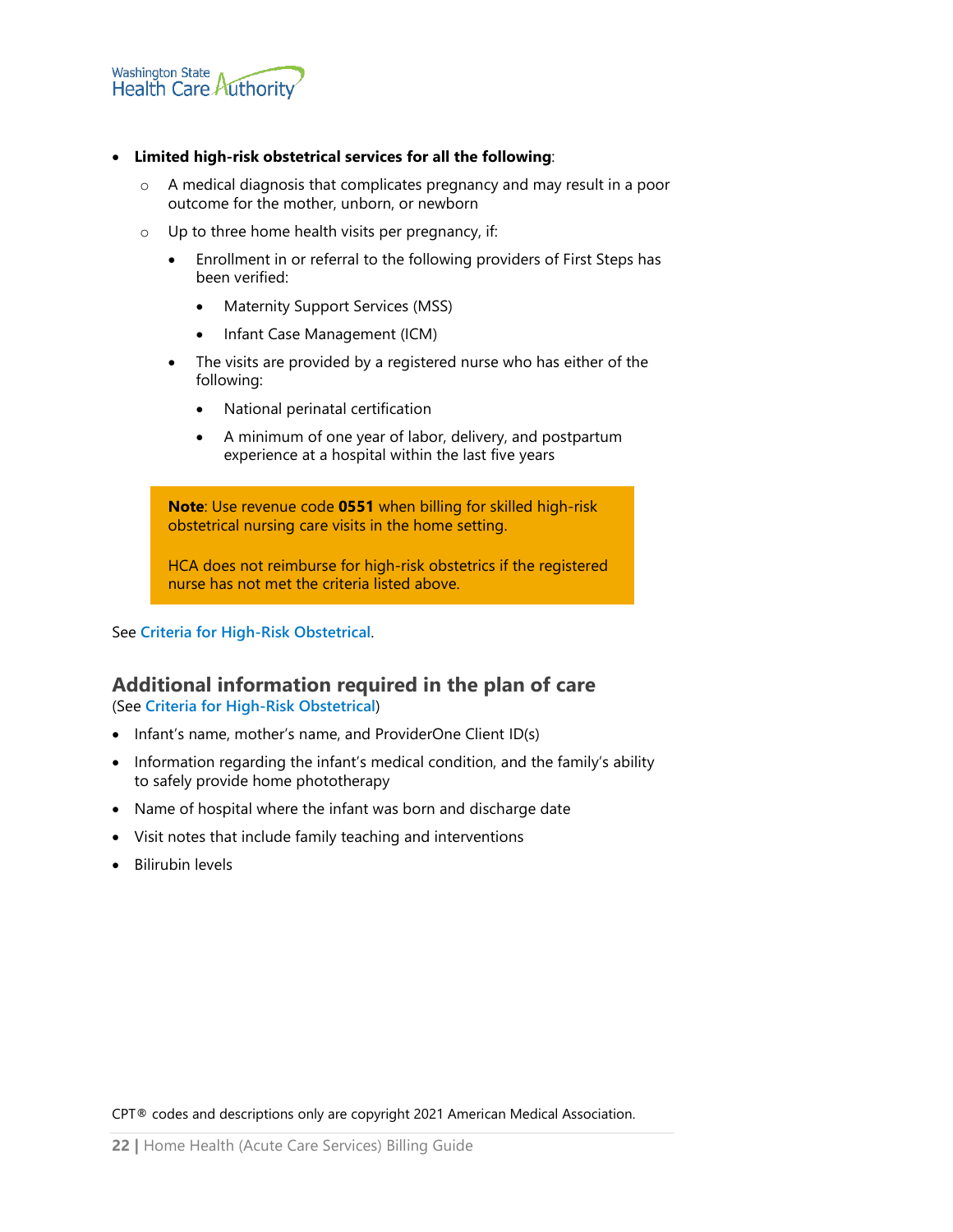

# <span id="page-22-0"></span>**How do I become an HCA-approved infant phototherapy agency?**

You must:

- Be a Medicaid- and Medicare-certified home health agency.
- Have an established phototherapy program.
- Submit to HCA for review, all the following:
	- o Six months of documented phototherapy services delivered for infants
	- o A written policy for home phototherapy submitted to HCA for review that includes guidelines, procedures, and job descriptions verifying experience in pediatrics and maternal child health
	- o Three letters of recommendation from pediatricians who have used your program

**Note**: **HCA will not cover** infant phototherapy **unless** your agency has a pre-approval letter on file from HCA noting that you are an approved infant phototherapy agency. See HCA's current **[Medical Equipment and Supplies Billing Guide](http://www.hca.wa.gov/node/301)** for equipment component.

# <span id="page-22-1"></span>**Does HCA cover specialized outpatient rehabilitative therapy for clients age 20 and younger?**

For eligible clients age 20 and younger, HCA covers **specialized therapy services**, which include physical, occupational, or speech/audiology services.

> **Note**: HCA covers habilitative services for clients enrolled in the Alternative Benefit Plan (ABP). See **[What are habilitative services](#page-25-3)  [under this program](#page-25-3)**? for specialized therapy rendered under the habilitative services benefit (see **chapter [182-545](http://apps.leg.wa.gov/wac/default.aspx?cite=182-545) WAC**).

HCA reimburses for specialized therapy services only when the client is **not able to access these services in the client's local community**. HCA limits specialized therapy visits to one per client, per day, per type of specialized therapy. Documentation must justify the skilled need of the visit. Under specialized therapy, home health services may be provided in a residential care facility with skilled nursing services available.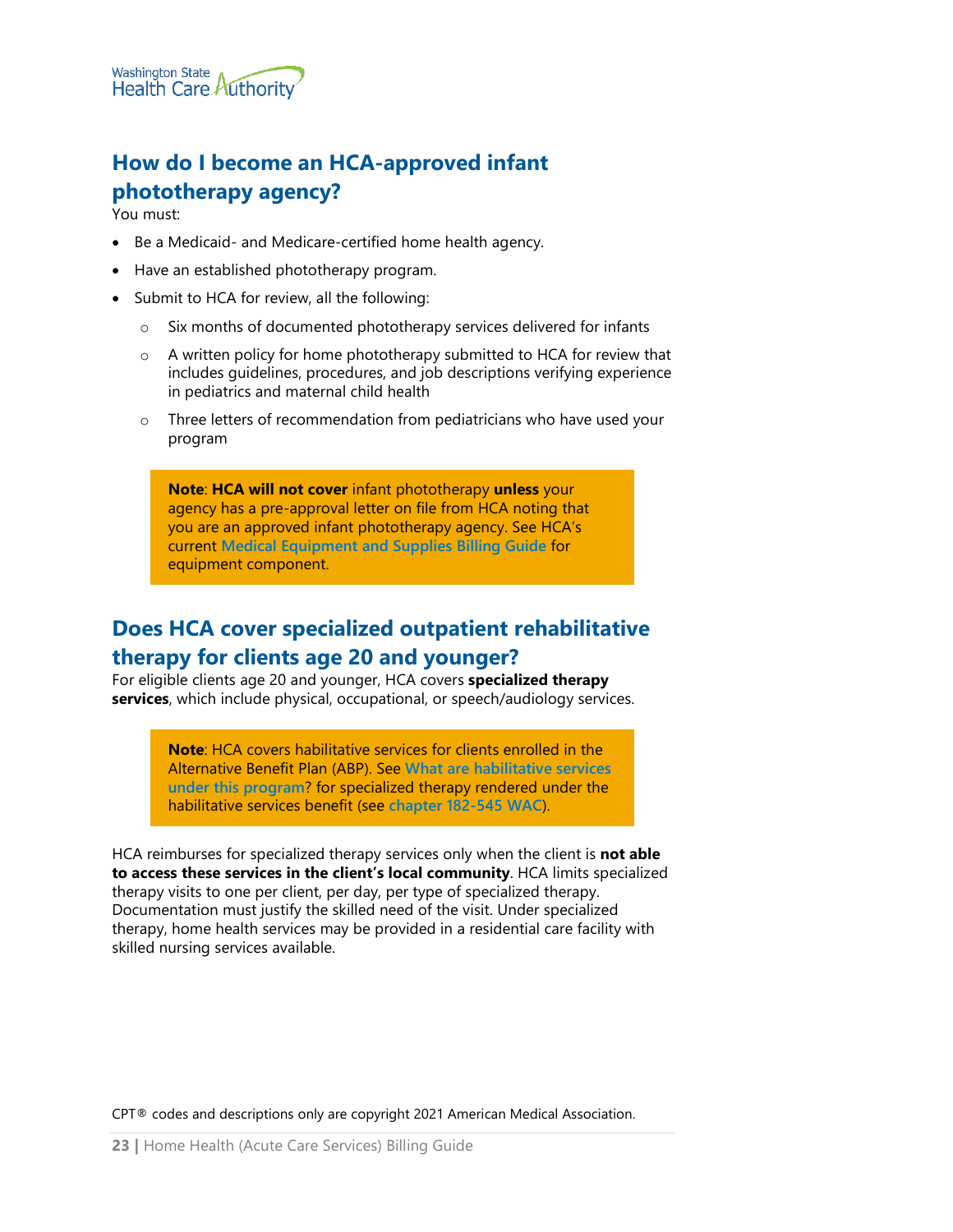**Note**: **The maximum number of visits allowed is based on appropriate medical justification**. HCA does not allow duplicate services for any specialized therapy for the same client when both providers are performing the same or similar procedure (s). If the client requires more than one therapist on the same day, HCA requires the therapist to document the therapeutic benefit of having more than one therapist for specialized therapy on the same day.

# <span id="page-23-1"></span>**Does HCA cover skilled outpatient rehabilitative therapies for clients age 19 and 20 in MCS and clients age 21 and older?**

**Yes**. The following are the short-term benefit limits for outpatient rehabilitation (occupational therapy [OT], physical therapy [PT], and speech therapy [ST]) that apply to clients age 19 and 20 in MCS (medical care services) medical and all clients age 21 and older. These benefit limits are **per client, per calendar year**, regardless of setting (home health, outpatient hospital, and freestanding therapy clinics.) Authorization is not required.

- Physical therapy: 24 units (equals approximately 6 hours)
- Occupational therapy: 24 units (equals approximately 6 hours)
- Speech therapy: 6 units (equals a total of 6 untimed visits)

To ensure payment:

- Bill in a timely manner. Claims will pay in date of service order. If a claim comes in for a previous date of service, the system will automatically pay the earlier date and recoup or adjust the later date.
- Contact HCA to check on the limits by submitting the **[information request](https://fortress.wa.gov/hca/p1contactus/)  [form for providers](https://fortress.wa.gov/hca/p1contactus/)** on the Contact Us webpage to the Medical Assistance Customer Service Center (MACSC).
- Consult the **[ProviderOne Billing and Resource Guide](http://www.hca.wa.gov/node/311)**: Client Eligibility, Benefit Packages, and Coverage Limits sections.

See expedited prior authorization (EPA) in the **[Outpatient Rehabilitation Billing](https://www.hca.wa.gov/node/301)  [Guide](https://www.hca.wa.gov/node/301)** to obtain additional visits for qualifying conditions. If the client does not have a qualifying condition as outlined in the EPA section, HCA requires the home health agency to request a **[limitation extension \(LE\)](#page-31-1)** from HCA.

<span id="page-23-0"></span>For Department of Social and Health Services occupational therapy (OT) assessments, see the **[Outpatient Rehabilitation Billing Guide](https://www.hca.wa.gov/node/301)**.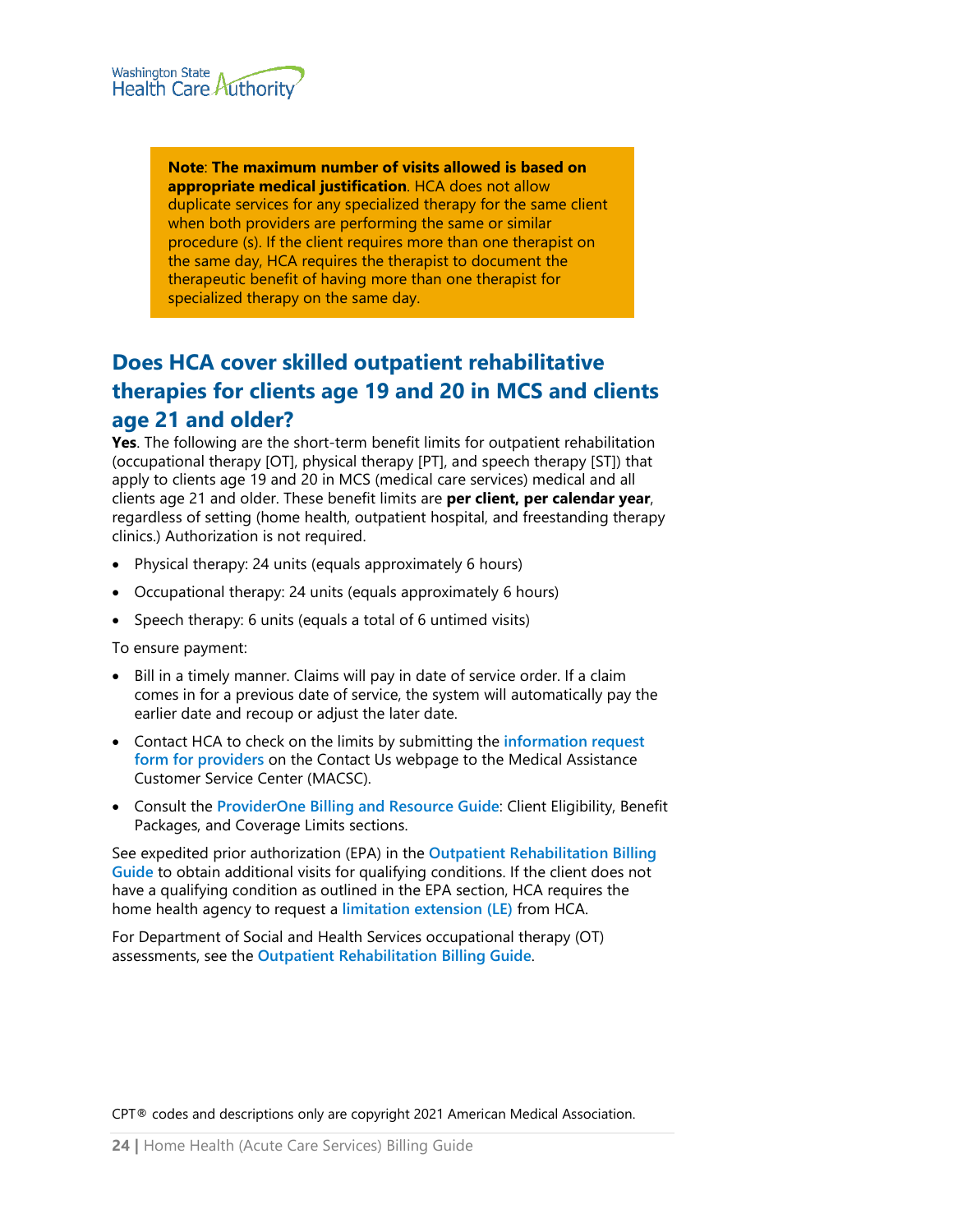

# <span id="page-24-0"></span>**Does HCA cover social worker services?**

**Yes.** HCA covers social work services, with the following limitations:

- Each unit is a 15-minute increment
- Eight units per client per 365-day period

HCA requires a provider to request prior authorization for a limitation extension (LE) to exceed the stated limits.

# <span id="page-24-1"></span>**How are timed/untimed CPT® codes billed?**

For specialized therapies:

- Each 15 minutes of timed CPT® codes equals one unit
- Each non-timed CPT® code equals one unit, regardless of how long the procedure takes

#### **Therapy codes, including evaluations, must be billed as described in this billing guide. Failure to bill correctly will result in denials or recoupment**.

| <b>Modality</b>                                           | <b>Home</b><br><b>Health</b><br><b>Revenue</b><br><b>Codes</b> | <b>Home</b><br><b>Health</b><br><b>Procedure</b><br><b>Codes</b> | <b>Short Description</b>                                                                                                | <b>Modifiers</b> |
|-----------------------------------------------------------|----------------------------------------------------------------|------------------------------------------------------------------|-------------------------------------------------------------------------------------------------------------------------|------------------|
| <b>PT</b>                                                 | 0421                                                           | G0151                                                            | Services performed by a qualified<br>physical therapist in the home<br>health or hospice setting each 15<br>minutes     | <b>GP</b>        |
| <b>Physical</b><br><b>Therapy</b><br><b>Assistant</b>     |                                                                |                                                                  |                                                                                                                         | CQ               |
| <b>OT</b>                                                 | 0431                                                           | G0152                                                            | Services performed by a qualified<br>occupational therapist in the home<br>health or hospice setting each 15<br>minutes | GO               |
| <b>Occupational</b><br><b>Therapy</b><br><b>Assistant</b> |                                                                |                                                                  |                                                                                                                         | CO               |
| <b>ST</b>                                                 | 0441                                                           | 92507                                                            | Treatment of speech, language,<br>voice, communication, and/or<br>auditory processing disorder<br>individual            | <b>GN</b>        |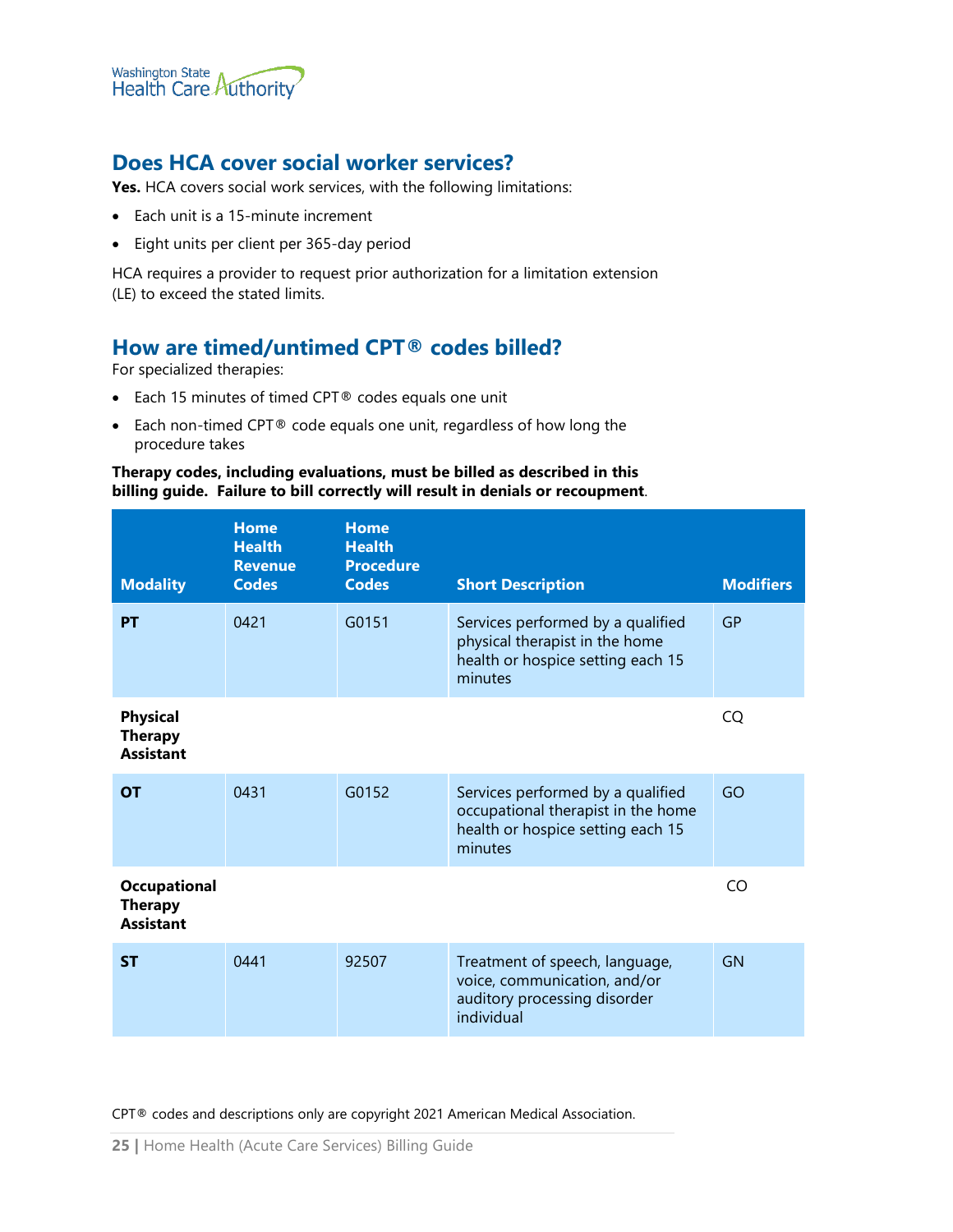

| <b>Modality</b> | <b>Home</b><br><b>Health</b><br><b>Revenue</b><br><b>Codes</b> | <b>Home</b><br><b>Health</b><br><b>Procedure</b><br><b>Codes</b> | <b>Short Description</b>                                                                     | <b>Modifiers</b> |
|-----------------|----------------------------------------------------------------|------------------------------------------------------------------|----------------------------------------------------------------------------------------------|------------------|
| <b>SW</b>       | 0561                                                           | G0155                                                            | Services of clinical social worker in<br>home health or hospice settings,<br>each 15 minutes | AJ               |

If the client's outpatient rehabilitation services maximum benefit limit has been reached (initial units and any additional EPA units, when appropriate), a provider may request authorization for a **[limitation extension](#page-31-2)** from HCA.

# <span id="page-25-0"></span>**Does HCA pay for outpatient rehabilitative therapy evaluations for clients age 21 and older?**

**Yes**. HCA pays for therapy evaluations for physical therapy (PT), occupational therapy (OT), and speech therapy (ST). Evaluations do not count toward the limit but are subject to annual limits. See the **[Outpatient Rehabilitation Billing Guide](https://www.hca.wa.gov/node/301)**. Providers bill with revenue code, the CPT® code, and the appropriate modifier. Providers must request authorization for a **[limitation extension \(LE\)](#page-31-3)** if additional evaluations are needed.

# <span id="page-25-1"></span>**Outpatient Rehabilitative Therapy Evaluation Codes**

For outpatient rehabilitative therapy evaluation codes, see the **[Outpatient](https://www.hca.wa.gov/node/301)  [Rehabilitation Billing Guide](https://www.hca.wa.gov/node/301)**.

# <span id="page-25-2"></span>**What is the expedited prior authorization (EPA) for additional units of outpatient rehabilitative services for clients age 21 and older?**

When a client meets the EPA criteria listed in **[Authorization](#page-31-0)** for additional benefit units of outpatient rehabilitation, providers must use the expedited prior authorization (EPA) process. When a client's situation does not meet the conditions for EPA, a provider must request prior authorization.

<span id="page-25-3"></span>**Note:** EPA may be used once, per client, per calendar year, per each therapy type.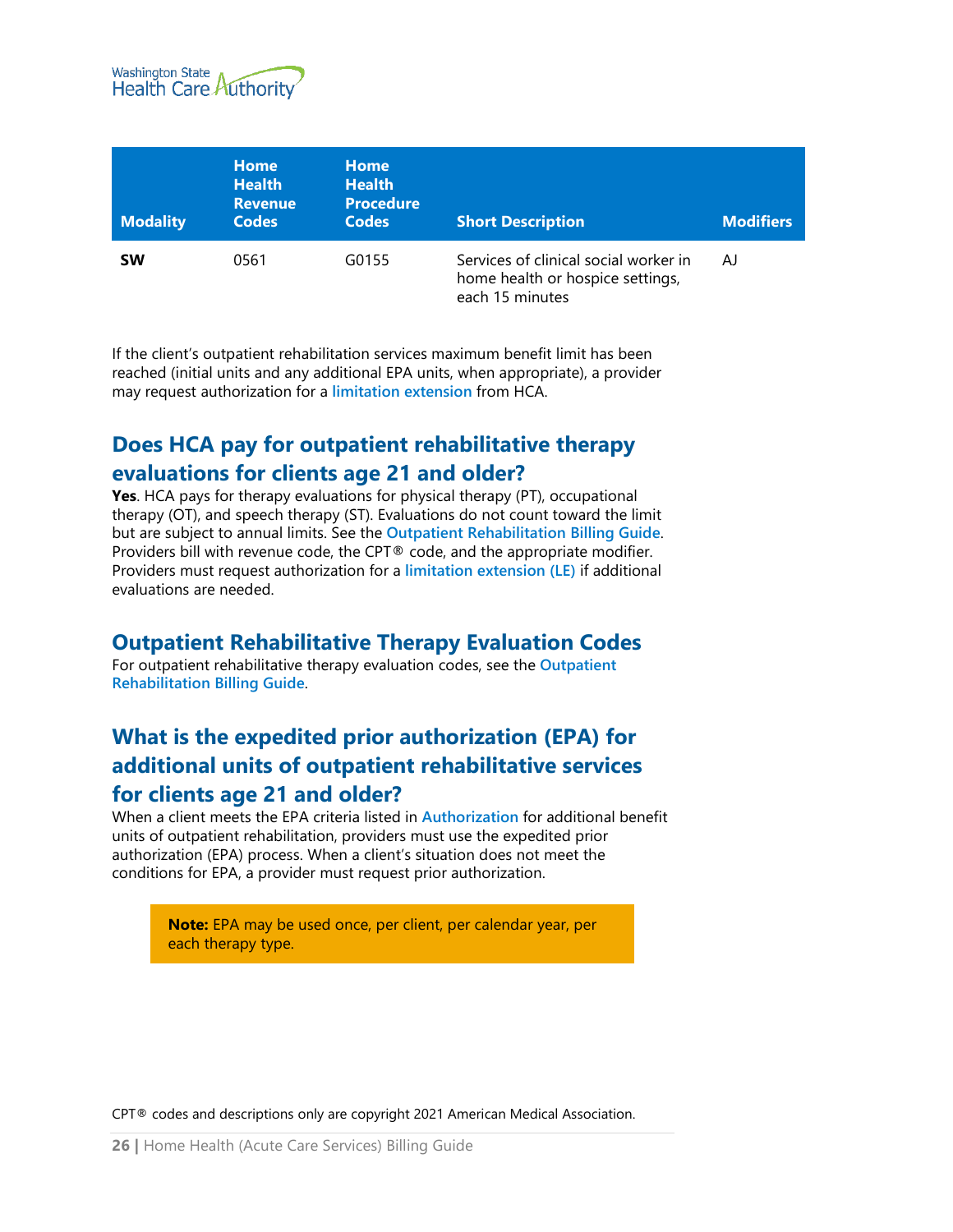

### <span id="page-26-0"></span>**What are habilitative services under this program?**

Habilitative services are those medically necessary services provided to help a client partially or fully attain or maintain developmental age-appropriate skills that were not fully acquired due to a congenital, genetic, or early-acquired health condition. Such services are required to maximize the client's ability to function in his or her environment.

Clients in the expanded population and covered by the Alternative Benefit Plan (ABP) only, HCA covers outpatient physical, occupational, and speech therapy to treat one of the qualifying conditions listed in HCA's **[Habilitative Services Billing](http://www.hca.wa.gov/node/301)  [Guide](http://www.hca.wa.gov/node/301)**, under *Client Eligibility*.

# <span id="page-26-1"></span>**How do I bill for habilitative services?**

See the **[Habilitative Services Billing Guide](http://www.hca.wa.gov/node/301)** for details on billing habilitative services provided in the home health setting.

# <span id="page-26-2"></span>**What are the limits for home health aide services?**

- HCA limits home health aide visits to **one per day**.
- HCA reimburses for home health aide services only when the services are provided under the supervision of, and in conjunction with, practitioners who provide:
	- o Skilled nursing services
	- Specialized therapy services
- HCA covers home health aide services only when a registered nurse or licensed therapist visits the client at least once every fourteen days to monitor or supervise home health aide services, with or without the presence of the home health aide. Supervisory visits may be conducted on-site or via telemedicine. HCA does not reimburse for services covered by another state administration such as LTC services, Community Options Program Entry System (COPES), CHORE, or CAP services.
- Documentation in the client's file must justify the need for the home health aide visits.

**Note**: Contact the client's case manager/case resource manager to see if the client is eligible for, or is already receiving, LTC services, COPES, CHORE, or CAP services.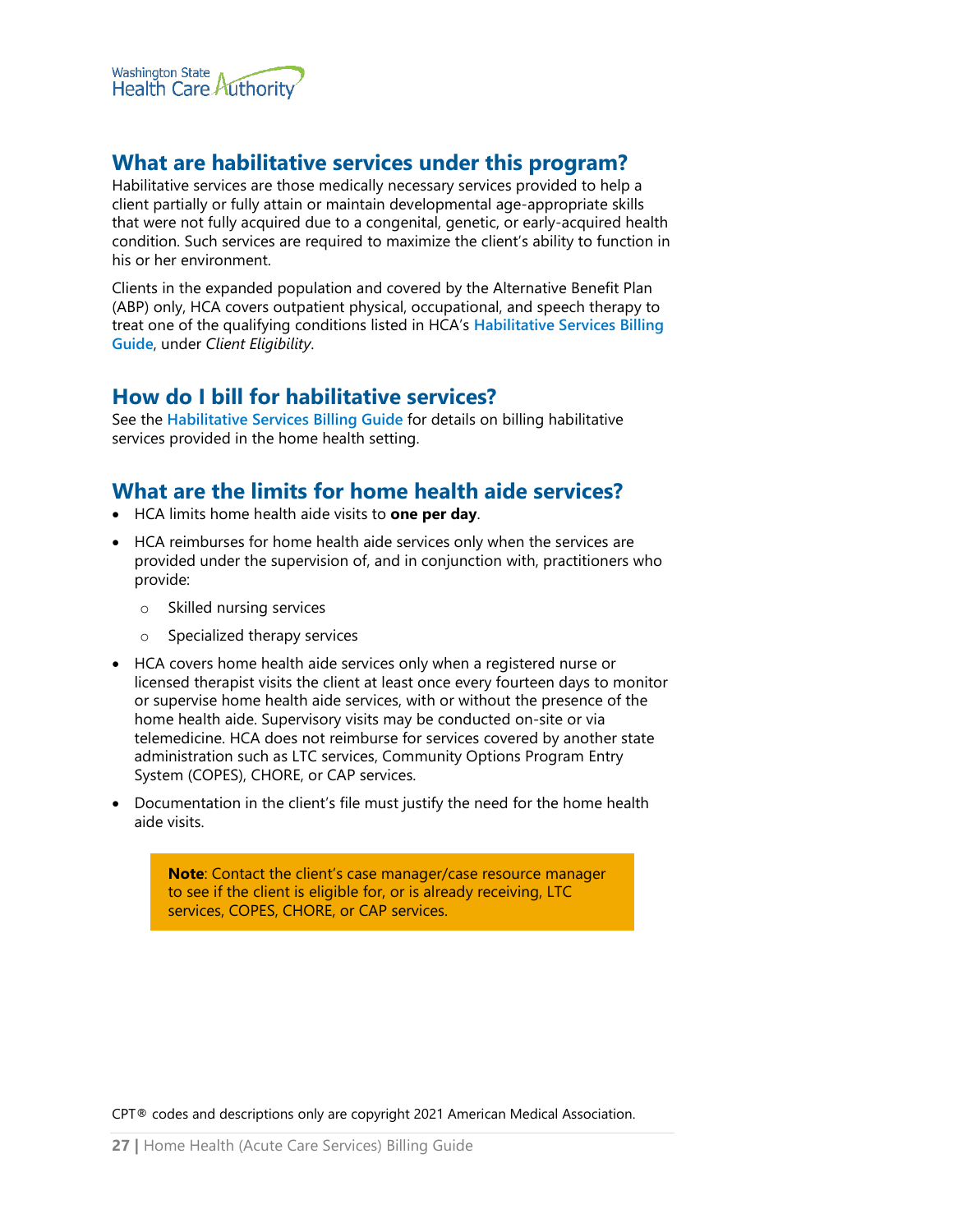# <span id="page-27-0"></span>**Does HCA cover home health services through telemedicine?**

HCA covers the delivery of home health services through telemedicine for clients who have been diagnosed with an unstable condition who may be at risk for hospitalization or a more costly level of care. The client must have a diagnosis or diagnoses where there is a high risk of sudden change in medical condition which could compromise health outcomes.

When billing HCA for home health services delivered through telemedicine, use the following codes:

| . Revenue Code ' | <b>HCPCS Code</b> | <b>Short Description</b> | <b>Limitation</b>       |
|------------------|-------------------|--------------------------|-------------------------|
| 0780             | T <sub>1030</sub> | RN home care per diem    | One per client, per day |
| 0780             | T <sub>1031</sub> | LPN home care per diem   | One per client, per day |

#### <span id="page-27-1"></span>**Payment**

HCA pays for one telemedicine interaction, per eligible client, per day, based on the ordering licensed practitioner's home health plan of care.

# <span id="page-27-2"></span>**Payment requirements**

To receive payment for the delivery of home health services through telemedicine, the services must involve:

- A documented assessment, identified problem, and evaluation, which includes:
	- o Assessment and monitoring of clinical data including, but not limited to, vital signs, pain levels and other biometric measures specified in the plan of care. Also included is an assessment of response to previous changes in the plan of care.
	- o Detection of condition changes based on the telemedicine encounter that may indicate the need for a change in the plan of care.
- Implementation of a documented management plan through one or more of the following:
	- o Education regarding medication management as appropriate, based on the findings from the telemedicine encounter
	- o Education regarding other interventions as appropriate to both the patient and the caregiver
	- o Management and evaluation of the plan of care, including changes in visit frequency or the addition of other skilled services
	- o Coordination of care with the ordering licensed provider regarding findings from the telemedicine encounter
	- o Coordination and referral to other medical providers as needed
	- o Referral to the emergency room as needed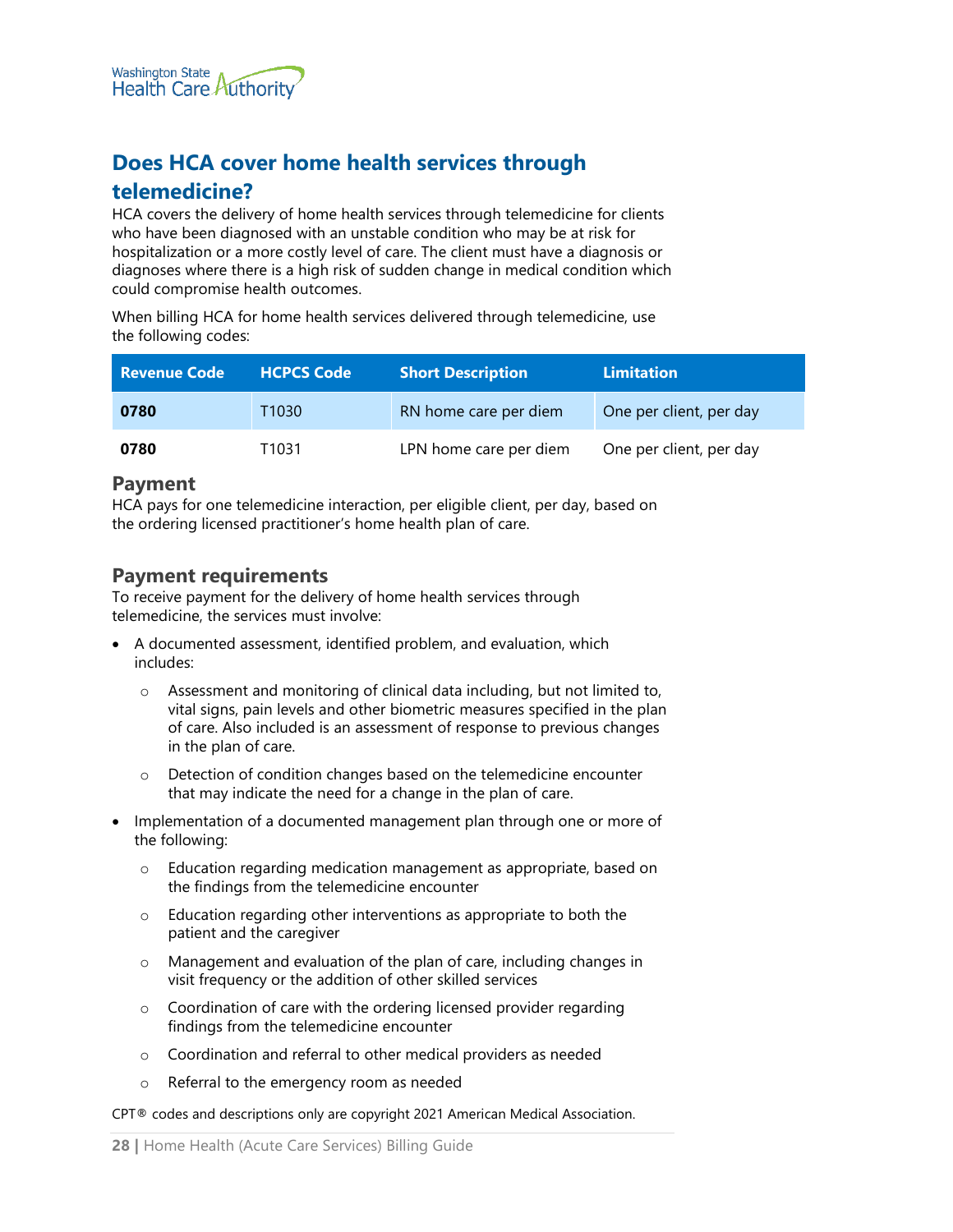

#### <span id="page-28-0"></span>**Telemedicine-related costs**

HCA does not pay for the purchase, rental, repair, or maintenance of telemedicine equipment and associated costs of operation of telemedicine equipment.

#### <span id="page-28-1"></span>**Prior authorization**

HCA does not require prior authorization for the delivery of home health services through telemedicine.

### <span id="page-28-2"></span>**What home health services are not covered?**

HCA does not cover the following home health services under the Home Health program, unless otherwise specified:

- Chronic long-term care skilled nursing visits or specialized therapy visits for a medically stable client when a long-term care skilled nursing plan or specialized therapy plan is in place through the Department of Social and Health Services Aging and Long-Term Support Administration (ALTSA) or Developmental Disabilities Administration (DDA).
	- o **HCA may consider requests** for interim chronic long-term care skilled nursing services or specialized therapy services for a client while the client is waiting for ALTSA or DDA to implement a long-term care skilled nursing plan or specialized therapy plan.
	- o On a case-by-case basis, HCA may authorize long-term care skilled nursing visits or specialized therapy visits for a client for a limited time until an ALTSA or DDA long-term care skilled nursing plan or specialized therapy plan is in place. Any services authorized are subject to the restrictions and limitations in this billing guide and other published WACs.

#### **Home Health Agencies**

- o The client must have a stable, chronic skilled nursing need.
- o The client's skilled nursing need cannot be met in the community (e.g., the client is unable to access outpatient services in the community).
- o The home health provider must **contact HCA and request coverage** through the home health program.

**HCA will first** contact the client's ALTSA or DDA case manager to see if longterm care skilled nursing services are accessible in the community or through ALTSA or DDA

If there are no other options, HCA will send a notification letter to the client, home health agency, and case manager notifying them that the chronic, long-term care skilled nursing visits will be reimbursed through HCA for a limited time until a long-term care plan is in place.

- Psychiatric skilled nursing services
- Pre and postnatal skilled nursing services, except those listed under Covered Acute Nursing Services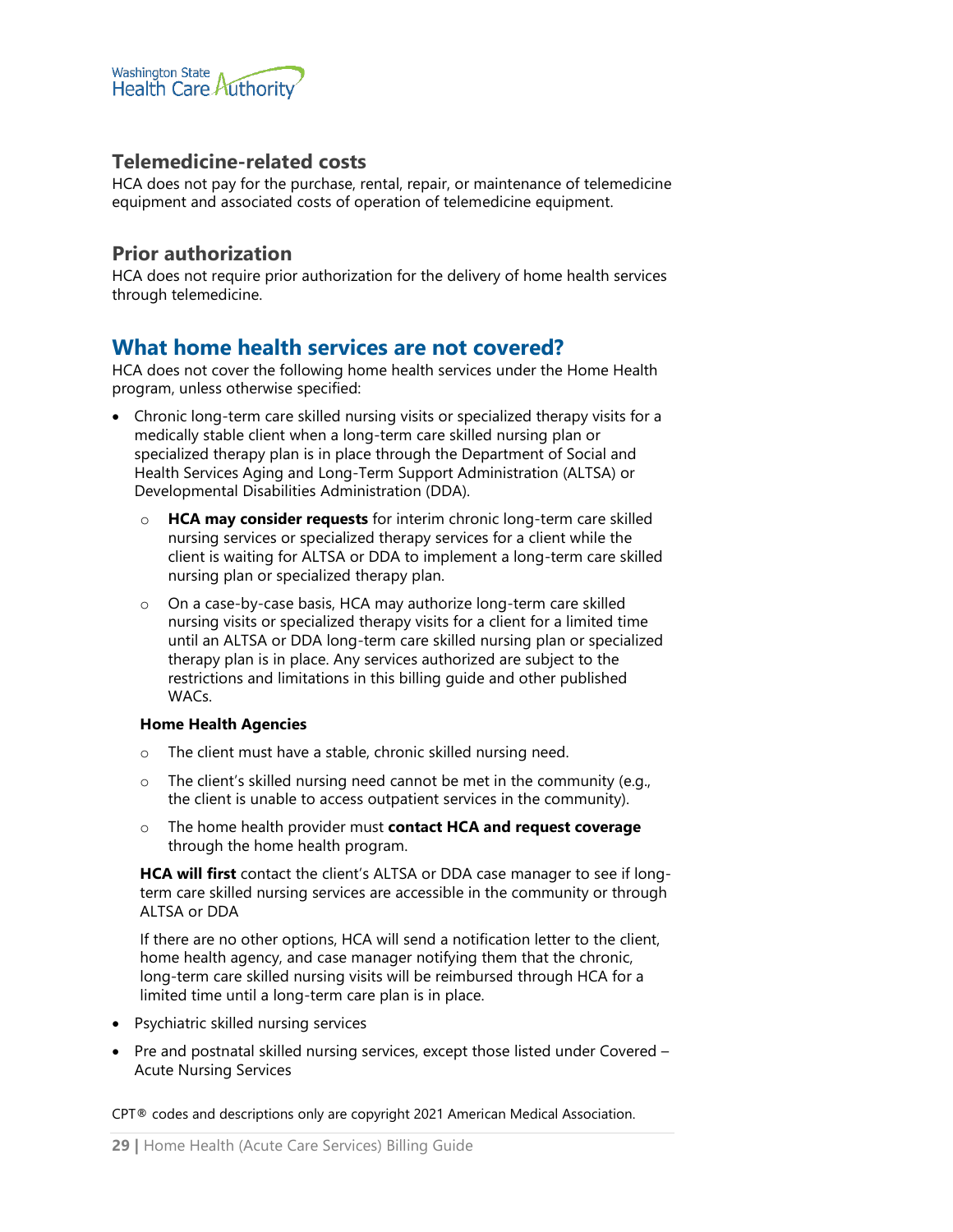

- Well-baby follow-up care
- Services performed in hospitals, correctional facilities, skilled nursing facilities, or a residential facility with skilled nursing available
- Home health aide services that are not provided in conjunction with skilled nursing or specialized therapy services
- Home health care for a medically stable client (e.g., one who does not have an acute episode, a disease exacerbation, or treatment change, unless the client meets the applicable criteria in this guide)
- Skilled nursing visits for a client when a home health agency cannot safely meet the medical needs of that client within home health services program limitations

#### **Examples:**

- o The client or caregiver is not willing and/or capable of managing the client's infusion therapy care.
- o A client requires daily visits in excess of program limitations.
- More than one of the same type of specialized therapy and/or home health aide visit per day. HCA does not reimburse for duplicate services for any specialized therapy for the same client when both providers are performing the same or similar procedure(s).
- Any home health services covered by another state administration such as LTC services, COPES, CHORE, or CAP services.
- Home health visits made without an authorized practitioner's written order, unless the verbal order is:
	- o Documented prior to the visit
	- o The document is signed by the authorized practitioner within 45 days of the order being given

HCA does not cover additional administrative costs billed above the visit rate (these costs are included in the visit rate and will not be paid separately).

> **Note:** HCA evaluates a request for any service that is listed as noncovered under the provisions of **[WAC 182-501-0165](http://apps.leg.wa.gov/wac/default.aspx?cite=182-501-0165)**. Requests must include the following:

Name of agency and NPI

Client's name and ProviderOne Client ID

Copy of the plan of care

Explanation of client-specific medical necessity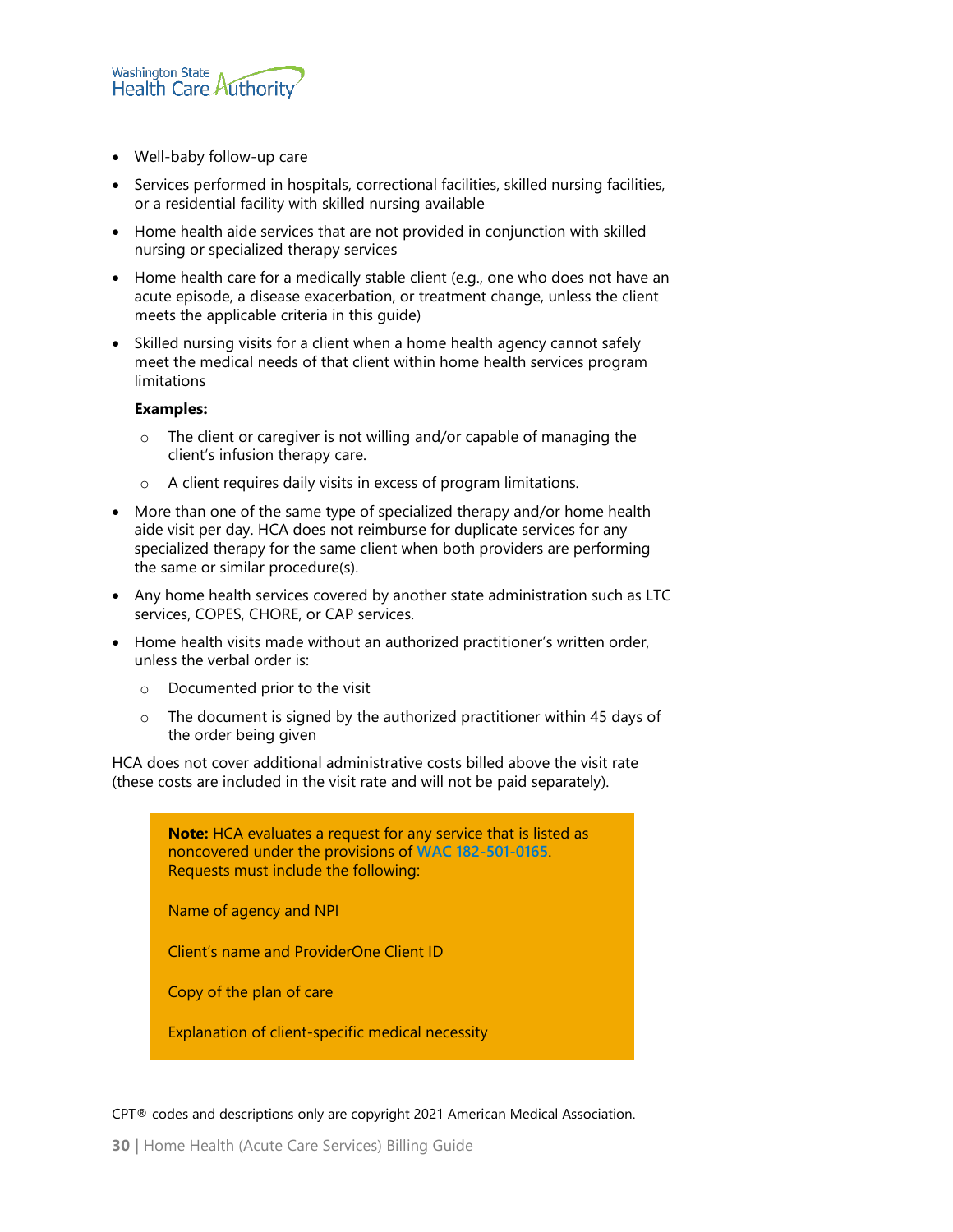

Send requests for noncovered services to HCA (see **[Resources](#page-6-0)  [Available](#page-6-0)**). See **[Authorization](#page-31-0)** for information regarding Limitation Extensions.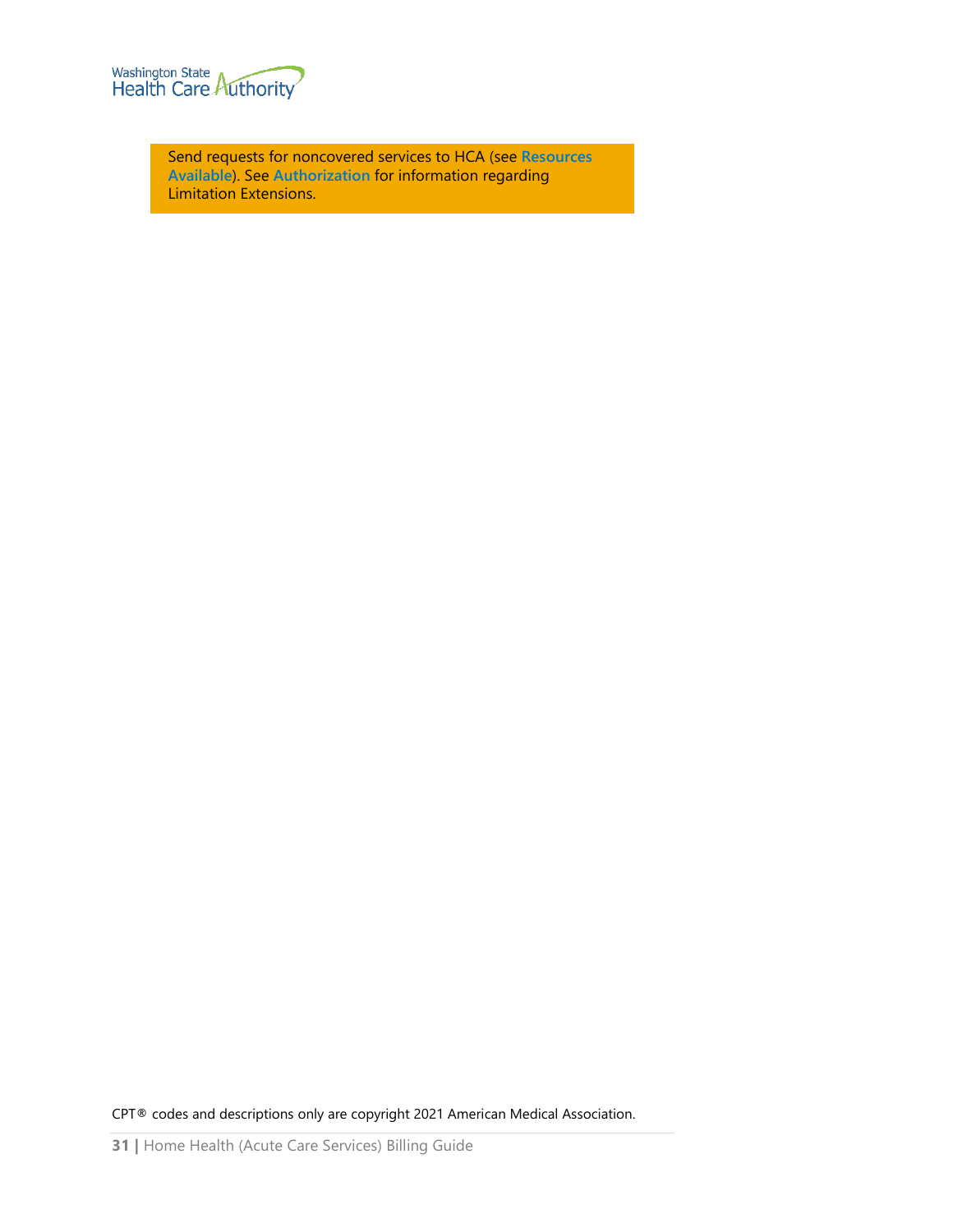

# <span id="page-31-0"></span>**Authorization**

HCA evaluates a request for covered services that are subject to limitations or restrictions, and approves such services **beyond** those limitations or restrictions when medically necessary, under the standard for covered services in **[WAC 182-](http://apps.leg.wa.gov/wac/default.aspx?cite=182-501-0165) [501-0165](http://apps.leg.wa.gov/wac/default.aspx?cite=182-501-0165)**.

> **Note**: A provider may request an exception to rule (ETR) for a noncovered service as described in **[WAC 182-501-0160](http://apps.leg.wa.gov/wac/default.aspx?cite=182-501-0160)**.

# <span id="page-31-1"></span>**What is a limitation extension (LE)?**

A limitation extension (LE) is authorization for cases when a provider can verify that it is medically necessary to provide **more units of service** than allowed in HCA's Washington Administrative Code (WAC) and Medicaid billing guides.

# <span id="page-31-2"></span>**How is LE authorization obtained?**

Providers may submit a prior authorization request by direct data entry into ProviderOne or by submitting the request in writing (see HCA's **[Prior](https://www.hca.wa.gov/billers-providers-partners/prior-authorization-claims-and-billing/prior-authorization-pa)  [authorization webpage](https://www.hca.wa.gov/billers-providers-partners/prior-authorization-claims-and-billing/prior-authorization-pa)** for details).

LE may also be obtained by using the written/fax authorization process. **Your request must include the following**:

- Name of agency and NPI
- Client's name and ProviderOne Client ID
- Copy of the plan of care
- Explanation of client-specific medical necessity to exceed limitation

# <span id="page-31-3"></span>**What forms are required for LE authorization?**

HCA requires **both** of the following forms to request LE authorization:

- A completed, TYPED *General Information for Authorization* form (HCA **13- 835**). This request form MUST be the cover page when you submit your request. See **[Where can I download HCA](#page-1-1) forms**?
- A completed *Home Health Authorization Request* form (HCA **13-847**), and all the documentation listed on this form and any other medical justification. See **[Where can I download HCA](#page-1-1) forms**?

**Fax your request to 866-668-1214**.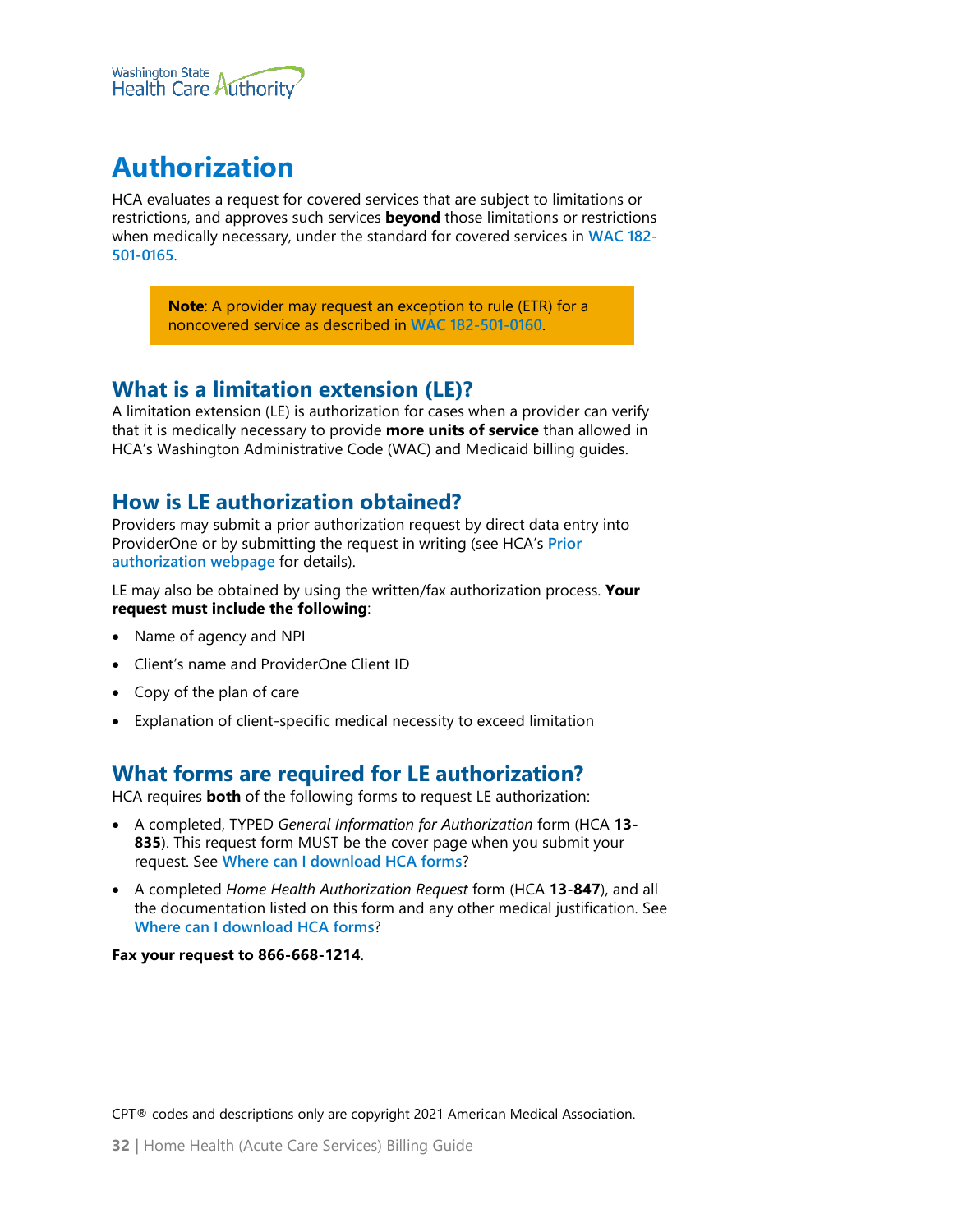

# <span id="page-32-0"></span>**What does expedited prior authorization (EPA) do?**

EPA is designed to eliminate the need for written authorization from HCA. HCA establishes clinical criteria for the provider to apply and determine if the client's condition is medically necessary and qualifies for additional services. HCA assigns each criteria-set a specific numeric code.

Enter the appropriate 9-digit EPA code on the billing form in the authorization number field, or in the **Authorization** or **Comments** field when billing electronically.

**EPA numbers and/or limitation extensions (LE) do not override the client's eligibility or program limitations. Not all eligibility groups receive all services**.

> **Note**: HCA denies claims submitted without a required EPA number.

HCA denies claims submitted without the appropriate diagnosis, procedure code, or service as indicated by the last three digits of the EPA number.

The billing provider must document in the client's file how EPA criteria were met and make this information available to HCA upon request. If HCA determines the documentation does not meet the criteria, the claim will be denied.

# <span id="page-32-1"></span>**What are the EPA guidelines for documentation?**

The provider must verify medical necessity for the services billed using the EPA number submitted. The client's medical record documentation must support the medical necessity and be available upon HCA request. If HCA determines the documentation does not meet EPA criteria, the claim will be denied.

> **Note**: When medical necessity for the service cannot be established using the EPA clinical criteria, prior authorization is required.

# <span id="page-32-2"></span>**Which services require EPA?**

To determine which services require EPA, see the **[Outpatient Rehabilitation](http://www.hca.wa.gov/node/301)  [Billing Guide](http://www.hca.wa.gov/node/301)**.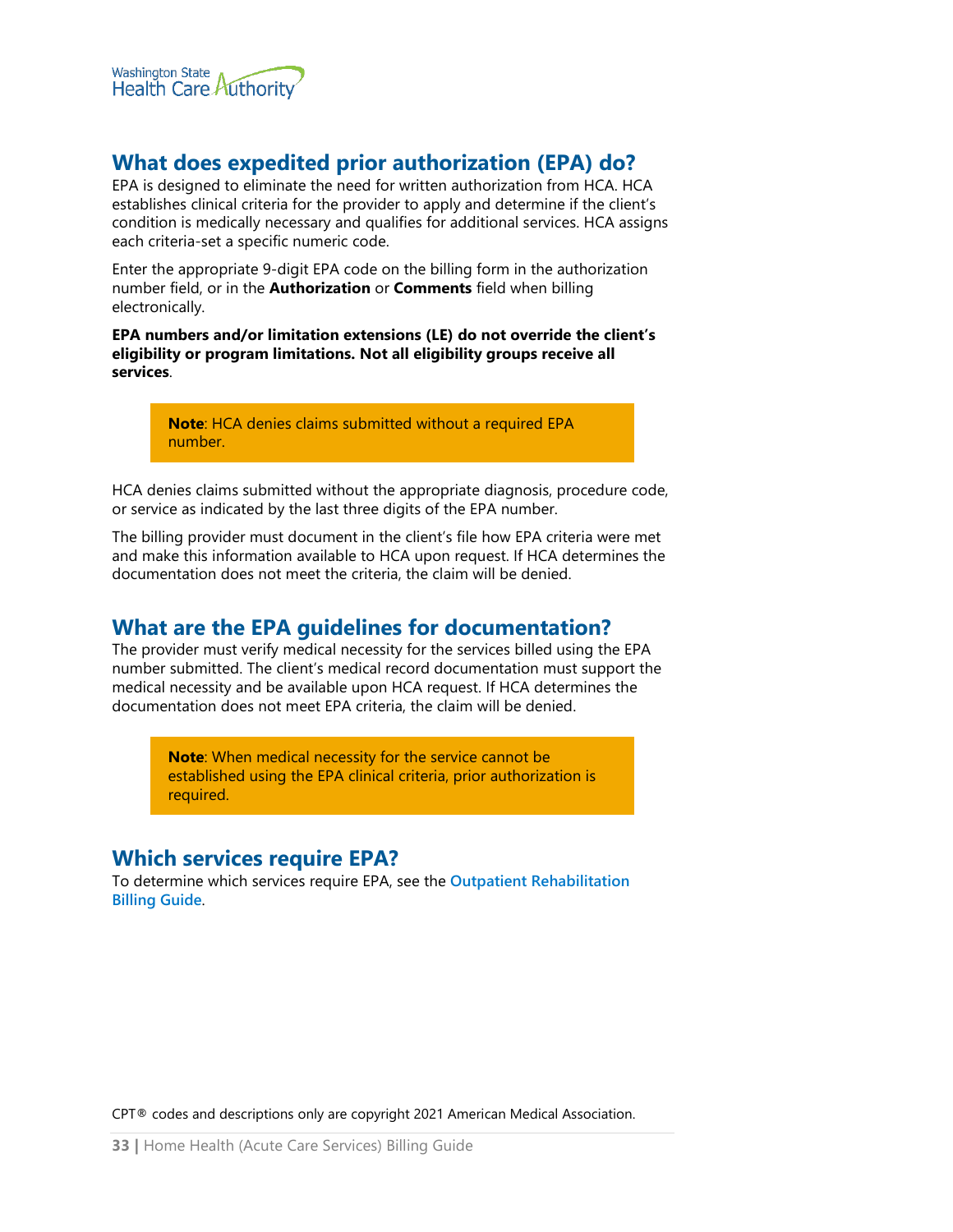

# <span id="page-33-0"></span>**Provider Requirements**

### <span id="page-33-1"></span>**What are HCA's documentation requirements?**

HCA requires home health providers to keep individual medical records for each client and report to **[Medicare's Outcome and Assessment Information Set](https://www.cms.gov/Medicare/Quality-Initiatives-Patient-Assessment-Instruments/HomeHealthQualityInits/OASIS-Data-Sets)  [\(OASIS\)](https://www.cms.gov/Medicare/Quality-Initiatives-Patient-Assessment-Instruments/HomeHealthQualityInits/OASIS-Data-Sets)**.

# <span id="page-33-2"></span>**Documentation to keep in the client's medical record in**

#### **the event of an HCA request**

The individual client medical record must comply with community standards of practice, and must include documentation of:

- Visit notes for every billed visit.
- The face-to-face encounter required by WAC 182-551-2040 that supports the medical necessity for home health services.
- Supervisory visits for home health aide services as described in **[Coverage/Limits](#page-18-0)**.
- All medications administered and treatments provided.
- All orders, new orders, and change orders, with notation that the order was received prior to treatment.
- New or changed orders must be signed by an authorized practitioner.
- Home health aide services as indicated by a registered nurse or licensed therapist in a home health aide care plan.
- Interdisciplinary and multidisciplinary team communications.
- Inter-agency and intra-agency referrals.
- Medical tests and results.
- Pertinent medical history.
- Notations and charting with signature and title of writer.

**Note**: For billing information related to an authorized practitioner co-signing home health or medical equipment orders, see HCA's **[Physician-Related/Professional Services](https://hca.wa.gov/node/301)  [Billing Guide](https://hca.wa.gov/node/301)**.

#### <span id="page-33-3"></span>**Visit notes**

At a minimum, the provider must document:

- Skilled interventions per the plan of care (POC)
- Client response to POC
- Any clinical change in the client status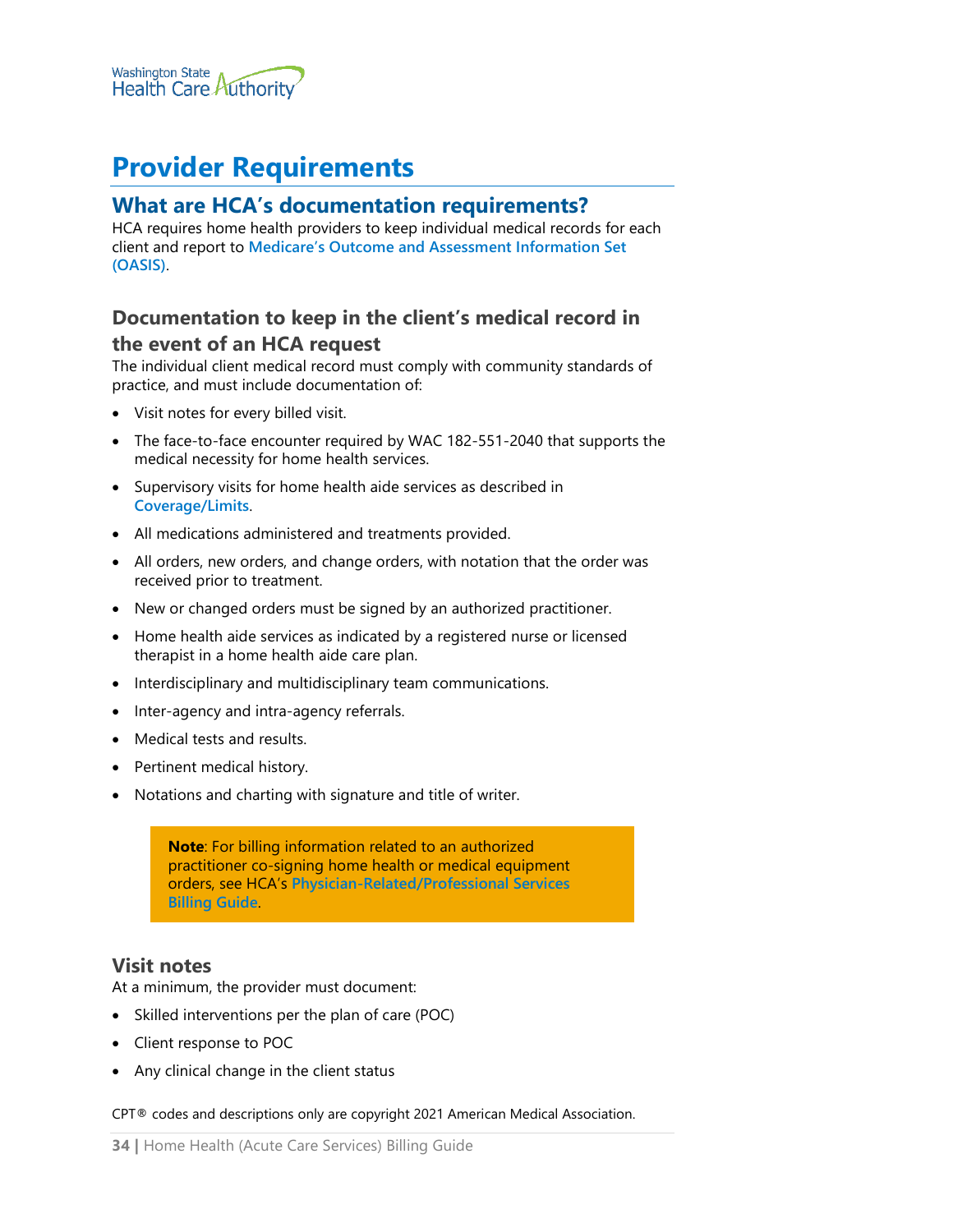

- Follow-up interventions specific to a change in status with significant clinical findings
- Any communications with the licensed practitioner

#### **In addition, when appropriate**:

- Any teachings, assessment, management, evaluation, client compliance, and client response
- **Weekly** documentation of wound care, size (dimensions), drainage, color, odor, and identification of potential complications and interventions provided
- If a client's wound is not healing, the client's licensed practitioner has been notified, the client's wound management program has been appropriately altered and if possible, the client has been referred to a wound care specialist
- The client's physical system assessment as identified in the POC

# <span id="page-34-0"></span>**Will insufficiently documented home health care service cause a denial of claims?**

HCA may take back or deny payment for any insufficiently documented home health care service when HCA determines that:

- The service did not meet the conditions listed in **[Coverage/Limits](#page-18-0)**.
- The service was not in compliance with program policy.

### <span id="page-34-1"></span>**What are the plan of care (POC) requirements?**

For any delivered home health service to be payable, HCA requires home health providers to develop and implement an individualized POC for the client.

> **Note**: Home health providers are required to comply with audits and/or site visits to ensure quality of care and compliance with state rule. All documentation in the client record, including the signed plan of care, must be made available to HCA upon request. (See **[WAC 182-502-0020](https://apps.leg.wa.gov/WAC/default.aspx?cite=182-502-0020)**)

#### <span id="page-34-2"></span>**General requirements**

The POC must:

- Be documented in writing and located in the client's home health medical record.
- Be developed, supervised, and signed by a licensed registered nurse or licensed therapist.
- Include the authorized practitioner orders and client's current health status.
- Contain specific goals and treatment plans.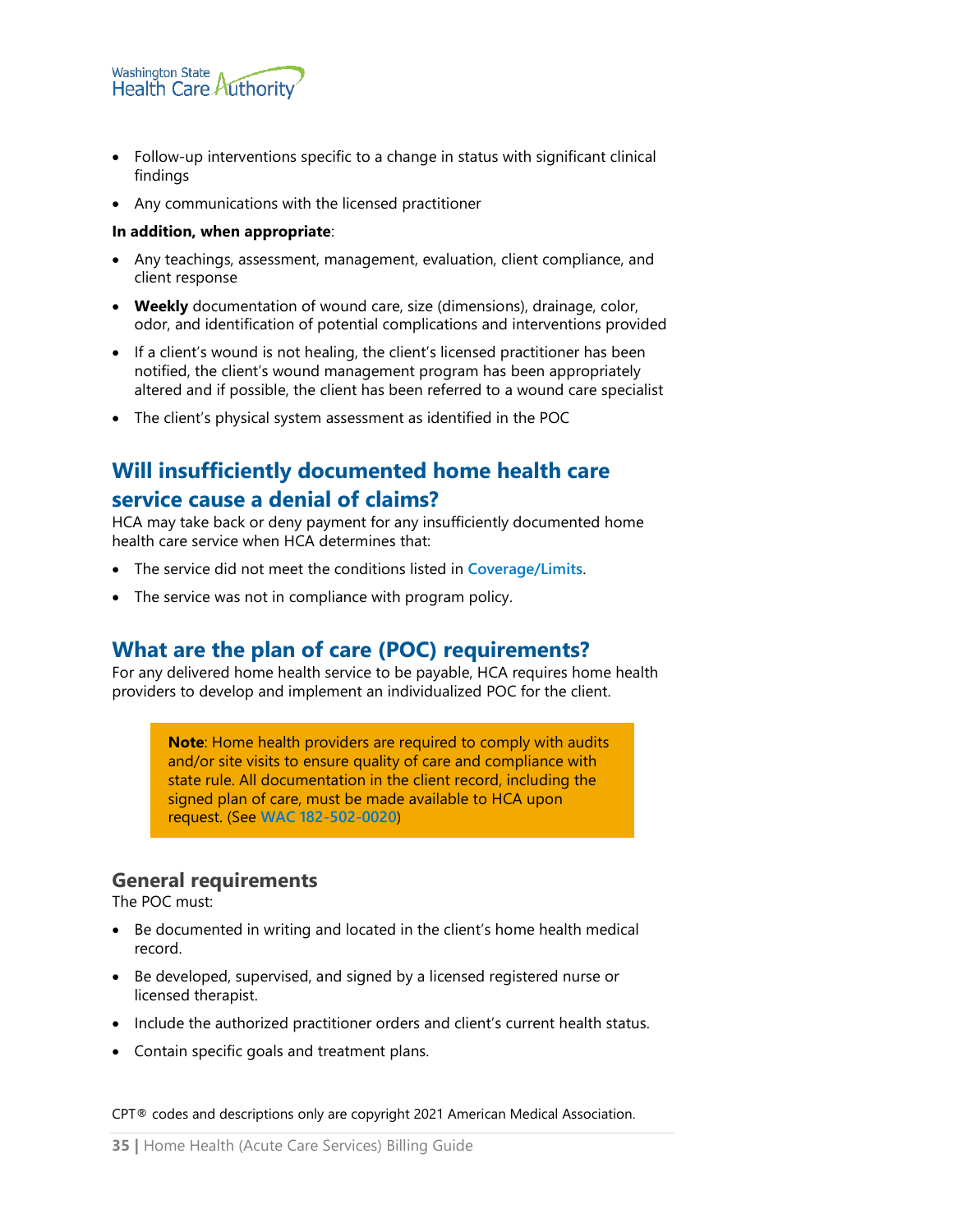

- Be reviewed and revised by the licensed registered nurse or licensed therapist and the client's licensed practitioner at least every 60 calendar days.
- Signed or co-signed by the authorized practitioner within 45 days of the verbal order.
- Returned to the home health agency's file.
- Be available to HCA staff or its designated contractor(s) on request.

**Note**: For billing information related to an authorized practitioner co-signing home health or medical equipment orders, see the **[Physician-Related/Professional Services Billing](https://hca.wa.gov/node/301)  [Guide](https://hca.wa.gov/node/301)**.

### <span id="page-35-0"></span>**Information that must be in the POC**

The POC must include:

- The client's name and date of birth
- The start of care
- The date(s) of service
- The primary diagnosis (the diagnosis that is most related to the reason the client qualifies for home health services, and the reason for the visit frequency)
- All secondary medical diagnosis including date(s) of onset (O) or exacerbation (E)
- The prognosis
- The type(s) of equipment required

**Note**: Medical supplies and equipment must be billed on a separate claim using an NPI and taxonomy for which these services are allowed. Do not bill medical equipment on a Home Health claim.

- A description of each planned service and goals related to the services provided
- Specific procedures and modalities
- A description of the client's mental status
- A description of the client's rehabilitation potential
- A list of permitted activities
- A list of safety measures taken on behalf of the client
- A list of medications which indicates:
	- o Any new (N) prescription.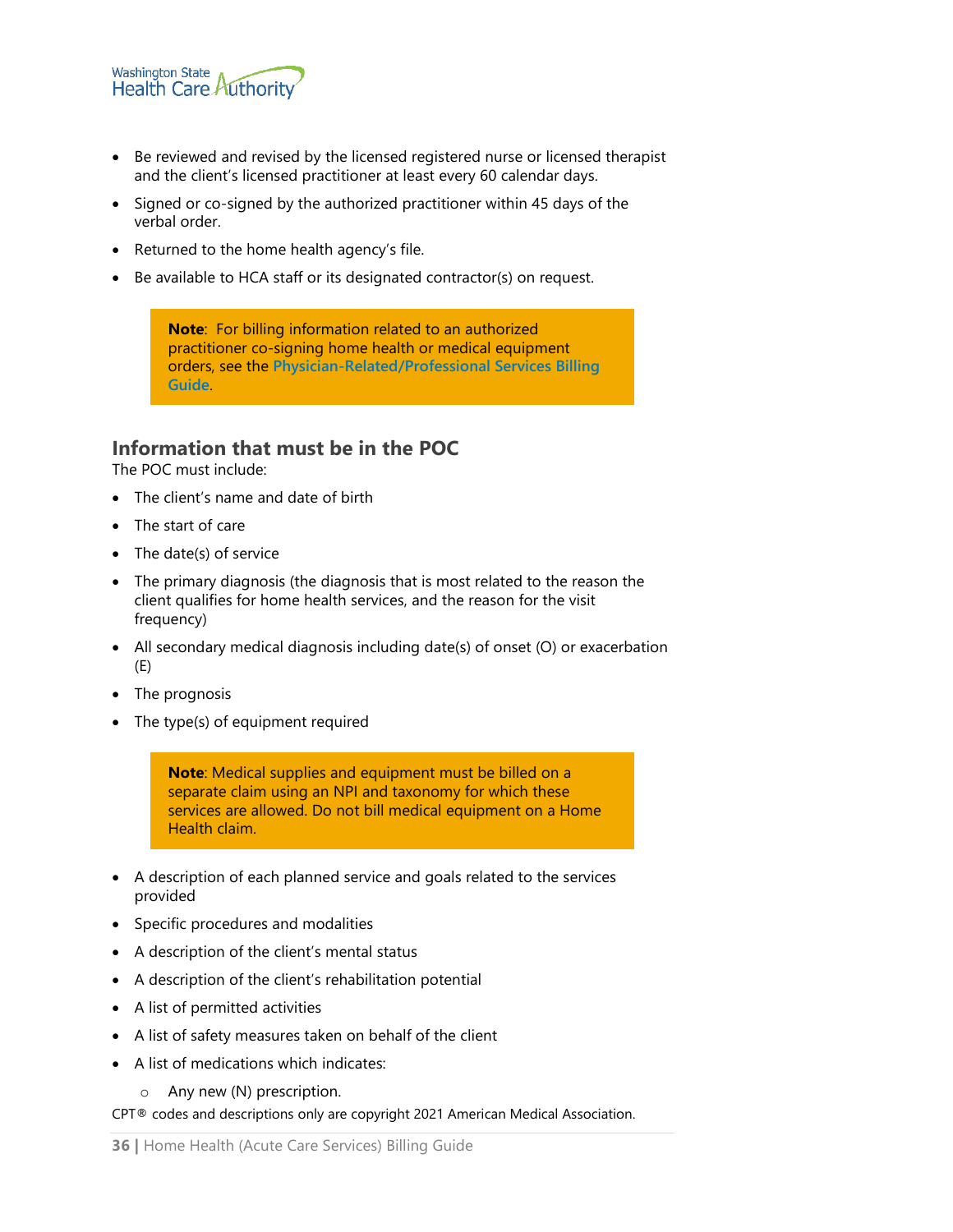

o Which medications are changed (C) for dosage or route of administration.

The following important information must be included in or attached to the POC:

- The client's address, including the name of the residential care facility where the client is residing (if applicable)
- A description of the client's functional limits and the effects
- Documentation that justifies why the medical services should be provided in any setting where the client's normal life activities take place, instead of at a licensed practitioner's office or clinic
- Significant clinical findings
- The dates of recent hospitalization
- Notification to the home health agency's designated case manager of admittance
- A discharge plan, including notification to the home health agency's designated case manager of the planned discharge date and client disposition at time of discharge
- A short summary of:
	- o What is happening with the client

OR-

o What has happened since last review

# <span id="page-36-0"></span>**Is it required that clients be notified of their rights (Advance Directives)?**

All Medicare-Medicaid certified hospitals, nursing facilities, home health agencies, personal care service agencies, hospices, and managed health care organizations are federally mandated to give all adult clients written information about their rights, under state law, to make their own health care decisions. Keep a copy of the written information in the client's record.

Clients have the right to all the following:

- Accept or refuse medical treatment
- Make decisions concerning their own medical care
- Formulate an advance directive, such as a living will or durable power of attorney, for their health care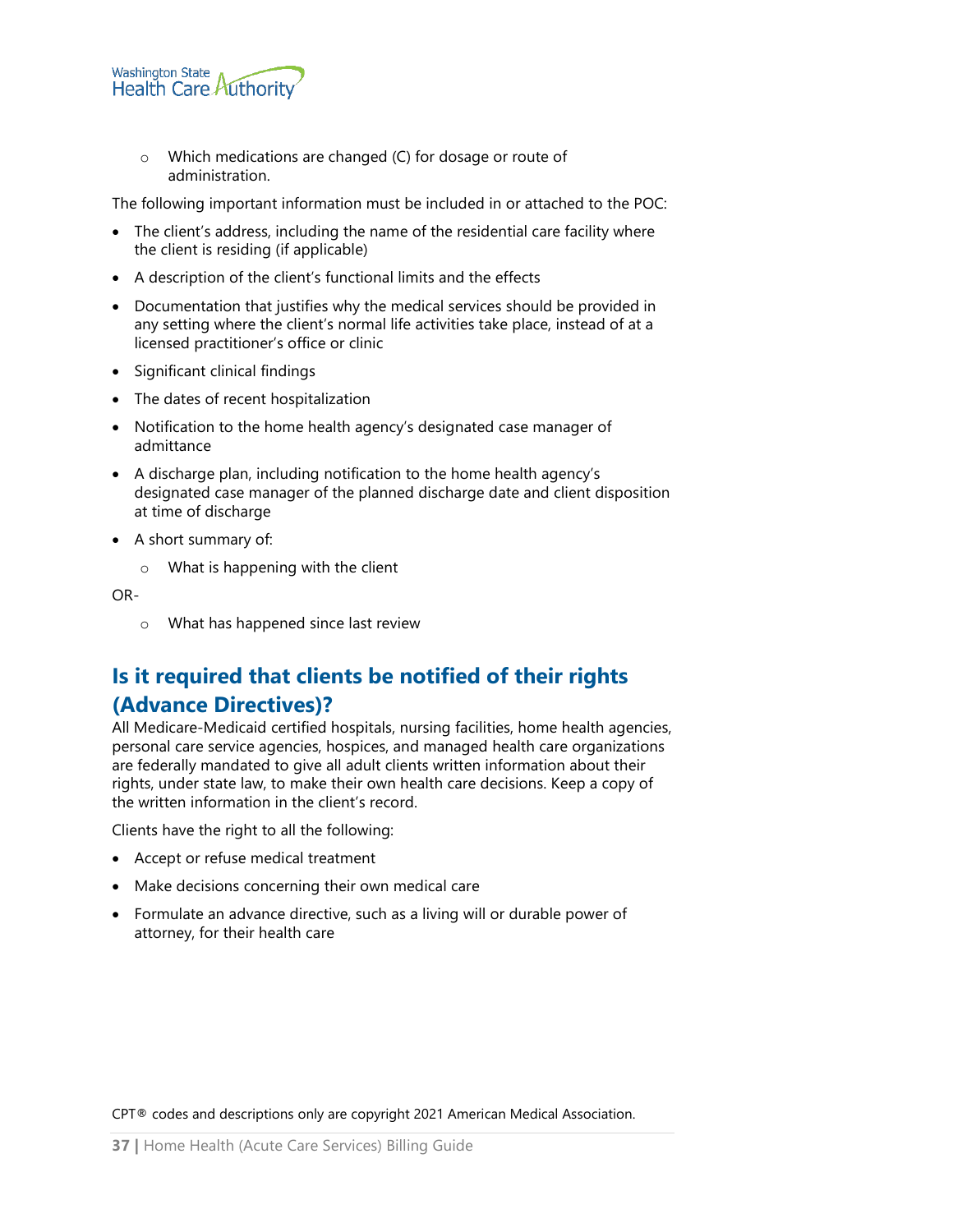

# <span id="page-37-0"></span>**Criteria for High-Risk Obstetrical**

# <span id="page-37-1"></span>**When is home care for hyperemesis gravidarum (HG) initiated?**

Home care for the client with HG may be initiated when weight loss and significant metabolic changes require fluid and nutritional replacement therapy that can be managed in the home setting. The client or caregiver must be willing and capable of learning and managing the client's intravenous therapy.

#### **Goals:**

- Assess the client's condition
- Teach the client to help maintain the pregnancy to term
- Reduce the signs and symptoms of fluid, nutritional and electrolyte imbalances

**Therapeutic Skilled Nursing Services** may be initiated with the obstetrical provider's request for care. These services are designed to reinforce the clinic, hospital and/or provider's teaching. The nursing services assist the client and family in managing the client's care in the home and may include the following:

- Education about the factors that may contribute to HG, such as stress and coping with pregnancy
- Education on the symptoms related to dehydration and electrolyte disturbances and their effects on the mother and fetus (e.g., parenteral fluids and nutritional supplements)
- Assurance that the client can follow the treatment regimen (parenteral fluids and nutritional supplements) and comply with medications (antiemetics)
- Reinforcement of the obstetrical provider's plan of care, including the plan for resuming oral intake
- Demonstration of the ability to manage and administer the infusion treatment ordered by the obstetrical provider (hydration or total parenteral nutrition)
- Education concerning when to notify the obstetrical provider

Documentation in the client record is not limited to, but must include the following:

- An estimated date of confinement
- The gravidity/parity
- A history of symptoms of hyperemesis gravidarum (HG)
- An evaluation of clinical status of mother and fetus, including maternal weight and vital signs
- An evaluation of the obstetrical provider's plan of care
- A referral to a maternity support services (MSS) provider
- Education of the client and family regarding management of the prescribed care for a medically high-risk pregnancy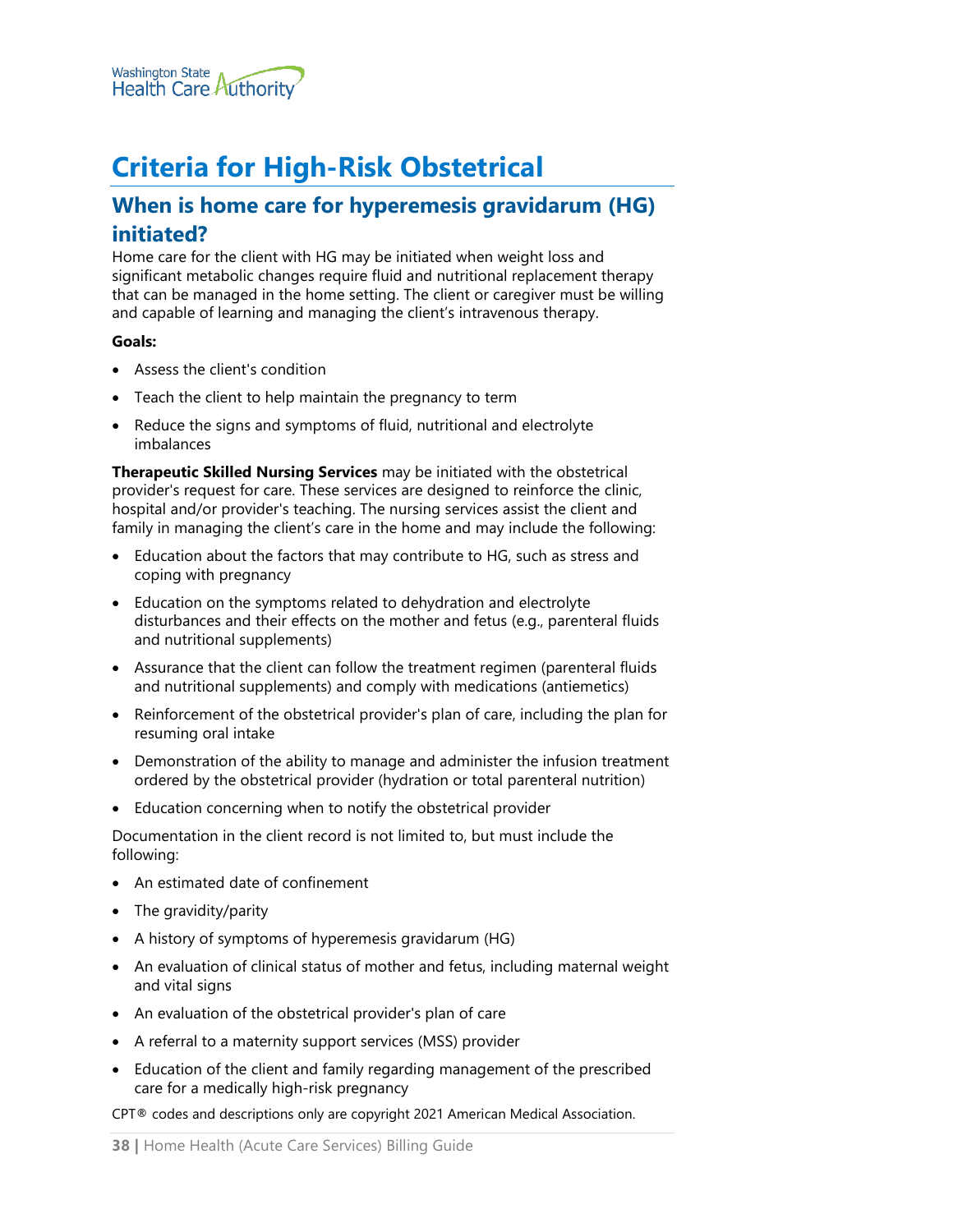

# <span id="page-38-0"></span>**When are skilled nursing services used for clients with gestational diabetes?**

**Therapeutic Skilled Nursing Services** may be initiated when there is a documented reason for teaching gestational diabetes management in the home. It should reinforce the obstetrical provider's or clinic's teaching.

#### **Goals:**

- Assess the client's condition
- Provide adequate support and education to help the client reduce symptoms of gestational diabetes
- Maintain the pregnancy to planned delivery

Whenever possible, education should be given at suitable diabetes teaching centers. A more complete and comprehensive training is available at these sites. A few cases may merit skilled nursing services. For example, skilled nursing may be provided to a client who is unable to get to a diabetes educational center or to a client who has special learning needs.

Therapeutic Skilled Nursing services may include the following:

- Assuring the client understands the plan of care
- Managing insulin injections
- Diet and exercise
- Demonstrating and teaching the blood glucose monitoring techniques, and the necessary times to test and documentation of testing results
- Explaining the differences between normal and abnormal blood glucose test results
- Explaining protocols for results of abnormal blood glucose, ketones, and protein in the urine
- Planning with the client for emergency treatment of hyper/hypoglycemia
- Explaining when to notify the obstetrical provider about symptoms

Documentation in the client record is not limited to, but must include the following:

- The estimated date of confinement
- The gravidity/parity
- A history of symptoms of gestational diabetes
- An evaluation of clinical status of mother and fetus
- An evaluation of obstetrical provider's plan of care
- Rationale for in-home gestational diabetes education
- A referral to a maternity support services (MSS) provider
- Education of the client and family in the management of the prescribed treatment for a medically high-risk pregnancy.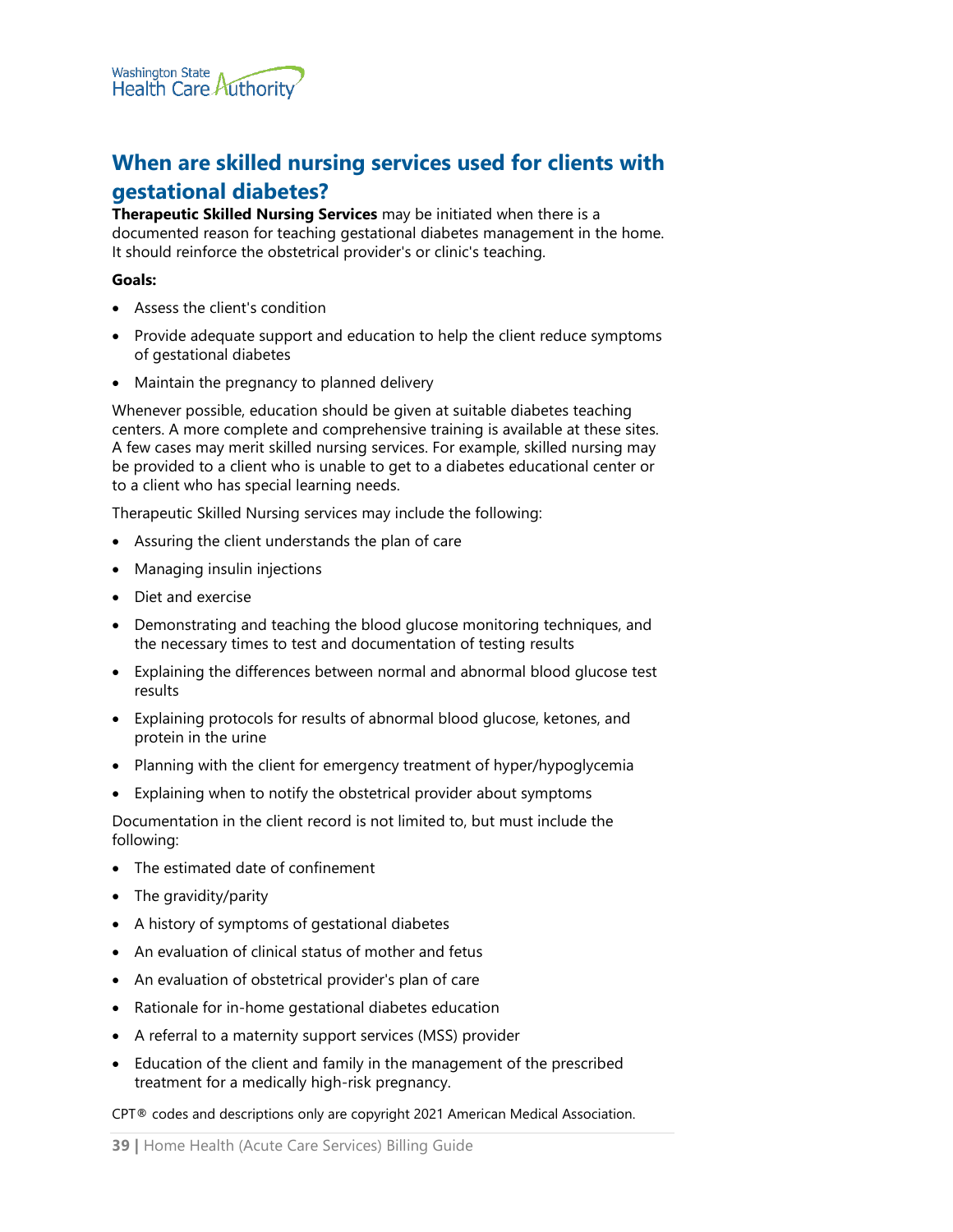

# <span id="page-39-0"></span>**When is home care for clients in preterm labor initiated?**

Home care for preterm labor (PTL) symptoms may be initiated with the obstetrical provider's prescription for care and when there is an assurance of a viable newborn.

#### **Goals:**

- Assess the client's condition
- Provide adequate support and education to help the client maintain the pregnancy to term

**Preventive services** may be initiated between 20-25 weeks when an eligible client has a history of preterm births and/or has a multiple gestation and has been started on oral tocolytics.

**Therapeutic Skilled Nursing Services** may be initiated between 25-36 weeks gestation or birth (whichever comes first) or until the tocolytics are discontinued. Cervical changes should be documented at the start of care.

Skilled nursing care reinforces the medical protocol and assures that:

- The client comprehends and is compliant with the medication.
- The client can manage the restricted activity plan.
- The plan of care is coordinated with maternity support services (MSS) so that childcare and transportation services are readily available, if needed.
- The client education includes fetal movement count, signs and symptoms of preterm labor, and when to notify the obstetrical provider.

Documentation in the client record is not limited to, but must include the following:

- The estimated date of confinement
- The gravidity/parity
- A history of pre-term labor (PTL)
- Documentation of cervical change
- The obstetrical provider's plan of care
- An assessment of maternal and fetal clinical status
- A list of medications
- A referral to an MSS provider
- Education of the client and family in management of the prescribed care for a high-risk pregnancy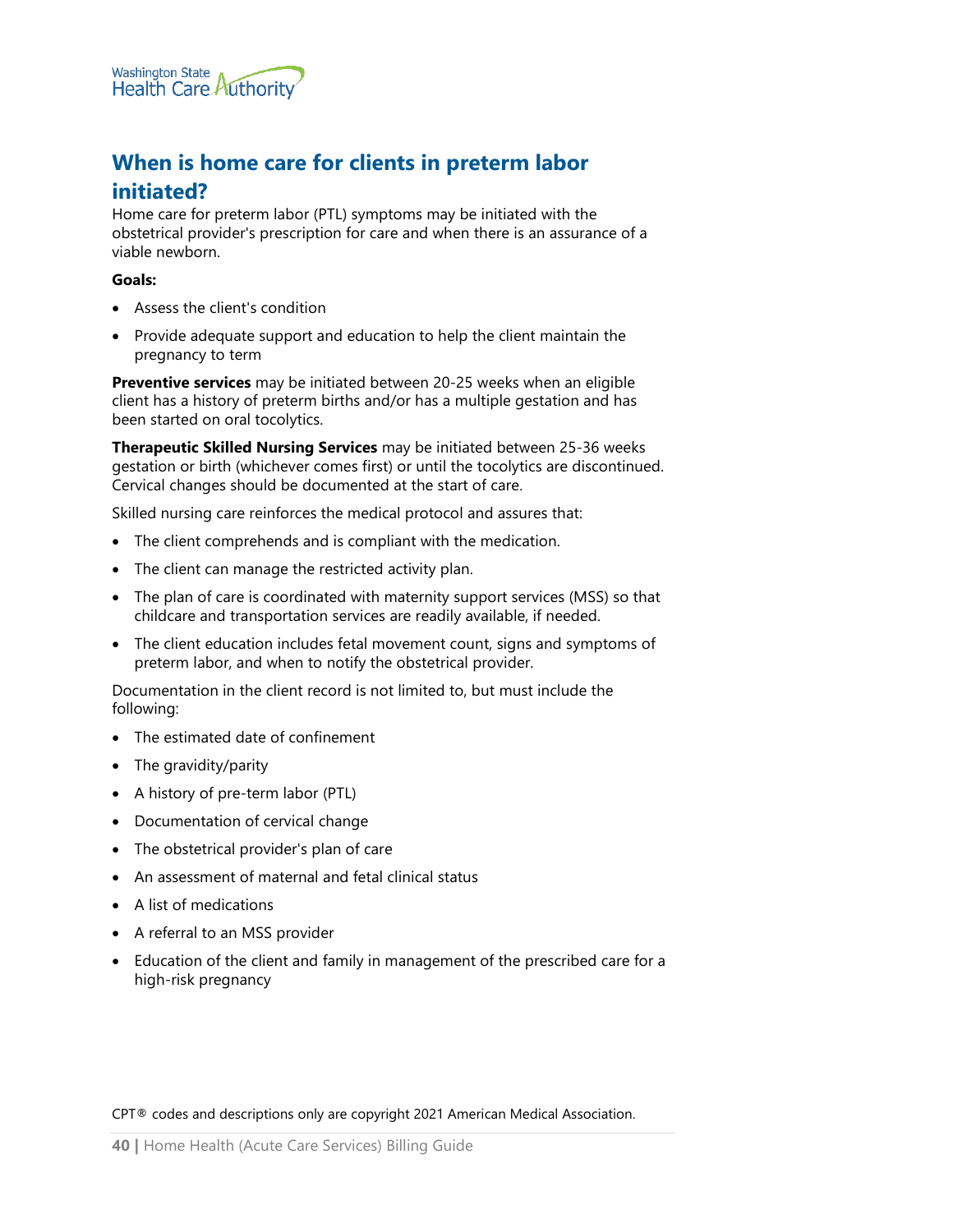

# <span id="page-40-0"></span>**When is home care used for clients with pregnancyinduced hypertension?**

Home care for Pregnancy-Induced Hypertension (PIH) may be initiated after 20 weeks gestation when:

- Blood pressure readings have increased by 30 mm Hg (systolic pressure) /15 mm Hg (diastolic pressure) over the baseline.
- The client has accompanying symptoms (e.g., lab changes, proteinuria, and a weight gain greater than two lbs. / week). Late signs/symptoms may include hyperreflexia, epigastric pain, and/or visual changes.

#### **Goals:**

- Assess the client's condition
- Provide adequate support and education to help the client reduce symptoms of pregnancy induced hypertension
- Maintain the pregnancy to term

**Therapeutic Skilled Nursing Services** may be initiated at the prescribing medical provider's request when the:

- Documented signs and symptoms indicate the PIH may be safely managed in the home setting.
- Client requires bed rest with bathroom privileges.
- Client understands and can comply with bed rest or reduced activities in the home.
- Assessment includes vital signs, fetal heart tones, fundal height, deep tendon reflexes, and a check for proteinuria, edema, and signs and symptoms of PIH.
- Client and family members receive education on the following:
	- o How to monitor blood pressure
	- o How to evaluate urine for protein
	- o When to notify the obstetrical provider
- Skilled nursing service provider reinforces education that the client received from the obstetrical provider's office. This may include the following:
	- o Etiology and diagnosis of PIH
	- o Treatment and rationale
	- o Nutrition needs
	- o Need for rest
	- o Client monitoring of uterine and fetal activity
	- o The role of medication in reducing symptoms (if provided)
- Plan of care is coordinated with the MSS provider so that childcare and transportation services are readily available.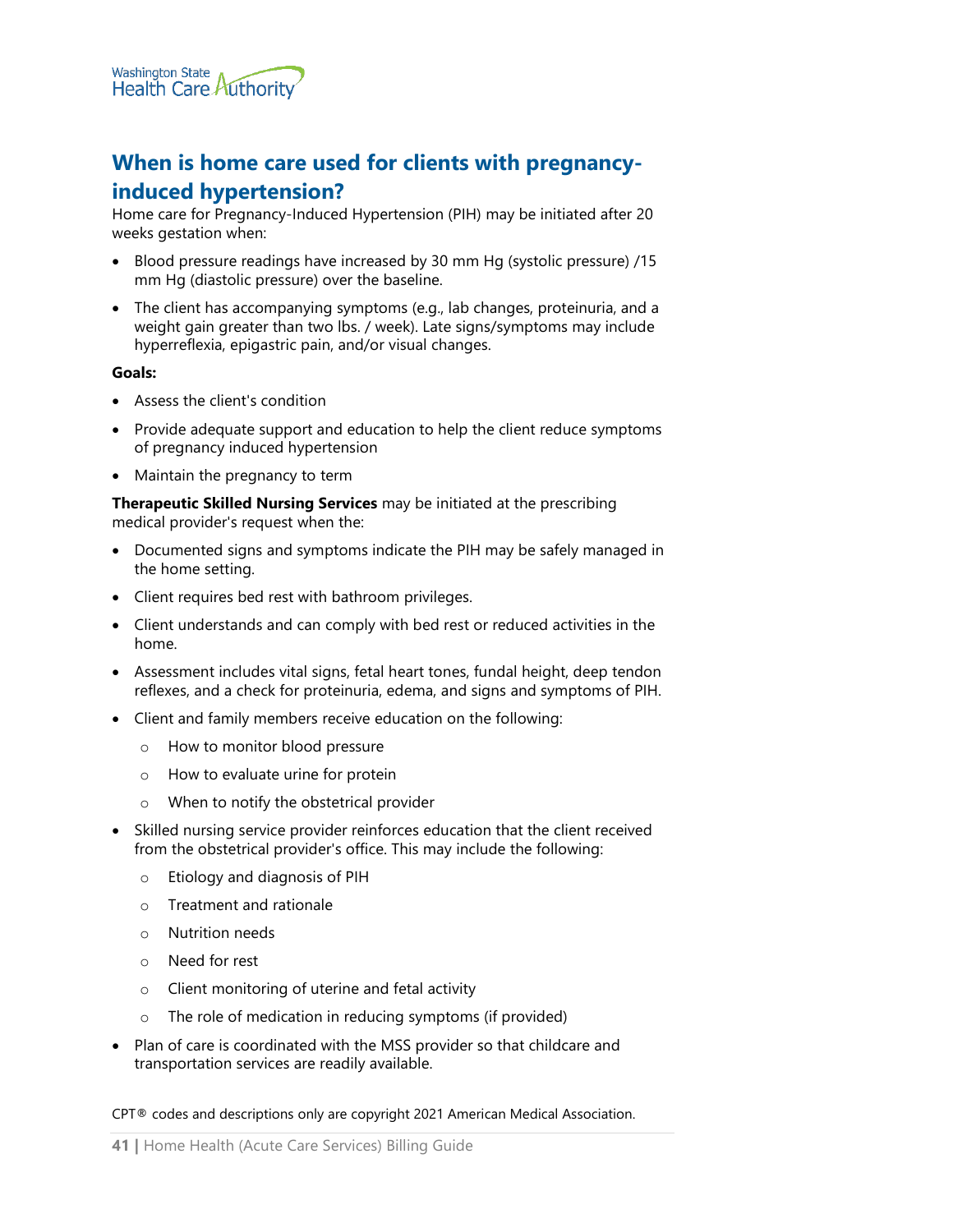

Documentation in the client record is not limited to, but must include the following:

- The gravidity/parity
- A history of symptoms of PIH
- An evaluation of clinical status of birthing parent and fetus
- An obstetrical provider's plan of care
- Frequency of clinic visits
- Activity level
- List of medication, if prescribed
- A referral to a maternity support services (MSS) provider
- Education of the client and family on management of the prescribed care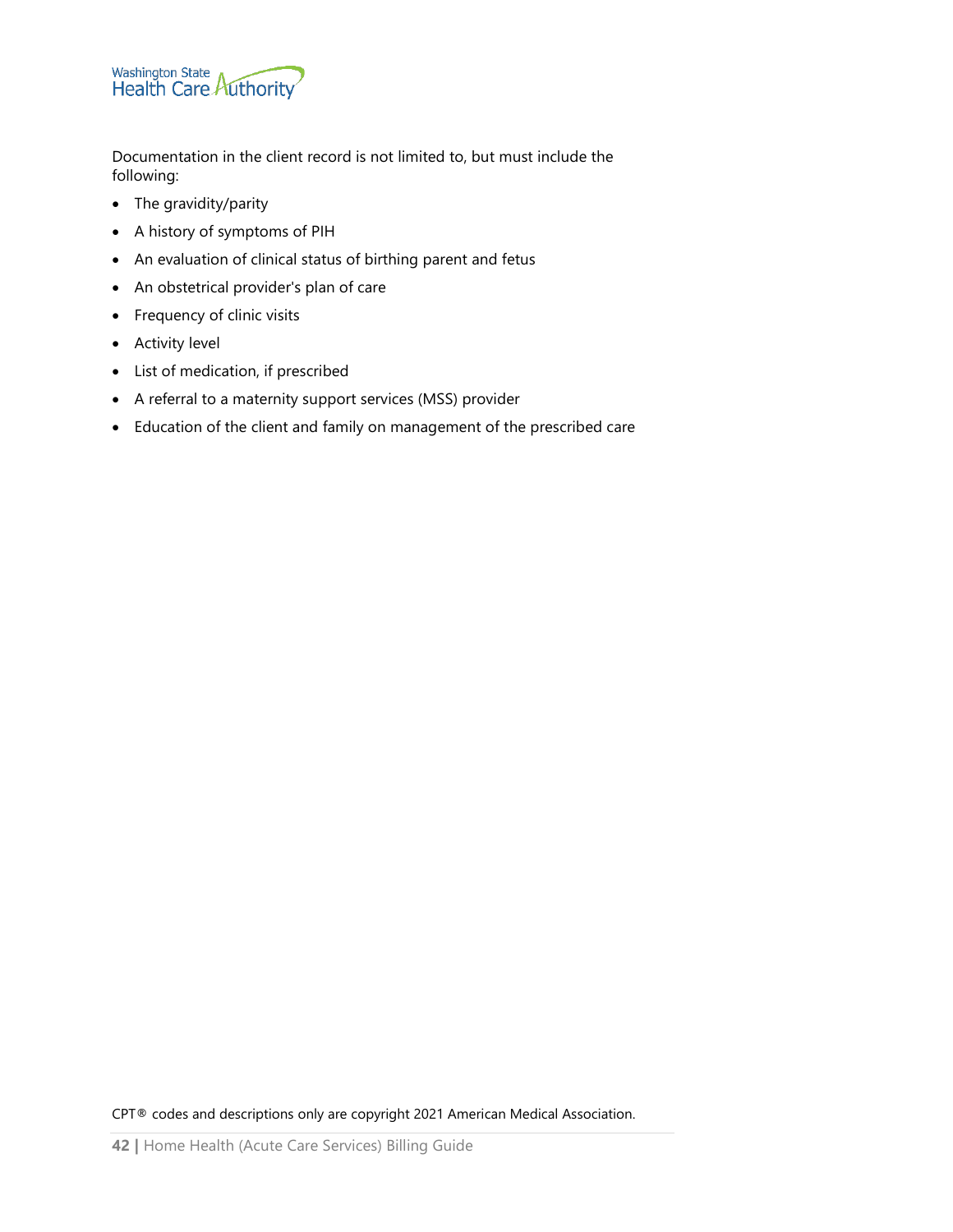

# <span id="page-42-0"></span>**Billing**

All claims must be submitted electronically to the HCA, except under limited circumstances. For more information about this policy change, see **[Paperless billing at HCA](http://www.hca.wa.gov/billers-providers/providerone/providerone-billing-and-resource-guide#paperless-billing-at-hca)**. For providers approved to bill paper claims, see HCA's **[Paper Claim Billing](http://www.hca.wa.gov/assets/billers-and-providers/paper-claim-billing-resource.pdf)  [Resource](http://www.hca.wa.gov/assets/billers-and-providers/paper-claim-billing-resource.pdf)**.

### <span id="page-42-1"></span>**Are referring provider NPIs required on all claims?**

Yes. Providers must use the referring provider's national provider identifier (NPI) on all claims to be paid. If the referring provider's NPI is not listed on the claim, the claim may be denied. Providers must follow the billing requirements listed in HCA's **[ProviderOne Billing and Resource Guide](http://www.hca.wa.gov/node/311)**.

# <span id="page-42-2"></span>**How do I bill claims electronically?**

Instructions on how to bill Direct Data Entry (DDE) claims can be found on HCA's **[Billers, providers, and partners](http://hca.wa.gov/billers-providers)** webpage.

For information about billing Health Insurance Portability and Accountability Act (HIPAA) Electronic Data Interchange (EDI) claims, see the ProviderOne 5010 companion guides on the **[HIPAA Electronic Data Interchange \(EDI\)](http://www.hca.wa.gov/node/2336)** webpage.

# <span id="page-42-3"></span>**Are modifiers required for billing?**

Yes. Providers must use the appropriate modifier when billing HCA:

| <b>Modality</b>                       | <b>Modifier</b> |
|---------------------------------------|-----------------|
| <b>Physical Therapy</b>               | GP              |
| <b>Physical Therapy Assistant</b>     | CQ              |
| <b>Occupation Therapy</b>             | GO              |
| <b>Occupational Therapy Assistant</b> | CO.             |
| <b>Speech Therapy</b>                 | <b>GN</b>       |
| Audiology and Spocialty Dhycician     | ᅀᄃ              |

#### **Audiology and Specialty Physician**

Effective for claims with dates of service on and after January 1, 2020, the following two modifiers must be included on the claim, when applicable, for services furnished in whole or in part for either a physical therapy assistant (PTA) or an occupational therapy assistant (OTA):

- CQ modifier: Outpatient physical therapy assistant
- CO modifier: Outpatient occupational therapy assistant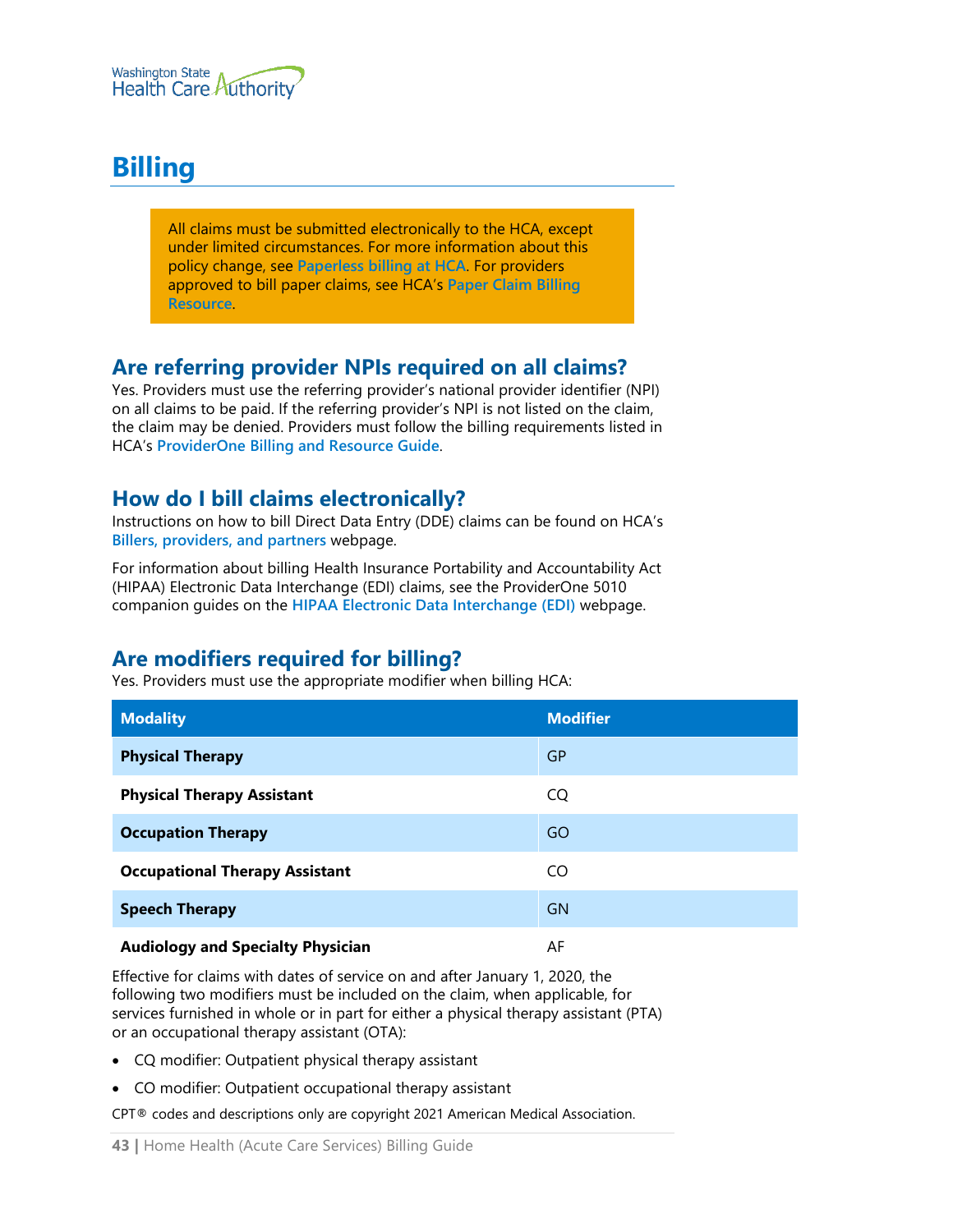

The CQ or GO modifier must be included on the claim line of the service, along with the appropriate GP or CO therapy modifier to identify those PTA or OTA services furnished under a PT or OT plan of care. Claims that do not reflect this combination will be rejected/returned as unprocessed.

# <span id="page-43-0"></span>**What are the general billing requirements?**

Providers must follow HCA's **[ProviderOne Billing and Resource Guide](http://www.hca.wa.gov/node/311)**. These billing requirements include:

- What time limits exist for submitting and resubmitting claims and adjustments.
- When providers may bill a client.
- How to bill for services provided to primary care case management (PCCM) clients.
- How to bill for clients eligible for both Medicare and Medicaid.
- How to handle third-party liability claims.
- What standards to use for record keeping.

# <span id="page-43-1"></span>**Billing for clients age 21 and older and MCS clients age 19 through 20**

For clients age 21 and older and clients receiving Medical Care Services (MCS) age 19 through 20, the outpatient rehabilitation benefit limits apply to the skilled therapy services provided through a Medicare-certified home health agency, as well as to therapy provided by physical, occupational, and speech therapists in outpatient hospital clinics and free-standing therapy clinics. See the **[Outpatient](https://www.hca.wa.gov/node/301)  [Rehabilitation Billing Guide](https://www.hca.wa.gov/node/301)** for specifics.

#### <span id="page-43-2"></span>**Billing and servicing taxonomies**

For professional services billed using the electronic 837P format, use billing and servicing taxonomy specific to the service being billed. Do not mix taxonomies on the same claim. **Example:** If you are billing for physical therapy services, use the billing and servicing taxonomy specific to physical therapy. **Do not bill occupational therapy services on the same claim as physical therapy services**.

For services provided in an outpatient hospital setting, the hospital bills under the UB format and uses the servicing taxonomy most appropriate for the clinician and service being provided. The billing provider taxonomy must be listed as the hospital's institutional billing taxonomy.

#### <span id="page-43-3"></span>**Bill timely**

Bill timely. Claims will pay in date of service order. If a claim comes in for a previous date of service, the system will automatically pay the earlier date and recoup or adjust the later date.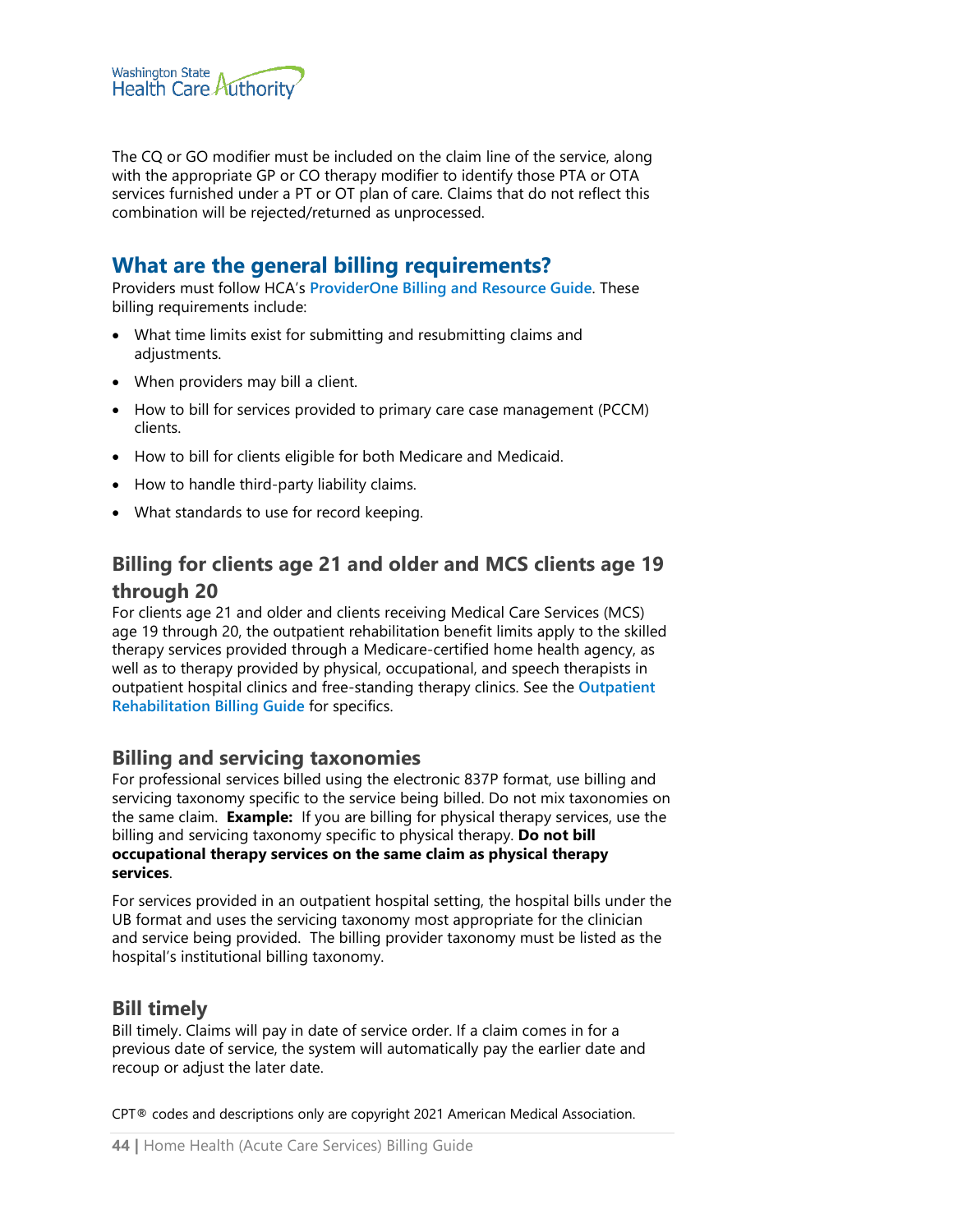

**Note**: When billing on an institutional claim, services provided on different days are required to be listed separately along with revenue code, procedure code, modifier, dates of service, and units.

**Medical review rebilling**: Prior to rebilling, remove all lines on the claim that have already been paid by HCA.

**ATTN: Special Handling,** Home Health Services Program, Manager, PO Box 45506, Olympia, WA98504-5506